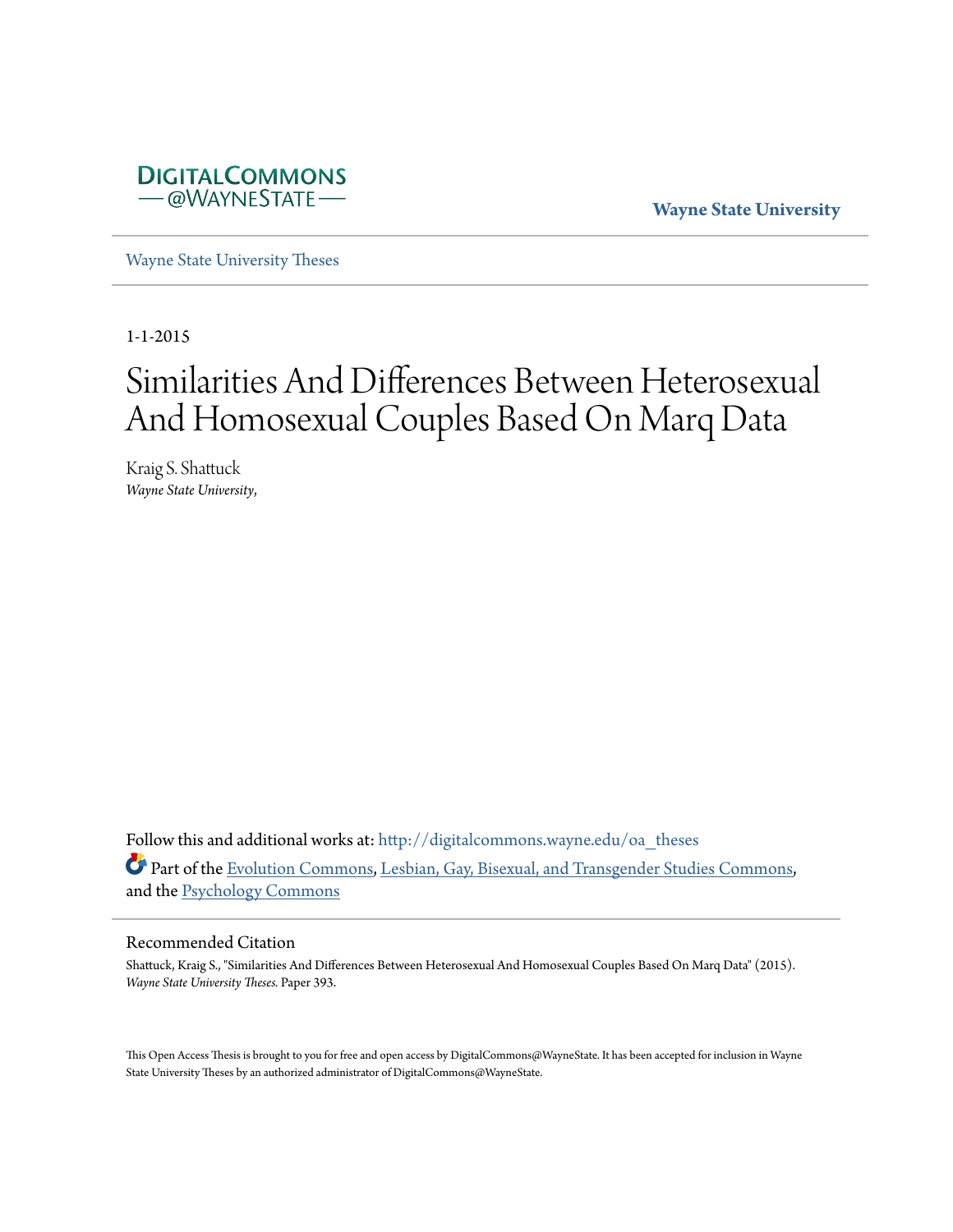# **SIMILARITIES AND DIFFERENCES BETWEEN HETEROSEXUAL AND HOMOSEXUAL COUPLES BASED ON MARQ DATA**

by

# **KRAIG S. SHATTUCK**

# **THESIS**

Submitted to the Graduate School

of Wayne State University,

Detroit, Michigan

in partial fulfillment of the requirements

for the degree of

# **MASTER OF ARTS**

2015

MAJOR: PSYCHOLOGY (Cognitive,

Developmental, and Social Psychology)

 $\frac{1}{2}$  , and the set of the set of the set of the set of the set of the set of the set of the set of the set of the set of the set of the set of the set of the set of the set of the set of the set of the set of the set

Approved By:

Advisor Date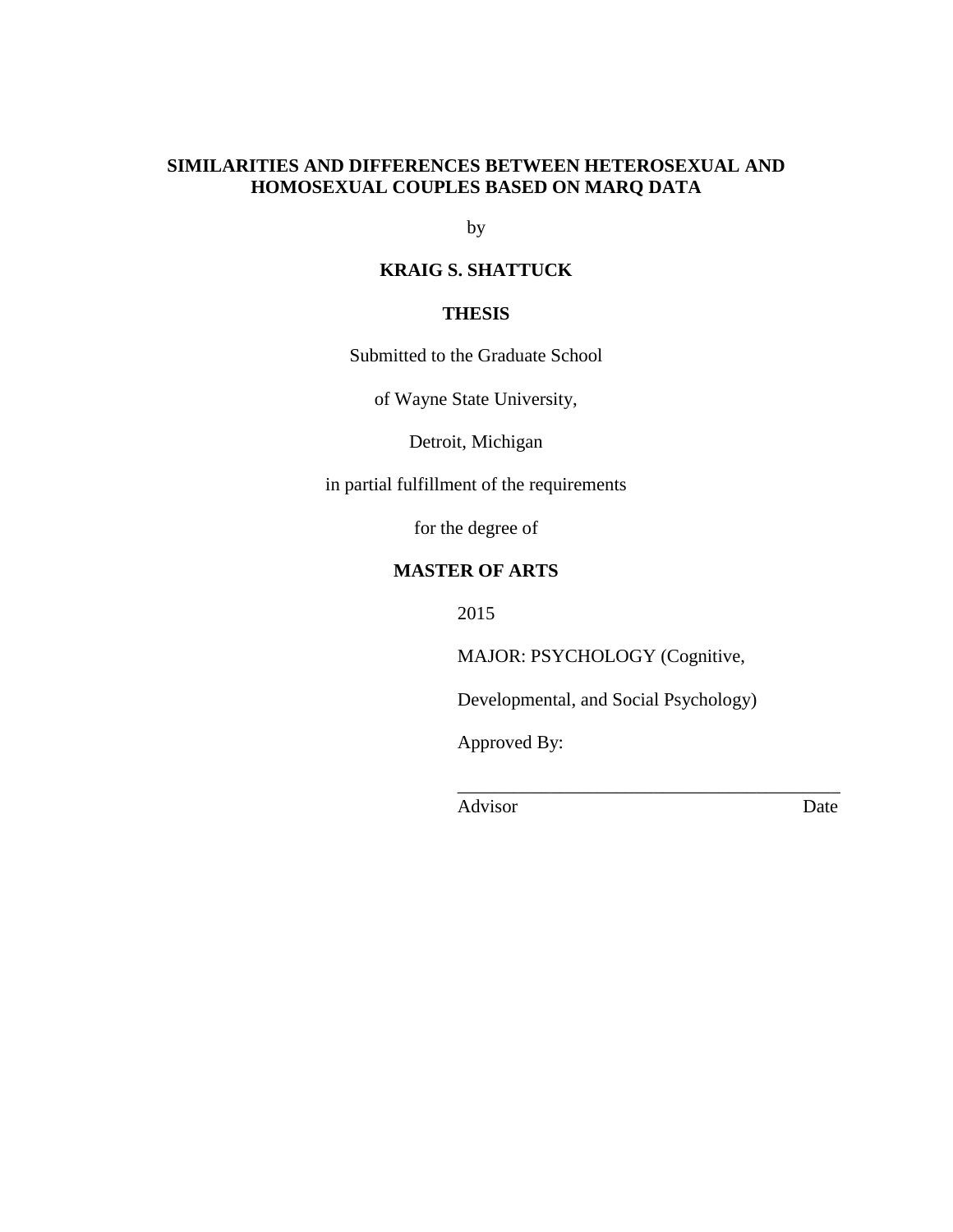# **ACKNOWLEDGEMENTS**

I would like to thank my advisor, Glenn Weisfeld, and my committee, Rich Slatcher, and Todd Lucas for their assistance and patience with this thesis. I would also like to thank the authors of the papers that I used for comparison, specifically Carol Weisfeld and Lisa Dillon.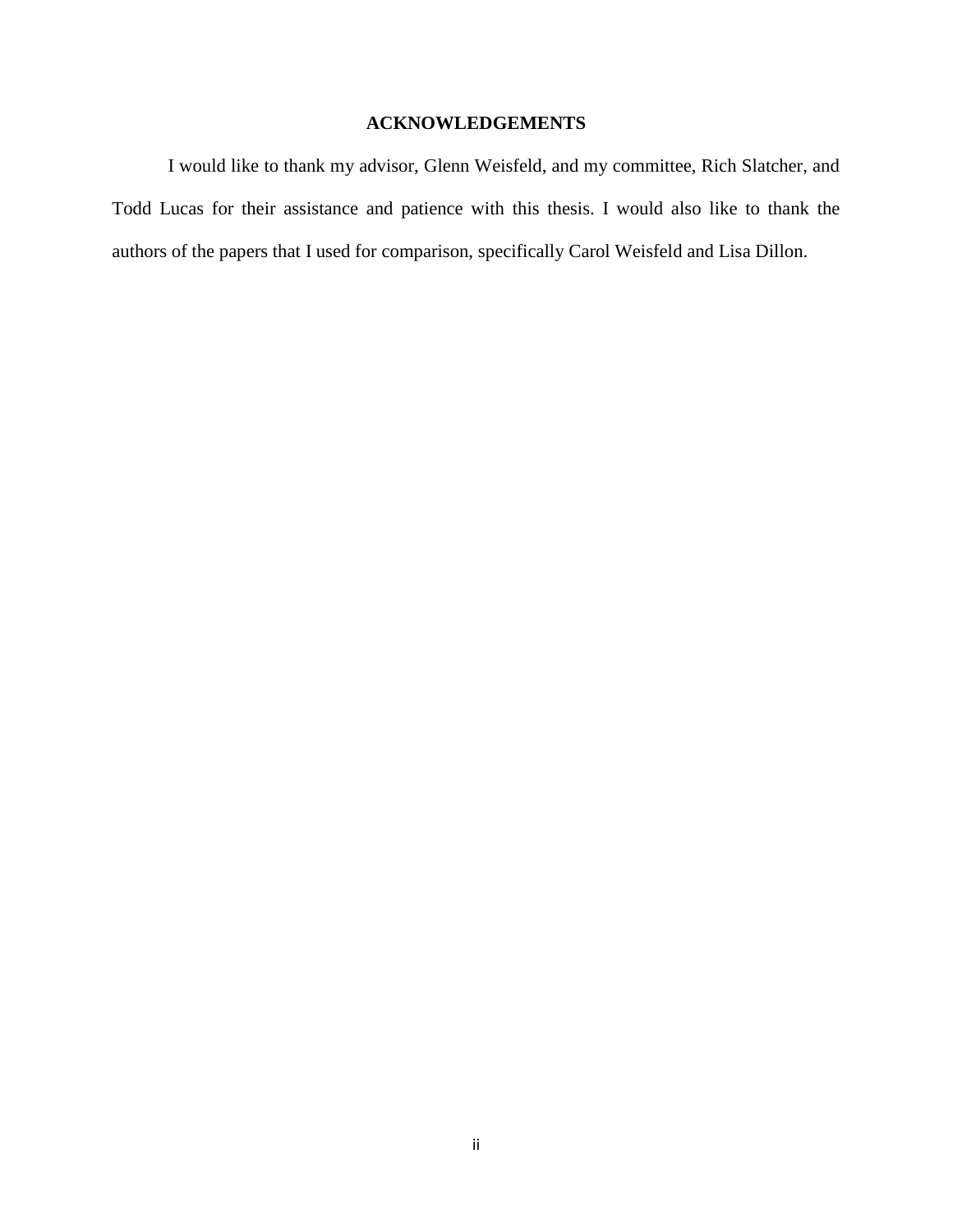| Chapters   |  |
|------------|--|
|            |  |
|            |  |
|            |  |
|            |  |
| Appendices |  |
|            |  |
|            |  |
|            |  |
|            |  |
|            |  |

# **TABLE OF CONTENTS**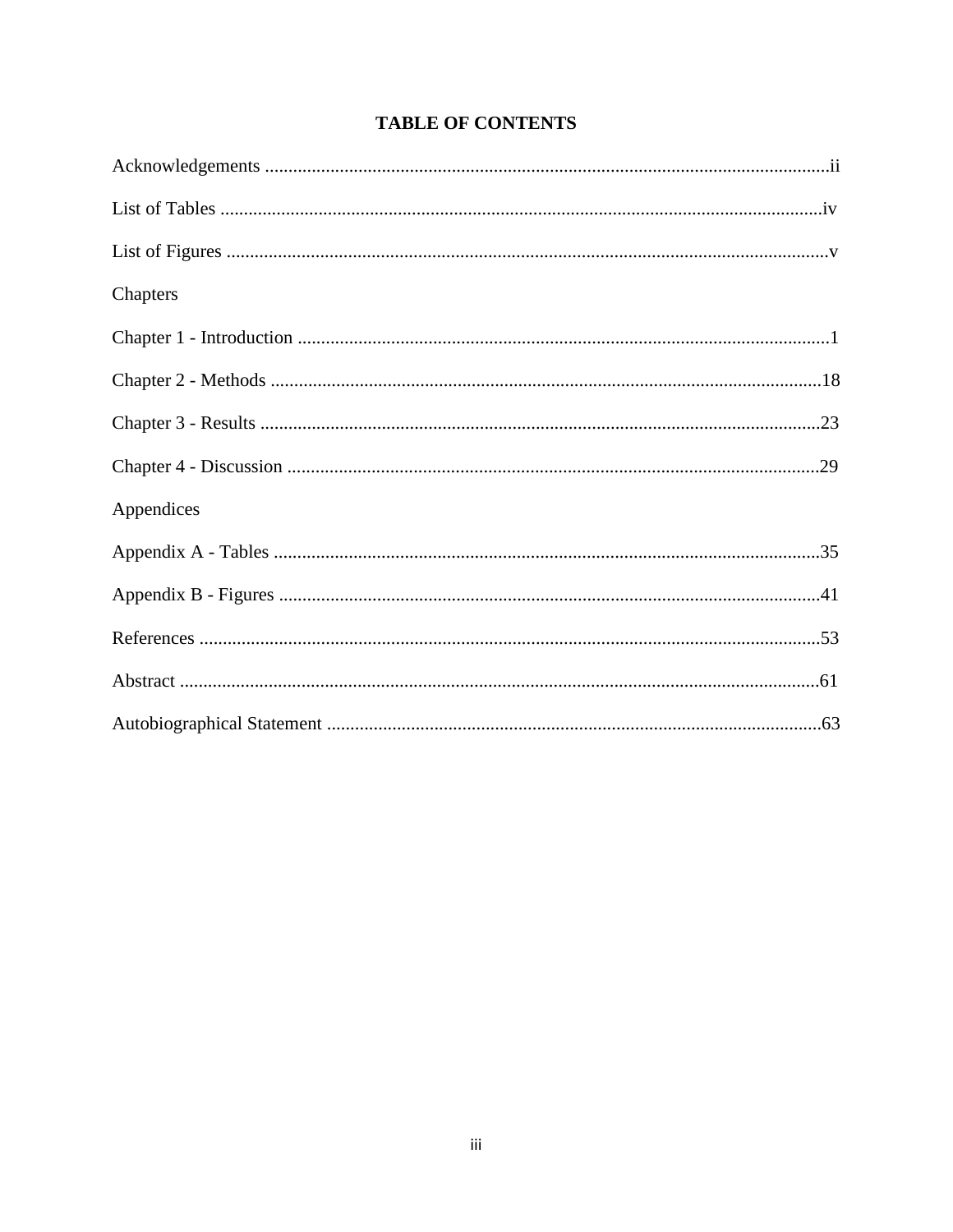# **LIST OF TABLES**

| 2. Psychometric Invariance of MARQ Love Scale: Heterosexual Couples 36      |  |
|-----------------------------------------------------------------------------|--|
| 37. Psychometric Invariance of MARQ Love Scale: Homosexual Male Couples 37  |  |
| 4. Psychometric Invariance of MARQ Love Scale: Homosexual Female Couples 38 |  |
|                                                                             |  |
|                                                                             |  |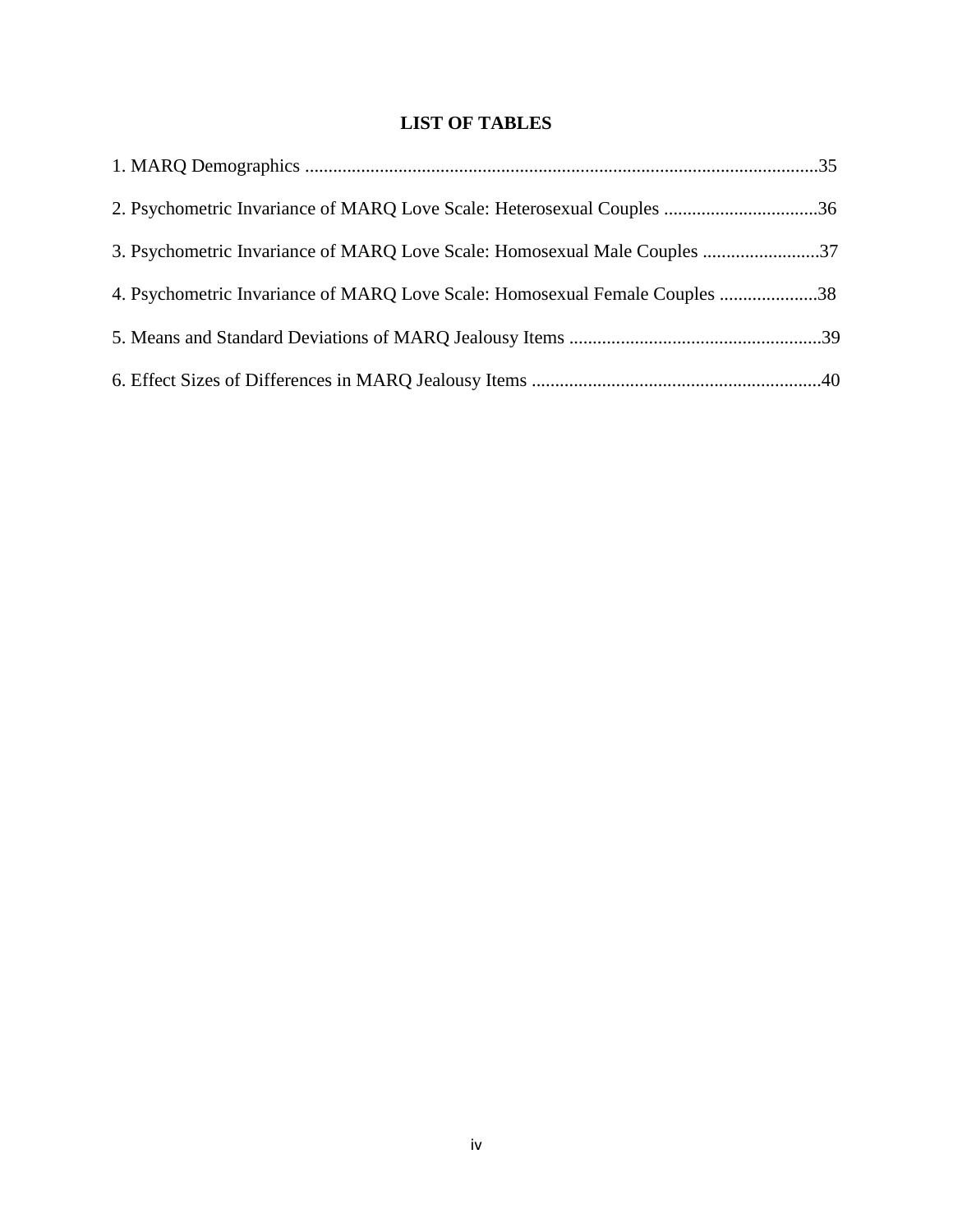# **LIST OF FIGURES**

| 1. APIM Male: "Does your partner find other people attractive?" and "Do you worry about your  |
|-----------------------------------------------------------------------------------------------|
| 2. APIM Female: "Does your partner find other people attractive?" and "Do you worry about     |
| 3. APIM Male: "Does your partner find you attractive?" and "Do you worry about your partner   |
| 4. APIM Female: "Does your partner find you attractive?" and "Do you worry about your partner |
| 5. APIM Male: "Does your partner find you attractive?" and "Does your partner feel possessive |
| 6. APIM Female: "Does your partner find you attractive?" and "Does your partner feel          |
| 7. APIM Male: "Does your partner go out without you?" and "Do you worry about your partner    |
| 8. APIM Female: "Does your partner go out without you?" and "Do you worry about your          |
| 9. APIM Male: "Do you feel possessive about your partner?" and "Do you want to touch your     |
| 10. APIM Female: "Do you feel possessive about your partner?" and "Do you want to touch your  |
| 11. APIM Male: "Do you find sexual fulfillment outside your partnership?" and "Do you worry   |
| 12. APIM Female: "Do you find sexual fulfillment outside your partnership?" and "Do you       |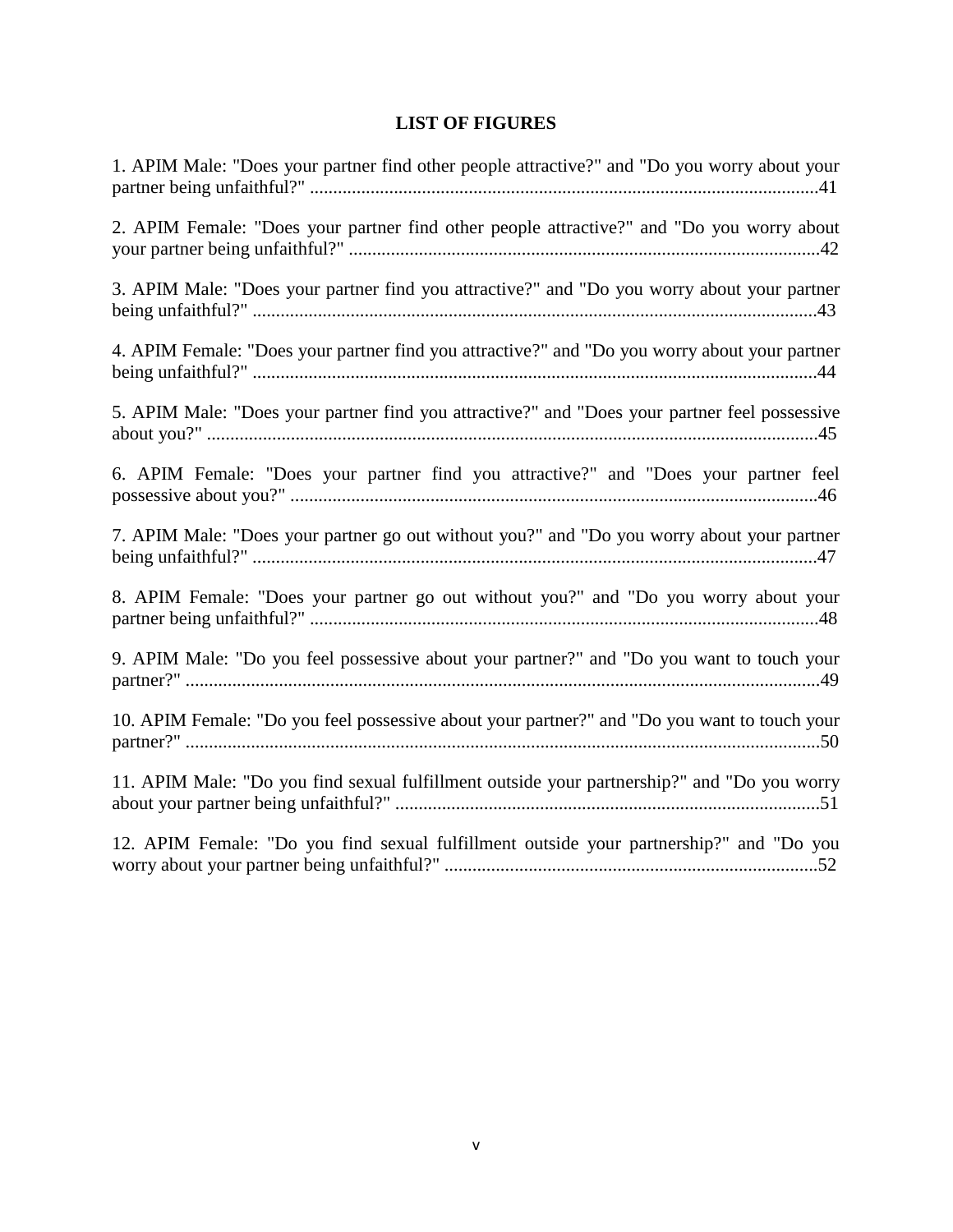### **CHAPTER 1: INTRODUCTION**

# **Background and significance**

With the recent social and political interest in same-sex marriage a number of extreme claims about same-sex couples have arisen, but few of these claims are based upon theory or research. In order to analyze these claims, more empirical studies on same-sex couples must be conducted. Of particular importance are comparative studies that analyze the similarities and differences between heterosexual and homosexual couples. While there have been a growing number of studies looking at the effects of homosexuality on a variety of relationship topics, some even comparing homosexual couples to heterosexual couples, there is still a need for more comparative research, both to substantiate the current findings as well as to elucidate more information on this topic.

There are a multitude of topics relating to similarities and differences between heterosexual and homosexual couples. Here three specific domains are expanded on: general relationship satisfaction, jealousy, and mate guarding behaviors. By itself each of these topics is large, so in order to narrow each topic down, gender differences within each of these domains are of particular interest.

Gender differences are consistently found in a multitude of domains in all cultures studied (Costa Jr., Terracciano, & McCrae, 2001; Wood & Eagly, 2002). Buss (1989) went even further, tying gender differences to biological differences based on evolutionary history. Through the analysis of gender differences between heterosexual and homosexual couples, as well as between gay and lesbian couples, some of the hypothesized biological underpinnings of homosexuality may be supported or refuted.

#### **Relationship Satisfaction**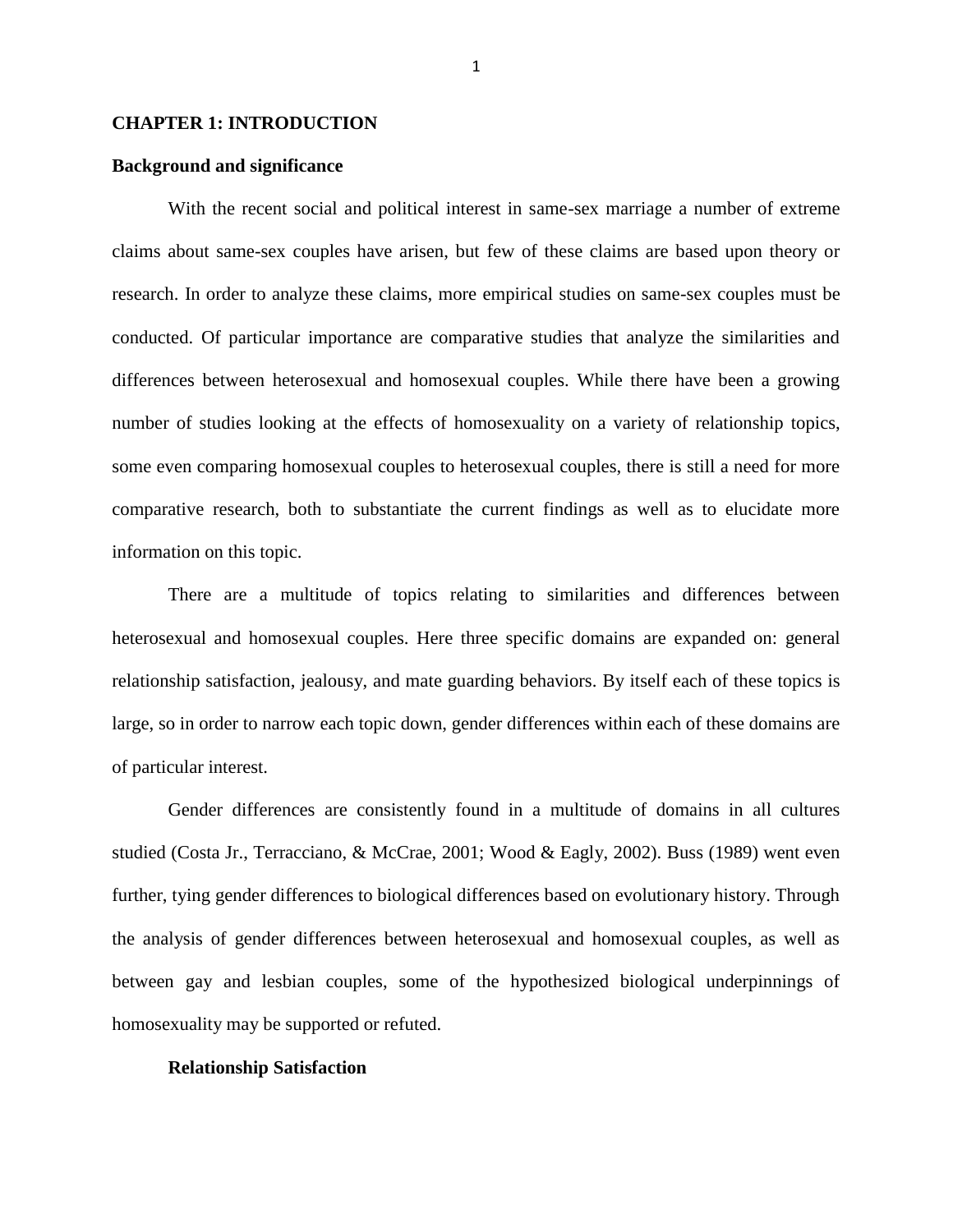Relationship satisfaction plays a key role in successful, long-lasting relationships. In the context of marriage, marriages tend to be more stable when relationship satisfaction is high. While relationship satisfaction may rise and fall throughout a relationship, many couples find relationships to be highly satisfying overall (Gottman & Levenson, 1999). Levels of relationship satisfaction are important, but also of importance are things that affect relationship satisfaction. For instance, in respect to finding a partner who will result in higher satisfaction, according to Lucas et al. (2008) individuals seek out potential partners who tend to be mature, who are not close kin, and who make adaptive sense (i.e. those who aid in reproduction). It has also been found that relationship satisfaction and sexual satisfaction are strongly linked (Byers, 2005; Santtila et al., 2007).

As for gender differences in the domain of relationship satisfaction, Buss (1989) reported that men and women have different ideal partners, those who would result in the most satisfaction. It was found that men of all ages prefer women who are attractive and young, while women prefer men who are high status, financially well off, and moderately older than themselves. In relation to gender differences in sexual satisfaction and relationship satisfaction, McNulty and Fisher (2008) found that women's relationship satisfaction was related to expectations of sexual satisfaction, while men's relationship satisfaction was related to frequency of sex.

While the primary reason for intimate relationships, as explained by the evolutionary perspective, is to produce and rear offspring (Ember & Ember, 1983), the underlying mechanisms that build and maintain intimate relationships are the same for homosexual as for heterosexual couples (Dillon, 2009). That being said, relationship satisfaction in homosexual couples has not received much attention. What research has been conducted has shown that

2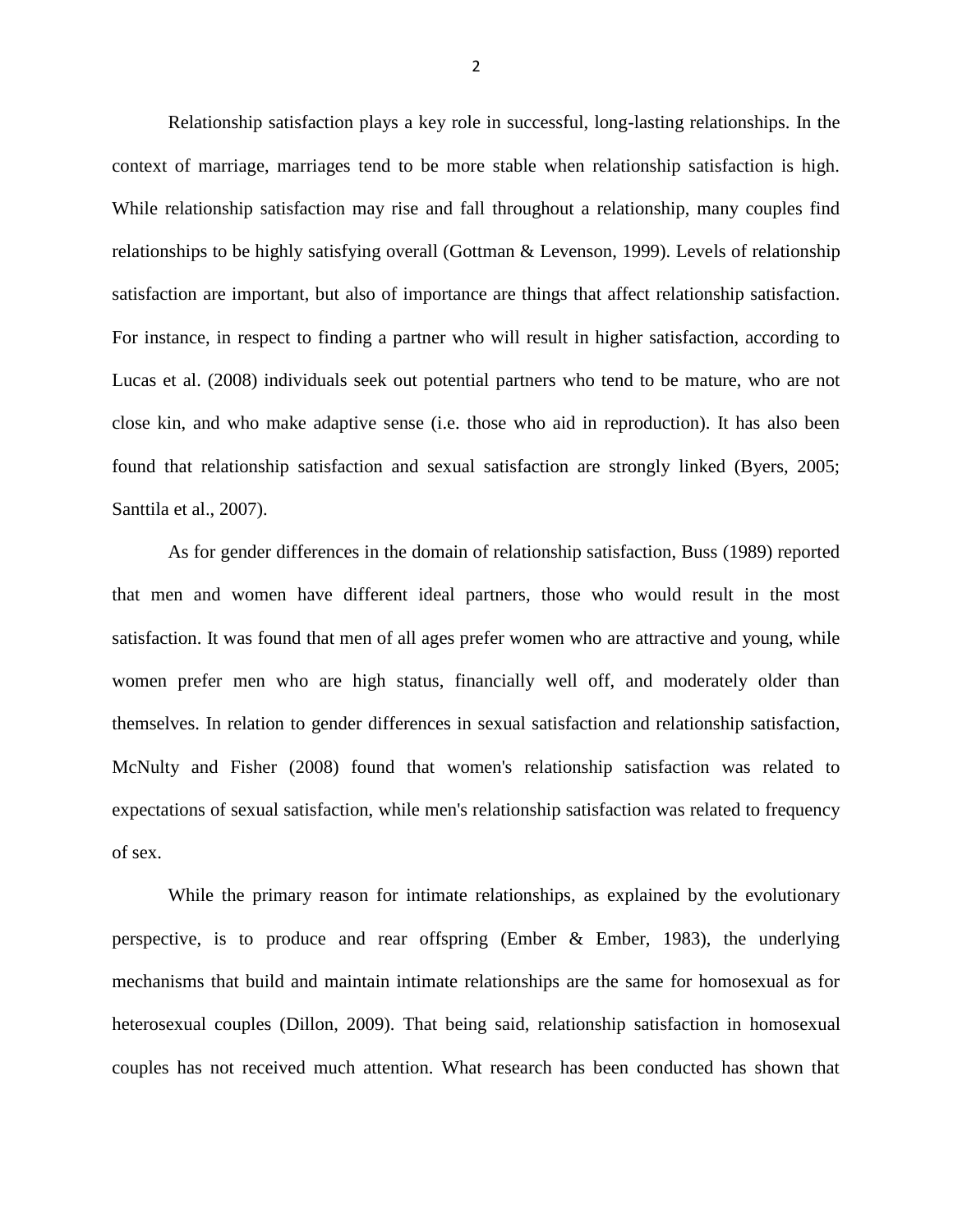homosexual couples are similar to heterosexual couples in the components of relationship satisfaction (Kurdek, 2004), levels of satisfaction (Peplau &Cochran, 1990; Kurdek, 1998), and the benefits of relationship satisfaction (Kurdek & Schmitt, 1987). Additionally, relationships between various variables and relationship satisfaction tend to be similar between homosexual and heterosexual couples. For instance, Ducharme and Kollar (2012) found that married homosexual women had similar correlations, to those of heterosexual married women, between relationship satisfaction and age, education, and dependent children.

### **Jealousy**

Jealousy is a multifaceted term that encompasses multiple domains. Relevant to the present study, two domains are of interest, fear of infidelity and jealousy of potential rivals. Within infidelity jealousy two specific types of jealousy are also of interest, those being sexual and emotional infidelity.

In the domain of infidelity, Buss et al. (1992) demonstrated that within a relationship men were more jealous in cases of sexual infidelity and women were more jealous in cases of emotional infidelity. Using evolutionary theory they linked these types of jealousy to loss of reproduction for men and loss of resources for women. While others have called these findings into question (Harris, 2002), newer studies are supporting the original findings with some caveats, such as past experience acting as a moderator (Tagler, 2010) and whether or not the infidelity resulted in progeny (Dural et al.  $2014$ ) – both affecting which type of jealousy an individual is likely to rate higher.

In the domain of potential rivals, according to a study by Dijkstra and Buunk (2002), and consistent with evolutionary theory, men were more jealous when potential rivals were high in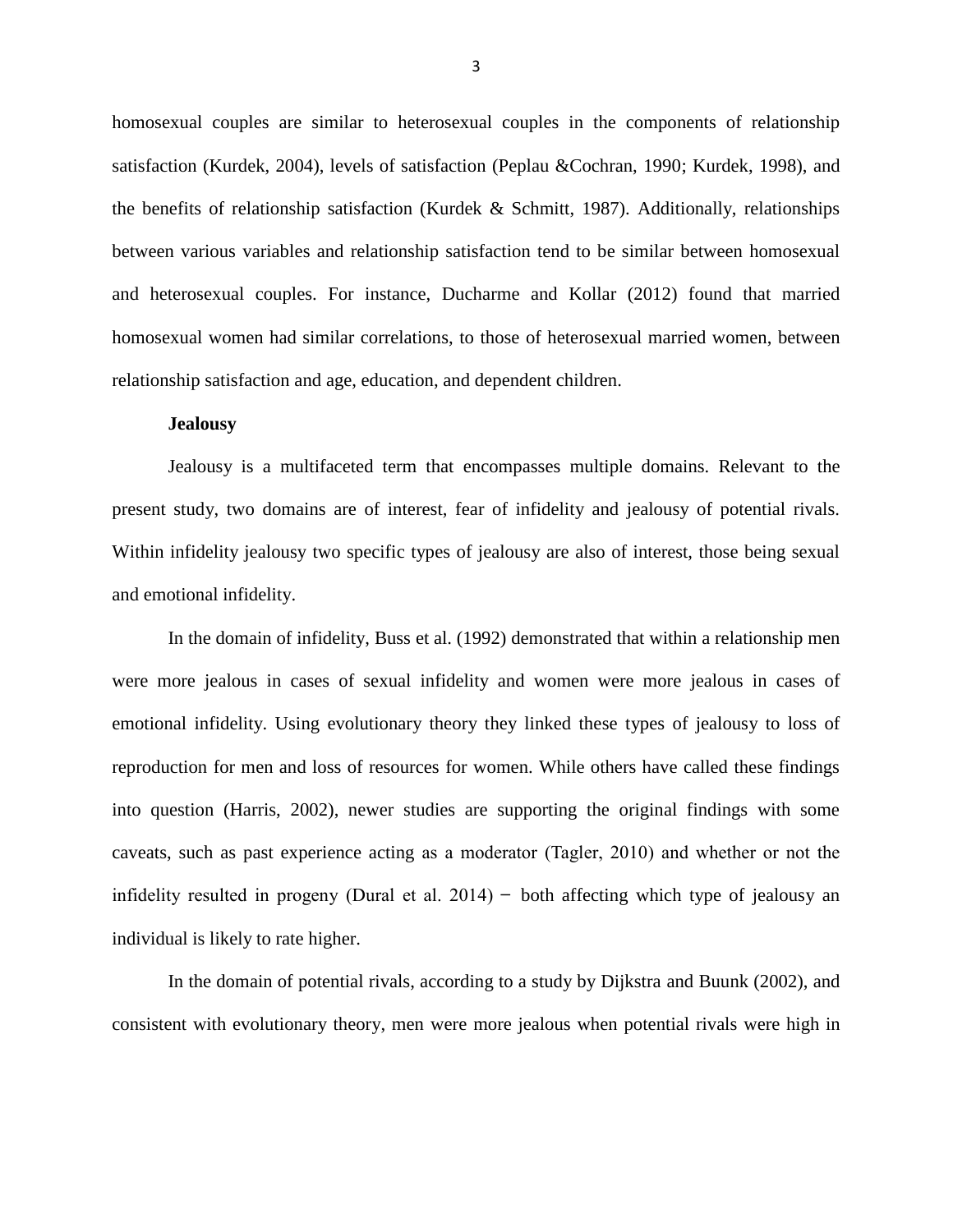social status and dominance, both social and physical, while women were more jealous when a potential rival was physically attractive.

Within homosexual couples, multiple studies have found that homosexual men, as opposed to heterosexual men, had lower levels of experiencing and expressing sexual jealousy (Bringle, 1995; Hawkins, 2008). Dijkstra et al. (2005) extended Buss' et al. (1992) work on jealousy relating to sexual infidelity to homosexual couples. In contrast to heterosexual couples, homosexual men exhibited more jealousy of emotional infidelity, and homosexual women exhibited more jealousy of sexual infidelity. In these instances homosexual individuals were akin to their opposite gender heterosexual counterpart. Additionally, Scherer, Akers, and Kolbe (2013) found that bisexual men who were dating women were more jealous at the thought of their partner being sexually unfaithful than bisexual men dating men, and bisexual women dating women or men.

Dijkstra and Buunk (2002) went on to show that, consistent with heterosexual findings, gay men are more jealous of rivals high in dominance. Interestingly, gay men were found to be more jealous than heterosexual men of a potential rival high in social dominance, and lesbian women were more jealous than heterosexual women of potential rivals who were high in physical attractiveness. In relation to the expression of jealousy, Bevan and Lannutti (2009) found that homosexual men are more likely than heterosexual men to express jealousy through violent communication and threats. Conversely homosexual women are less likely than heterosexual women to express jealousy through manipulation attempts, a common expression of jealousy in women.

# **Mate Guarding**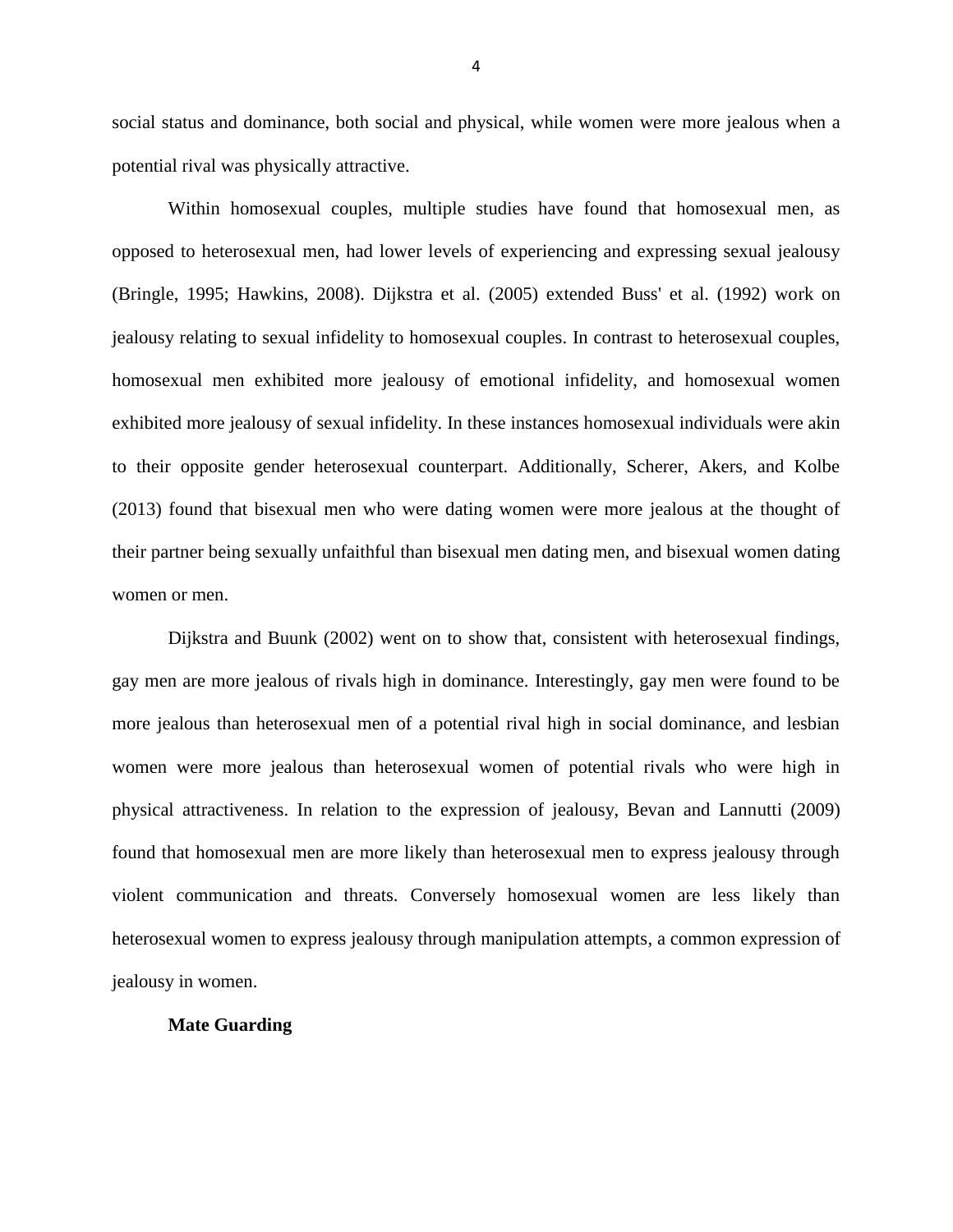Buss and Shackelford (1997a) proposed that one reason for the evolution of human aggression is the prevention of mate poaching through mate guarding. The fitness interests of couples are threatened by partner infidelity (Buss, 2000). Neglecting these threats can result in losing a highly valued mate, mating opportunity, resources, or parental investment (Shackelford, Goetz, & Buss, 2005). In men, mate guarding behaviors can be used to help prevent matepoaching and cuckoldry. Gangestad, Thornhill, and Garver (2002) found male mate retention strategies to be highest near ovulation, coinciding with the time female interest in extra-pair copulations is the highest. In women, mate guarding is more about seeking to prevent mate poaching by more-attractive females (Buss & Shackelford, 1997a).

A number of different mate guarding behaviors have been identified and most of them can be attributed to one of two groups of behaviors: 1) concealing mates from competitors and 2) physical prevention of the mate copulating with competitors (Thornhill and Alcock, 1983). Proximity to a mate and touching of a mate, when in the presence of a potential competitor, are both forms of physical prevention, as they act to prevent a competitor from gaining access to their mate though physical means, specifically their presence.

In Buss (1988) some of the responses that he received related to human proximity as a form of mate guarding, specifically relating to individuals not letting their mate out of their sight at a party, or individuals showing up where their mate was, to check up on them. Buss and Shackelford (1997b) also had similar responses relating to proximity. Additionally, Platek and Shackelford (2006) found that both sexes use proximity to prevent infidelity.

The only known study relating touching to mate guarding in humans is Dillon et al. (2014), in which it was demonstrated that the desire to touch was related to worry about infidelity, such that those who worried more about their partner being unfaithful had a greater

5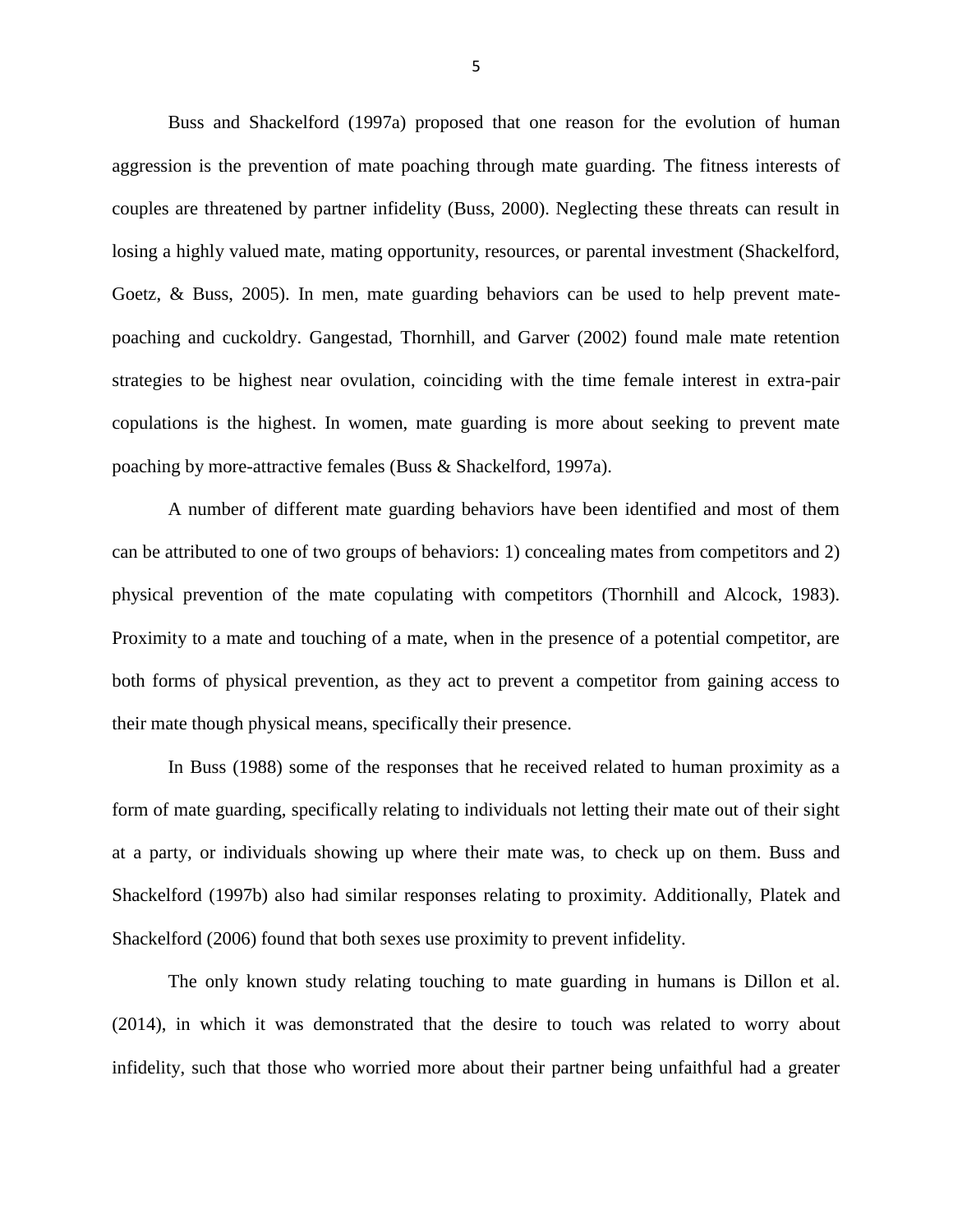desire to touch their partner. Both sexes acknowledge using touching to demonstrate mutual commitment to the relationship and thus to aid in the prevention of infidelity. The act of touching could convey many mate guarding related messages, such as claims of ownership, more specifically as a signal to potential competitors that the individual being touched is taken, or as a sign of vigilance, specifically a signal to the partner that they are being watched. It has also been found that touching used as an indicator of possessiveness may demonstrate that the partner is valued by the mate, thus increasing mate retention (Barelds, & Barelds-Djikstra, 2007). Additionally, couples have been found to be aware of when their partner is using touching as a form of mate guarding (Shackelford, Goetz, & Buss, 2005).

## **Marriage and Relationship Questionnaire**

One research method that has proven useful in comparision studies is to administer scales to heterosexual and homosexual couples. Using the results for both types of couples, empirical comparisons can be made, looking at the differences and similarities between homosexual and heterosexual couples. For example the scales on personality have been administered to both heterosexual as well as homosexual couples, with results showing only a few major differences (Keyt, 2008).

For the present study, the Marriage and Relationship Questionnaire is an ideal scale to be used to analyze differences and similarities between heterosexual and homosexual couples. For more than twenty years the 230-item Marriage and Relationship Questionnaire (MARQ; Russell & Wells, 1993) has been used to examine heterosexual couples in multiple different cultures, looking at a multitude of relationship related questions. The MARQ was normed twenty-five years ago in Great Britain with a sample of 1250 married couples (Russell & Wells, 1993). Since then, it has been translated and used with Chinese, Turkish, American, Spanish, Brazilian, and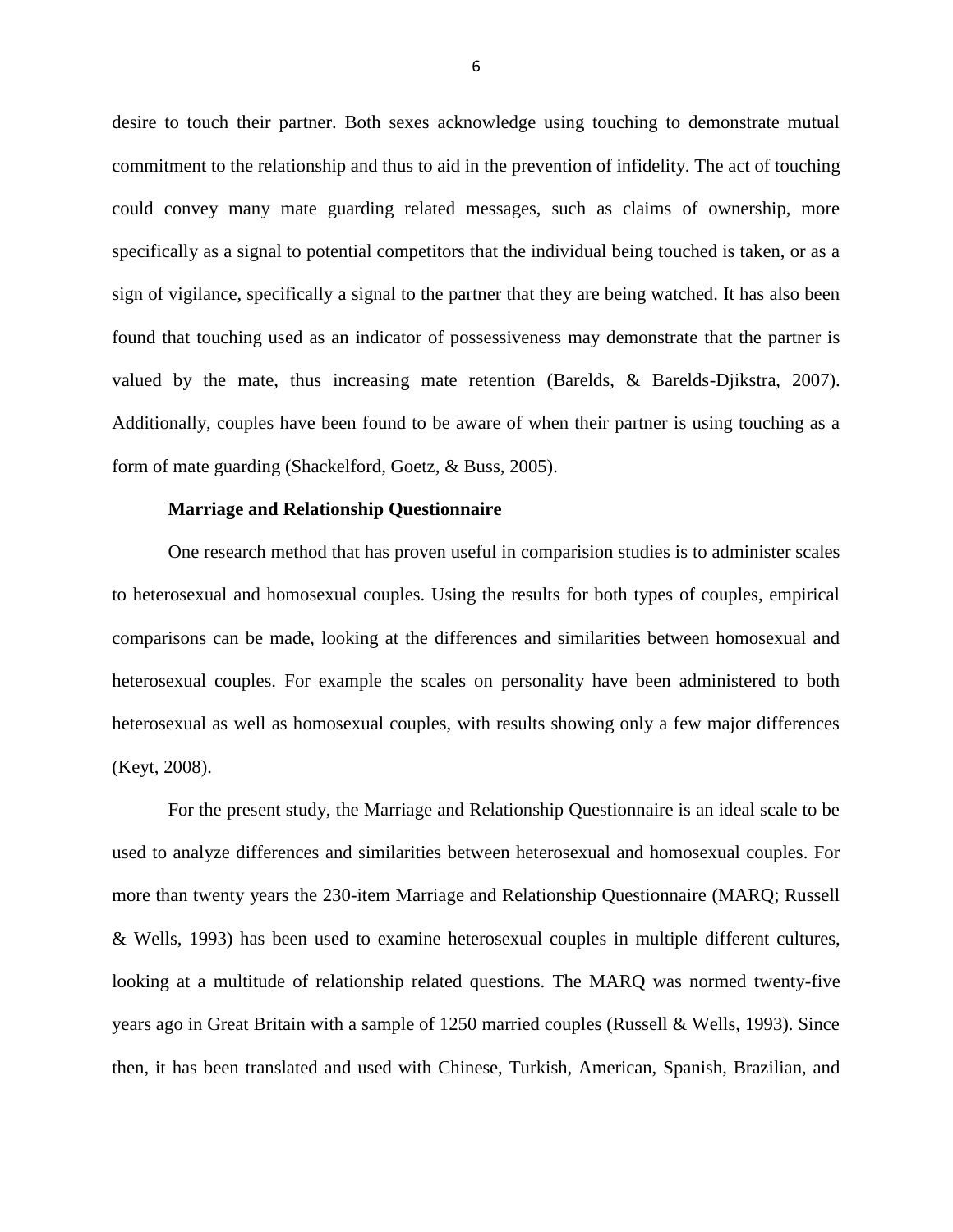Russian samples. While it was originally designed for use with married couples, it has subsequently been administered to not only married couples but also to couples that are in longterm non-married relationships. The MARQ has consistently demonstrated high reliability and validity within the American and British samples, as well as cross culturally when including the Chinese, Turkish, and Russian samples (Lucas et al., 2008). While the MARQ has been used for a large number of studies, of relevance to the present study are five studies, Weisfeld, Russell, Weisfeld, and Wells (1992), Weisfeld and Stack (2002), Lucas et al. (2008), C. Weisfeld et al. (2011), and Dillon et al. (2014).

Weisfeld, Russell, Weisfeld, and Wells (1992), and Lucas et al. (2008) each in part analyzed demographics and scale reliability of the 12 scales of the MARQ. Weisfeld et al. (1992) also analyzed a series of factors looking at the homogamy of UK couples as it related to marital satisfaction. Here, homogamy is referring to the level of similarity between partners, with those being more homogamous in a characteristic having greater similarity in that characteristic. They found evidence for homogamy increasing marital satisfaction in 38 of the 42 characteristics that they measured. Additionally, they analyzed the effects of gender based dominance on marital satisfaction. They found evidence for gender based dominance, specifically male dominance, increasing marital satisfaction in 27 of 36 cases. Finally, they examined the relationship between attractiveness and marital satisfaction, expecting marital satisfaction to be higher when the wife was considered more attractive than the husband. They found that marital satisfaction was highest when the wife was more attractive in 3 of 6 cases. Lucas et al. (2008) analyzed marital satisfaction, using both the love and the partnership scales of the MARQ. The two scales were tested for cross- partner and cross-cultural invariance, and this was demonstrated in all four cases. That is, these scales performed similarly between husbands and wives and across the four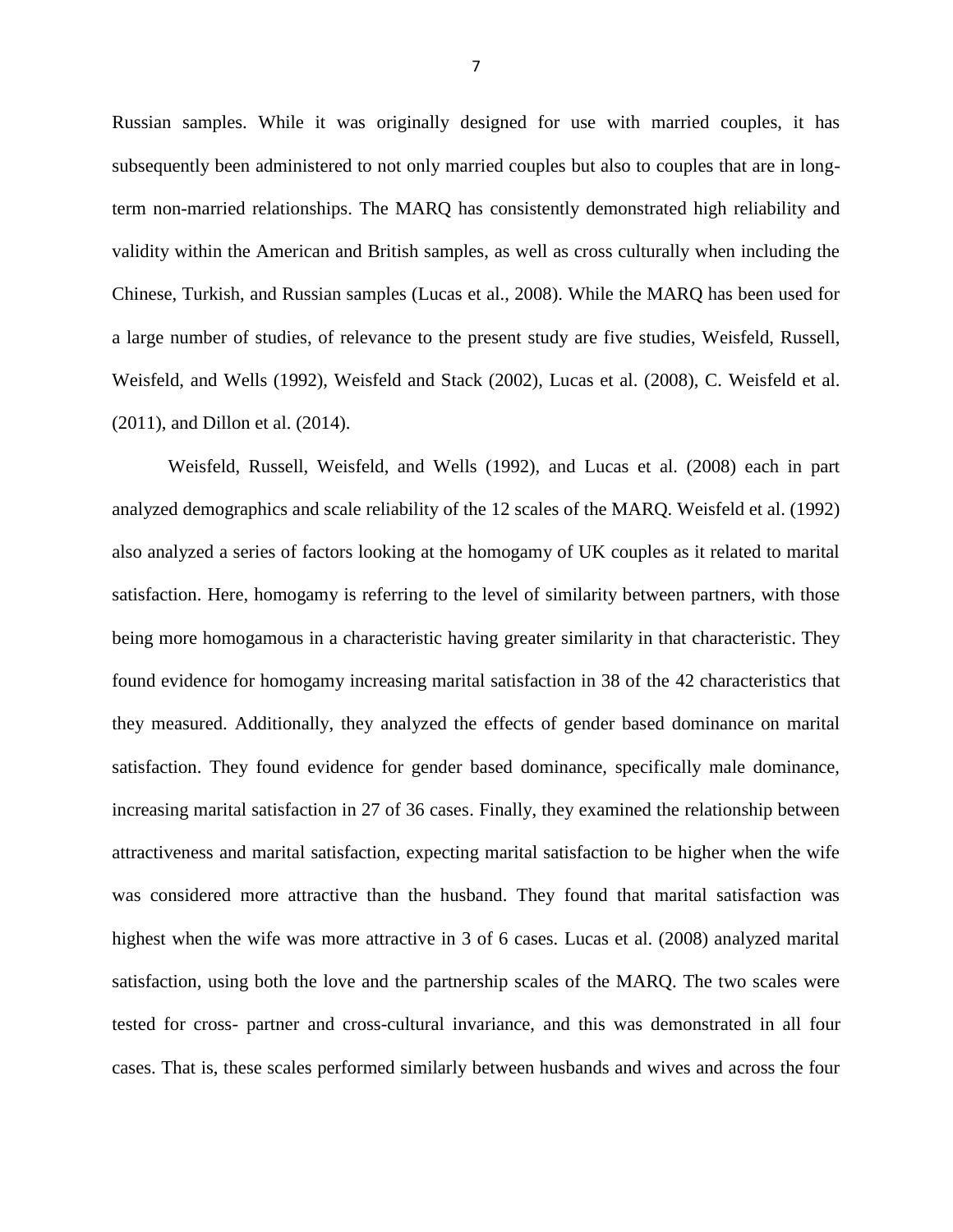cultures tested. Weisfeld and Stack (2002) analyzed sex differences and similarities in married couples relating to marital satisfaction. They found that American couples displayed no gender differences in marital satisfaction.

C. Weisfeld et al. (2011) analyzed sex differences and similarities in married couples. This study is especially relevant to the current study due to its analysis of sex differences in the domain of jealousy. Through comparing these sex differences between heterosexual and homosexual individuals, as well as between lesbian women and gay men, potential evolutionary explanations can be identified. In their study they found expected sex differences in four items relating to jealousy, specifically men having more feelings of possessiveness of their wives and belief that their wives are jealous of their past relationships, and women having the belief that their past relationships were causing problems in the current relationship and worry about their husband's faithfulness.

Dillon et al. (2014) analyzed mate guarding behaviors in married couples. They used the Actor-Partner Interdependence Model (APIM) to test the associations between a series of variables and a set of behaviors related to mate guarding, as well as the interrelationship of each member of the relationship and these variables and behaviors. They found that for both men and women, 1) the more someone's partner found other people attractive, the more worry about their partner being faithful, 2) the more someone believed that their partner found them attractive, the less worry about their partner being faithful, 3) the more someone believed their partner found them attractive, the more possessive the partner was perceived to be, 4) the more someone's partner went out without them, the more worry about their partner being faithful, 5) the more someone felt possessive of their partner, the greater desire to touch the partner, 6) the more someone sought sexual fulfillment outside their relationship, the more worry about their partner

8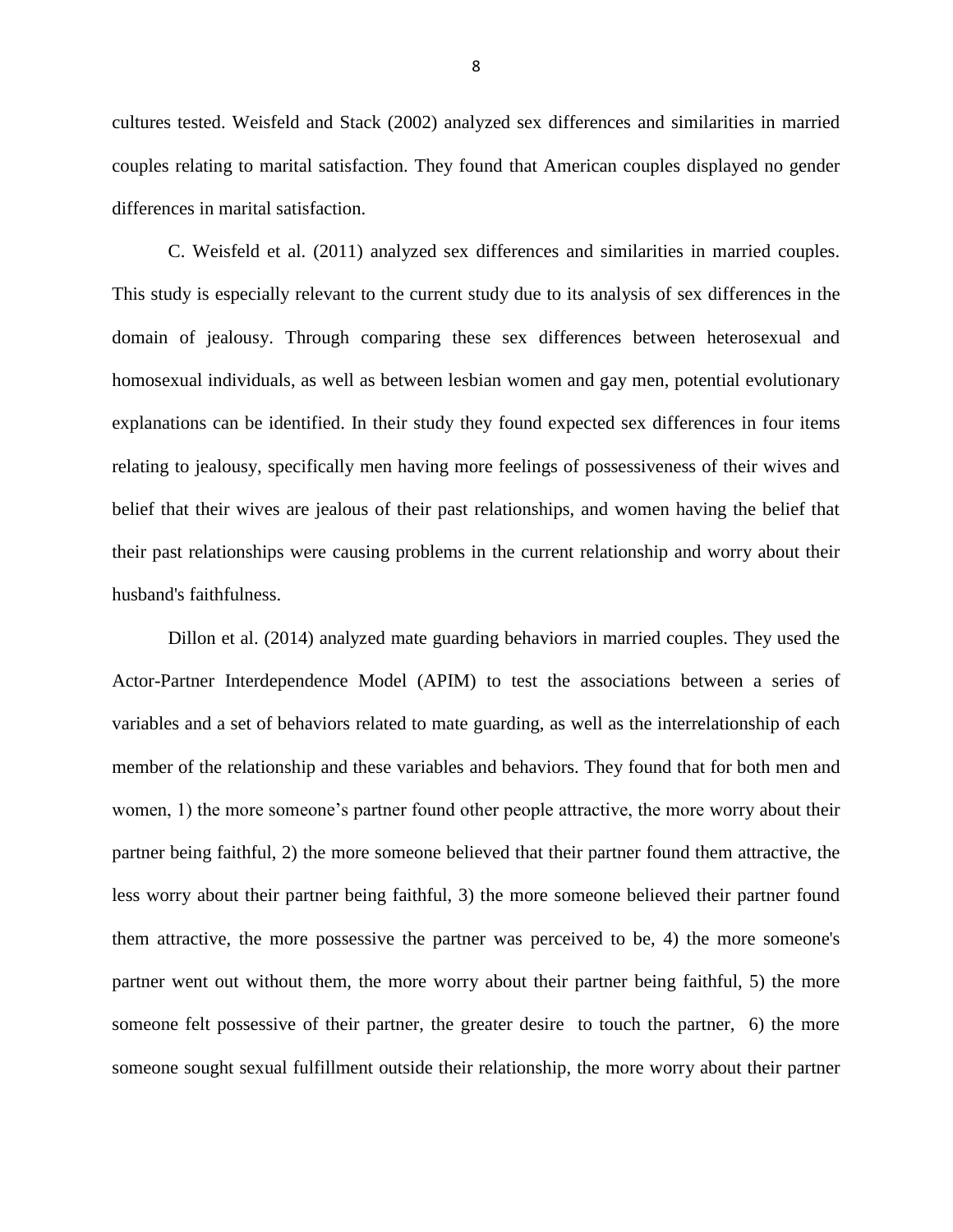being faithful, and 7) the more someone sought sexual fulfillment outside the relationship, the more their partner worried about infidelity.

Until recently the MARQ has specifically been given to only heterosexual couples. In an effort to rectify this, the MARQ was administered to gay and lesbian couples. In Dillon (2009) 28 gay and 55 lesbian couples were assessed using MARQ data. Their findings included average ages of couple (43.2 for gay men, 37.3 for lesbian women), Average length of their relationship (13.1 years for gay couples, 5.7 year for lesbian couples), as well as alphas for the love (.84 for gay couples, .86 for lesbian couples) and partnership (.87 for gay couples, .92 for lesbian couples) scales.

Since then the MARQ has been administered to 73 more gay and lesbian couples, bringing the total to 156 couples (63 gay couples, 93 lesbian couples). These data, together with previous data on heterosexual couples, provide an opportunity to empirically test some similarities and differences between heterosexual and homosexual couples.

# **Theory**

While there is a growing quantity of research on same-sex relationships and marriage, one main concern needs to be addressed. Much of the research that has been conducted is not grounded in a solid theory. Many studies are lacking in theoretical reasoning or use theories that do not stand up to thorough empirical testing. Thus there is a need for research based on theory, specifically theory that has a strong empirical backing.

Before potential theories are explored, the topic of nature verses nurture needs to be examined. The topic of nature verses nurture is extremely controversial when it is related to sexual orientation. It is not socially acceptable to imply that environmental factors, which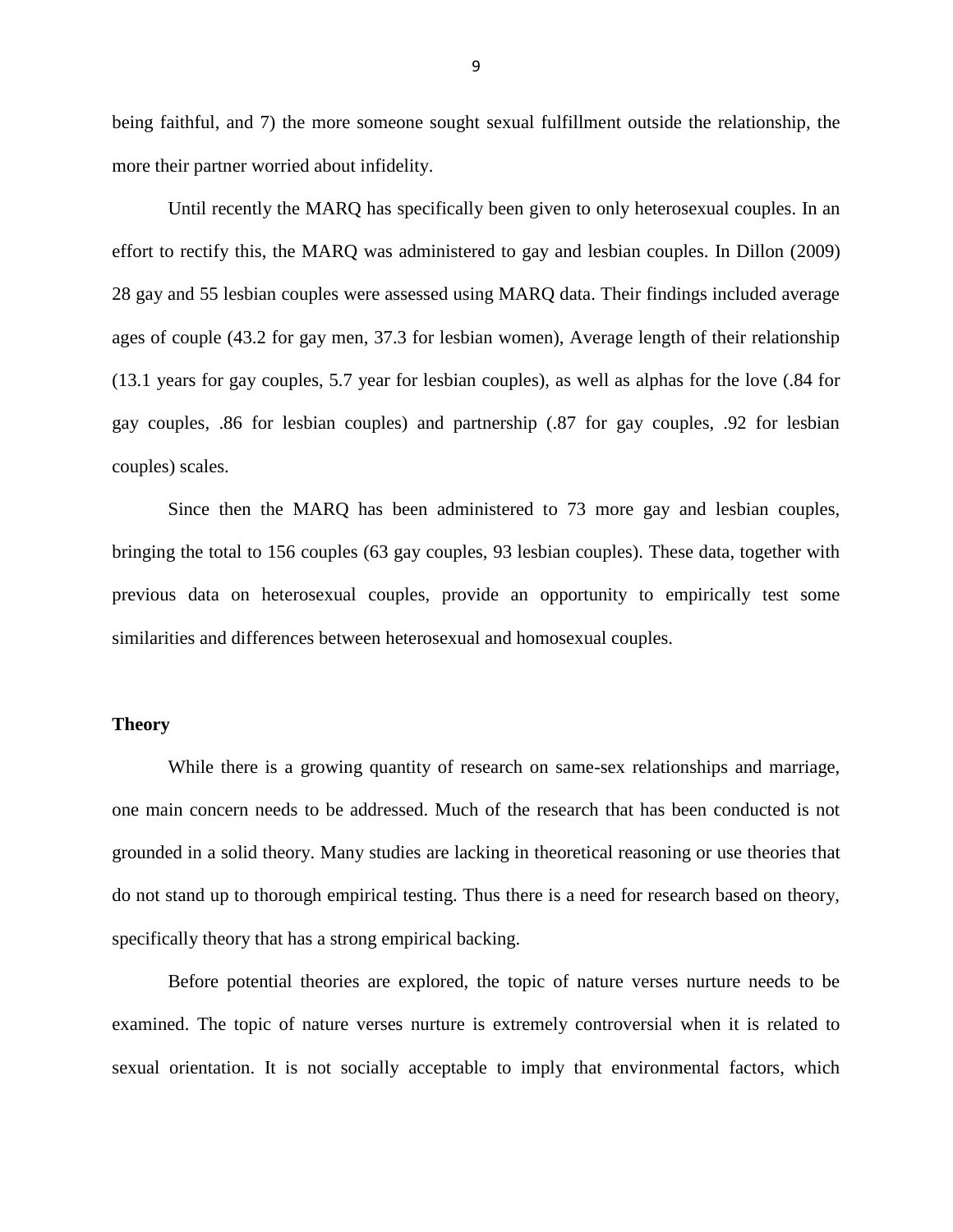influence an individual's life, may cause someone to "choose" to be gay. Following this line of logic, sexual orientation must be entirely nature and not nurture. The issue that arises is that there is nothing, even the most biologically programmed traits, which is completely nature. The same can be said for nurture, in that nothing, even the most "learned" traits, is entirely nurture. Nature and nurture both have an influence on traits and characteristics, including homosexuality in animals and humans. The diathesis stress model is typically used in psychopathology, but can be used to describe any characteristic that has both a nature and a nurture component. The model posits that people are born with biological predispositions which are then influenced by environmental factors, with the expressed characteristic being the result of the interaction of the two. As a result, contrary to popular opinion, learning theories should not be discounted out of hand when attempting to explain homosexuality.

Therefore, a few theories that should be considered are social cognitive theory, social exchange theory, and biological theories. Social cognitive theory states that most of behavior is the result of learning, mainly observational learning. While this theory should not be completely discarded, its strong emphasis on nurture, with little to no concessions for nature, makes it an inadequate theory to explain sexual orientation. Social exchange theory states that relationships are formed and sustained through the conscious and subconscious use of cost-benefit analyses relating to those relationships. While this theory may be potentially interesting in relation to sexual orientation, much like social cognitive theory, it relies too heavily on nurture and too little on nature to be of use here. It would be appropriate to include a theory, in this analysis, that strongly emphasizes genetics with little to no environmental influence, but there are no current theories, which are applicable to human behavior, that meet these criteria. The final potential set of theories is biological theories, which integrate both genetic and environmental factors.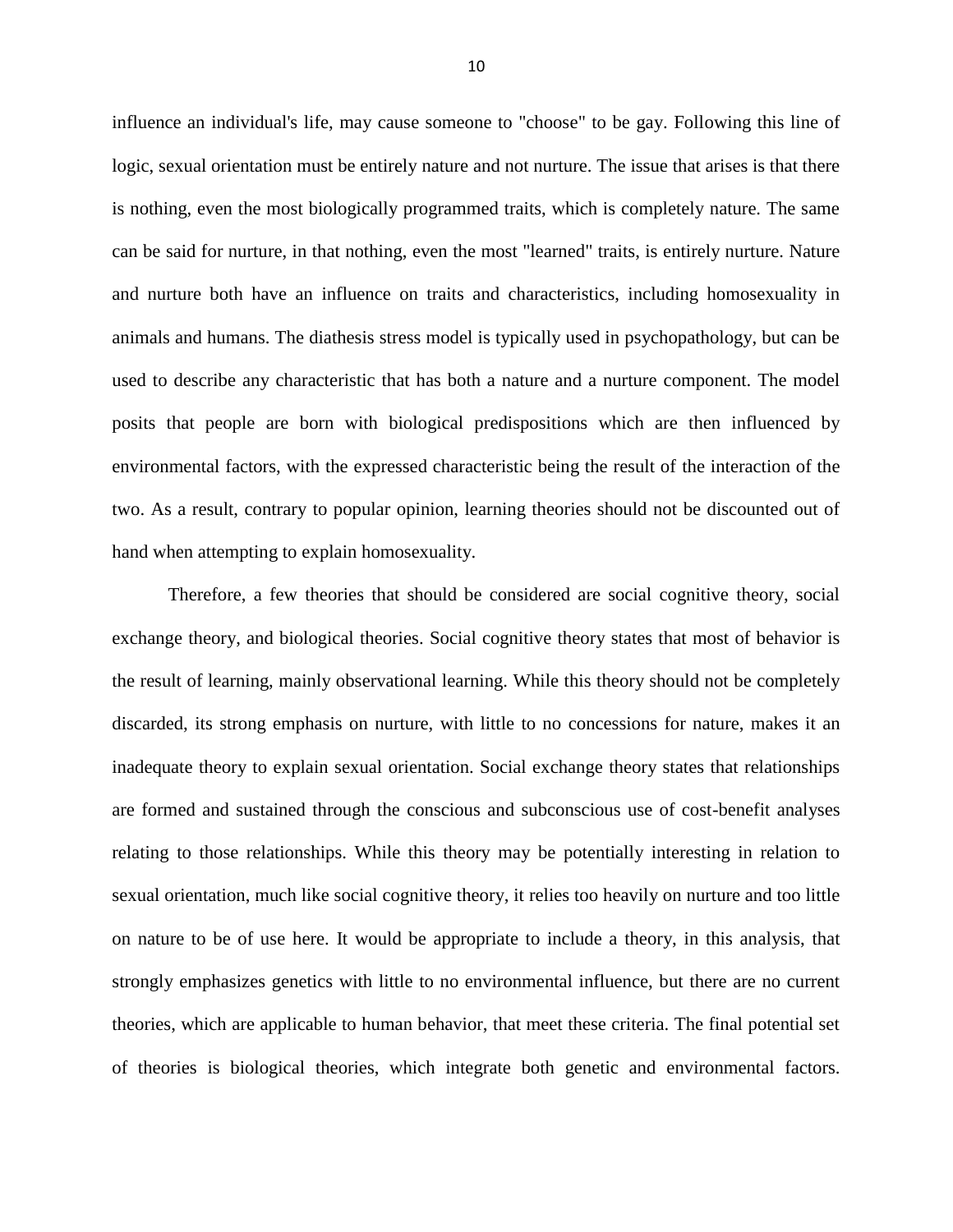Biological theories are all strongly tied to evolutionary theory, therefore evolutionary theory in general must be examined.

Evolutionary theory states that traits and characteristics that aid in survival and reproduction will be selected for, and thus become more common; traits and characteristics that hinder survival and reproduction will be selected against, and thus become less common (Darwin, 1859). It is important to note that evolutionary theory, being concerned with the transmission of genes, should be considered to be of exceptional importance whenever reproduction, or reproductive processes, are involved. As the formation of romantic relationships, as well as sexual acts, are at their core traits that were selected for throughout our ancestral past, these traits have a strong evolutionary component. Any variation relating to these traits should be strongly considered using evolutionary theory.

It is for this reason that it is proposed that evolutionary theory stands the strongest chance of explaining homosexuality. That being said, using evolutionary theory to explain homosexuality raises one very important problem, how can being homosexual not decrease fitness? If traits that aid in the passage of genes are the ones that are selected for (fitness), then how can a trait that precludes people from passing on their own genetic material, as homosexuality appears to do, not be selected against, and thus bred out of the population? Numerous theories, all of which are sub-theories of evolutionary theory, have been put forth in an effort to help solve this problem. The ones that have the most relevance here are the byproduct theory, the trade-off theory (kin selection), and the hormonal extremes theory. Through each of these theories, testable predictions can be made about the traits and behaviors of homosexual individuals, specifically relating to their partner preferences.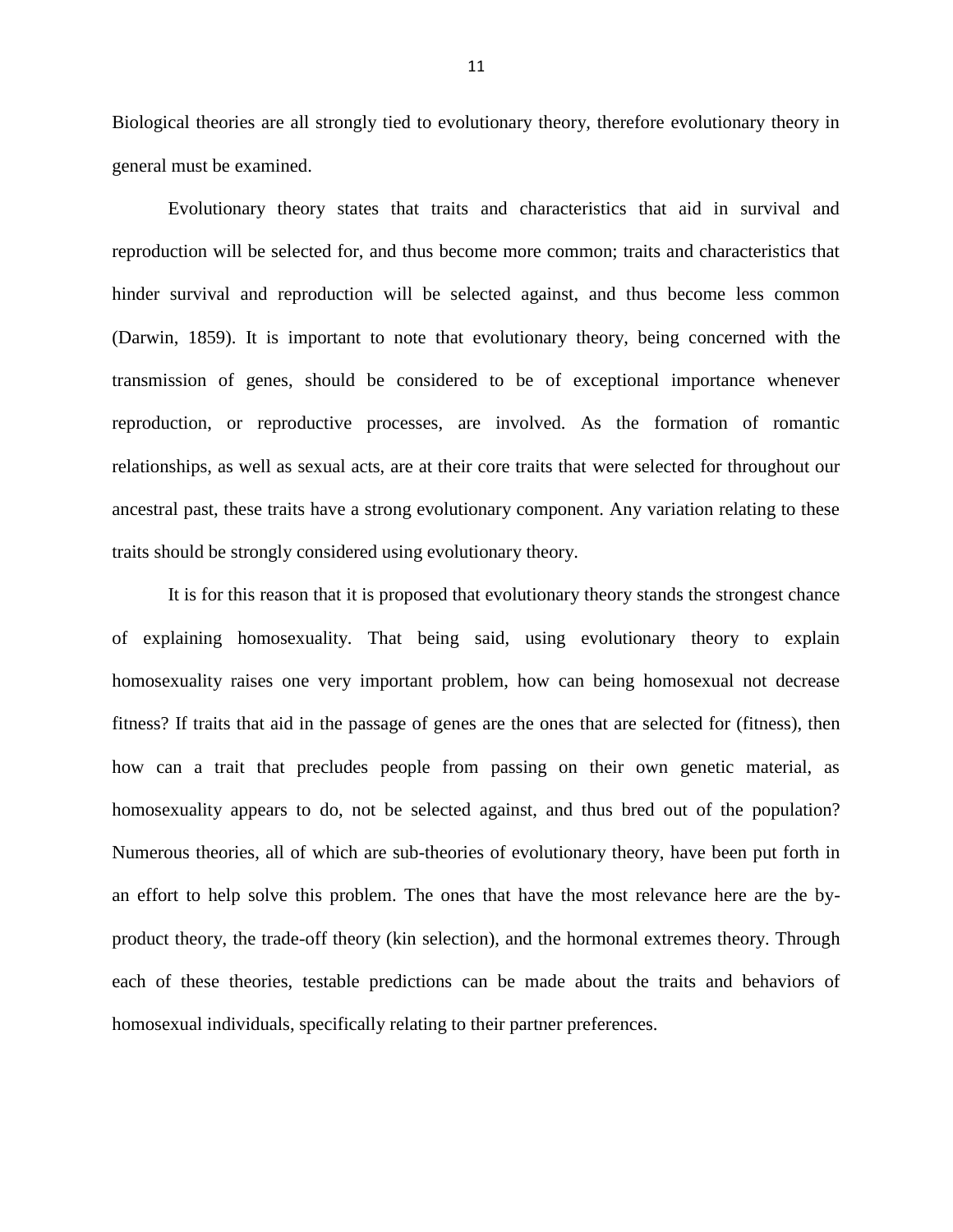By-product theory is a theory that proposes that certain traits are not themselves selected for, but are instead the by-products of other traits which are selected for (Harry, 1970). It is believed that many current traits started out as by-products and then were themselves selected for when they proved to increase fitness. An example of this is oxytocin's role in forming relationships (Fisher, 2004). Oxytocin is believed to have originally been a hormone that, among other functions, increased the bond between mother and newborn, but as a by-product it increased the bond between mother and father, something that increased the chances of the offspring surviving. Even traits that decrease fitness may arise and persist in a population if the trait that they are a by-product of is selected strongly enough. Due to the fact that they are so closely related to passing on genes, forming relationships and sex are some of the traits that are selected for the strongest. Therefore any trait that arises as a by-product of relationship formation or sex could persist, even if it decreased fitness in some individuals. Thus, homosexuality could have arisen as a by-product of heterosexual relationship formation, and through heterosexual relationship's close ties with reproduction it has persisted. This theory predicts that partner attractiveness should be highly valued by both homosexual men and homosexual women, as attractiveness is a sign of good genes, health, and fertility.

Trade-off theory, and relatedly kin selection theory, examines the fitness of individuals not just by the genes that they pass on, but also by the genes that are passed on that they share with others, usually their close relatives. The trade-off aspect arises when an individual forgoes direct reproduction while giving-relatives an increased chance of successfully reproducing, directly or indirectly. In support of this theory, it has been found in some cultures that the sisters of homosexual men have more children on average than do sisters of heterosexual men, thus increasing the inclusive fitness of homosexual men (Rahman, Wilson, & Abrahams, 2004). This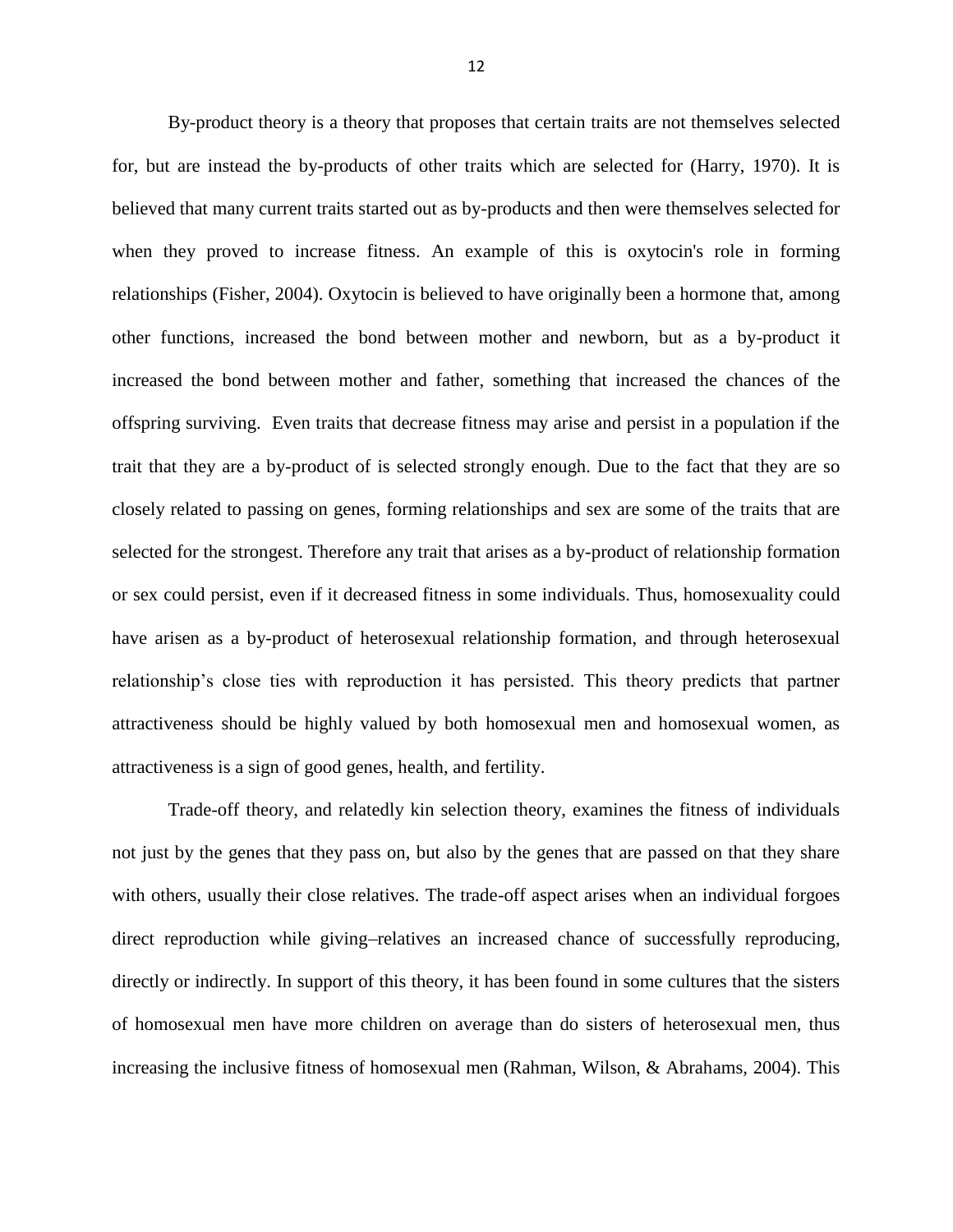explanation is supported by the fact that some gay men seem to have a marker for the trait on the X chromosome. Consistent with this, Klinefelter's men, with two X chromosomes, have a higher prevalence of homosexuality. Additionally, many gay men have a gay maternal uncle. It is also possible that the sisters of homosexual men have high fitness due to being highly feminized, something that their homosexual brothers share due to genetics.

Through the trade-off theory, a series of predictions can be made. Homosexual men should seek partners that are high in resources. If the men are forgoing reproduction themselves, in order to have resources that they can expend on their kin, then they should seek out partners who are high in resources, in order to have more resources to share. Physical attractiveness of the partner should be of less consideration for both homosexual men and women, as attractiveness is a sign of direct fitness, something that is not important here. Another prediction that inclusive fitness makes is that the rates of homosexual individuals in a population will shift with the availability of resources. As resources become scarcer, the rates of homosexuality should increase, at least in individuals who have siblings, and as resources become more plentiful, the rates of homosexuality should decline. In this case, the changes in rates of homosexuality are not a genetic change over time, but is instead developmental plasticity based upon environmental factors, much like when more of a specific gender are born when there is a shortage of that gender in a population (Ellis & Bonin, 2004).

Another theory that has gained traction recently is the theory of hormonal extremes. This theory posits that hormones strongly influence behavior. This is accomplished by the mechanisms that circulate hormones keeping hormones at levels that walk a fine edge between the intended behavior and an unintended behavior. The idea is that the intended behavior is so beneficial to fitness that the drawbacks of a "miss", such as what happens when hormonal levels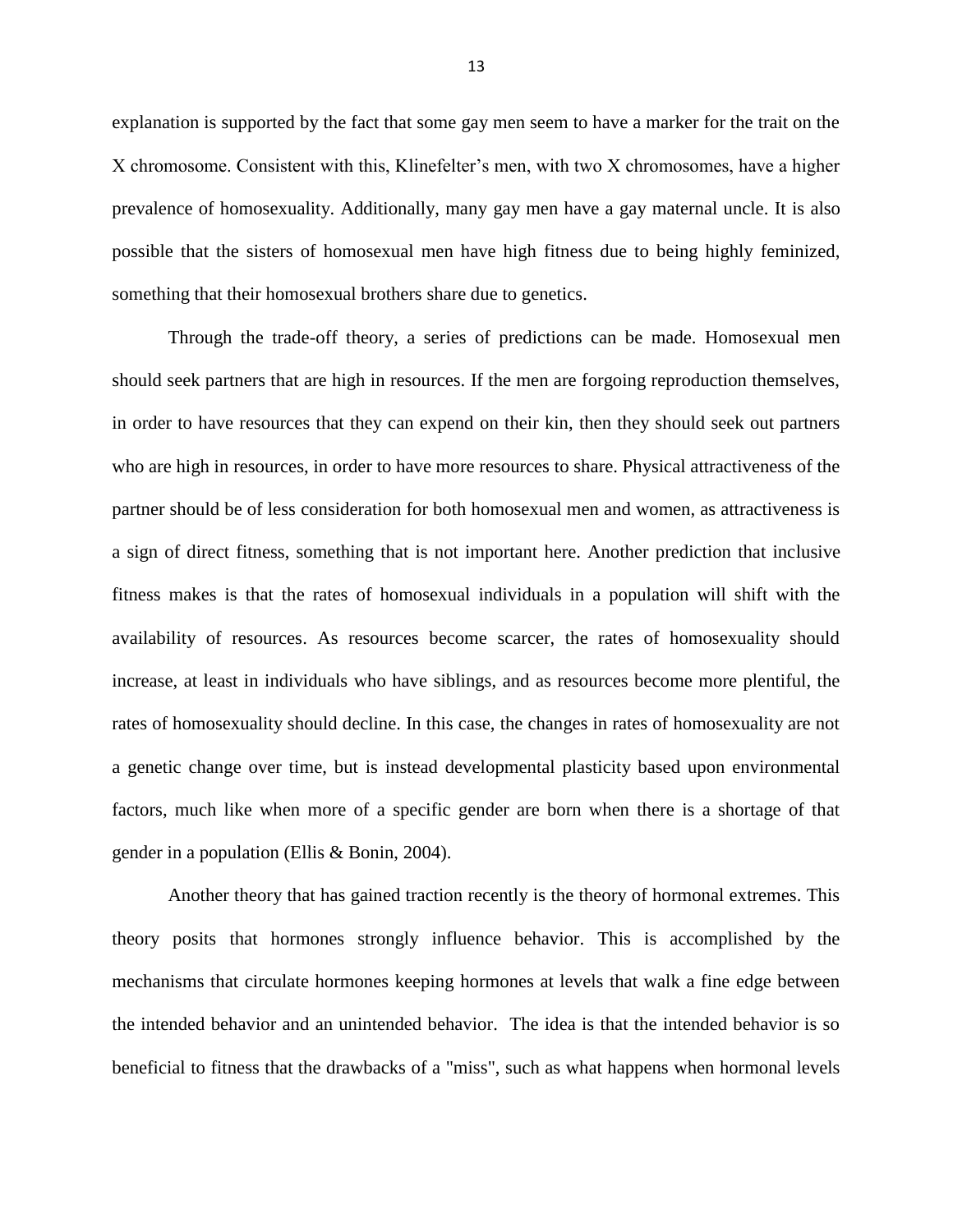are shifted and the unintended behavior, the behavior that is of low fitness, is what is expressed, are mitigated. Continuing on that line of logic, any imbalance in hormonal levels, especially during development, when life-long traits are being cemented, can shift those traits in ways that do not promote fitness for the individual affected. This would be especially pertinent to any behaviors relating to reproduction, as they are highly related to fitness. While traits highly related to fitness should be strongly protected against pathology, sex differentiation is complex and an 'error' in any one step could result in homosexuality. Even if each error is rare, the aggregate could result in a high prevalence of homosexuality. Further, since male differentiation is a more active process than female, one would expect more male homosexuality, as observed. Consistent with the hormonal extremes theory, lesbianism is common in congenital adrenal hyperplasia (Meyer-Bahlburg, 2001) and male homosexuality in sons whose mothers were stressed during pregnancy (Ellis, Peckham, Ames, & Burke, 1988). Another example is the increased odds of male homosexuality in individuals who have older brothers. This has been labeled as the older brother effect and is believed to be the result of a buildup of anti-masculinizing antibodies in the mother, after she has given birth to other boys (Blanchard, 2004).

These hormonal imbalances during prenatal development could therefore shift partner preference from the opposite sex to the same sex. If this theory is true then it would expected that homosexual men would look for characteristics in potential male partners in a way that is similar to that which heterosexual women look for in male partners. For example, women tend to find dominance and potential for resources attractive in men, thus homosexual men should find these same things to be attractive. Similarly, homosexual women should look for characteristics in potential female partners that are similar to those which heterosexual men seek in potential female partners, such as physical attractiveness and youth.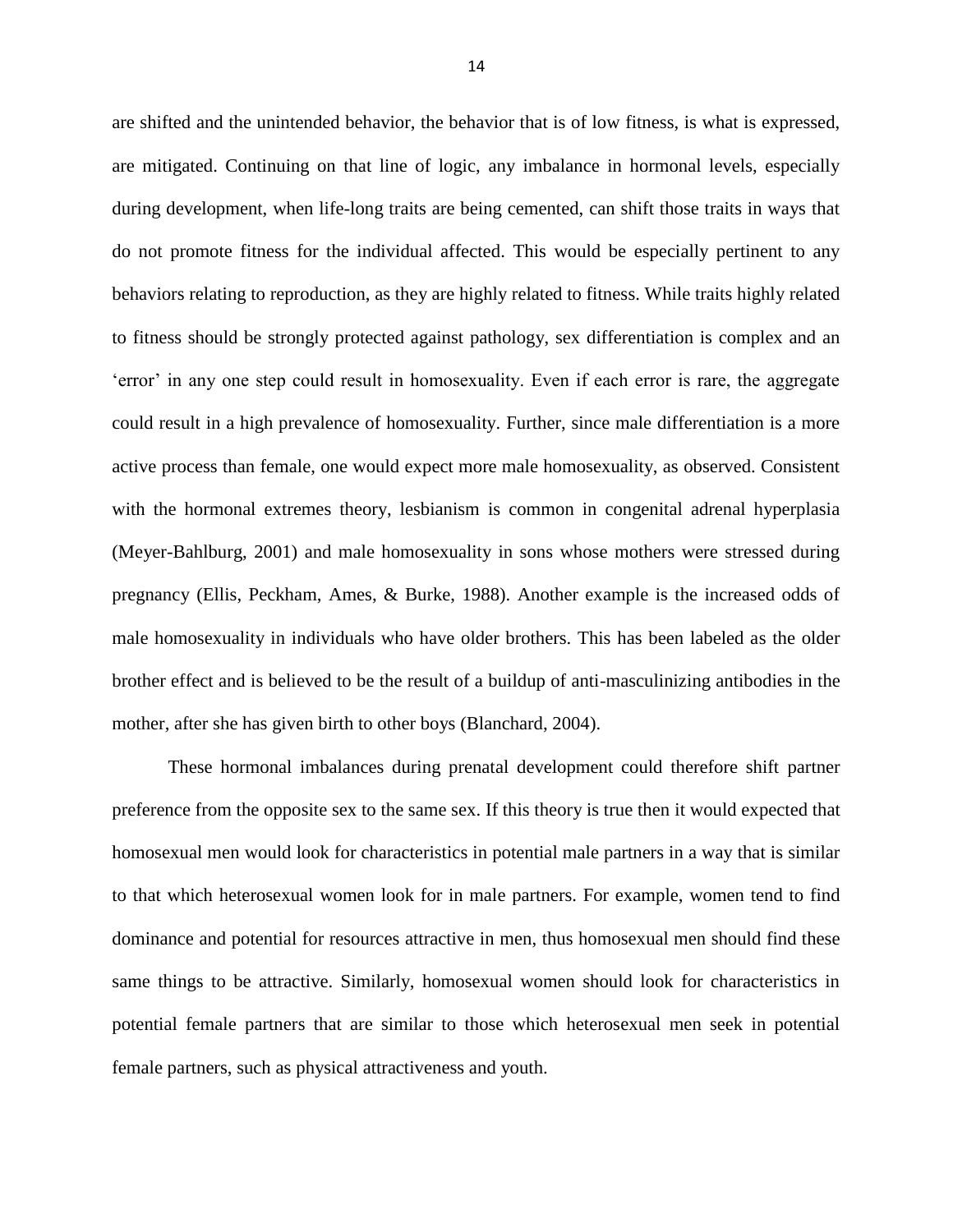# **Purpose and Aims of the Current Study**

Using these three evolutionary theories together a series of hypothesized differences and similarities that homosexual couples would exhibit vis-à-vis heterosexual couples were developed.

It is hypothesized that:

- 1. Relationship satisfaction will be able to be measured using the same scale for homosexual couples as it is for heterosexual couples. While none of the theories makes direct predictions about relationship satisfaction, regardless of sexual orientation, relationship satisfaction is a key factor in forming and maintaining relationships and therefore should not differ in homosexual couples from heterosexual couples. Additionally, previous studies on relationship satisfaction in homosexual couples have found that homosexual relationship satisfaction is similar to heterosexual relationship satisfaction (Kurdek, 2004; Peplau & Cochran, 1990; Kurdek, 1998). Therefore the same scale that is used to measure relationship satisfaction in heterosexual couples should be able to be used in homosexual couples. To test this, invariance testing can be conducted in order to determine if a scale is valid across groups. Using the Love Scale of the MARQ, it is predicted that homosexual couples will demonstrate psychometric invariance, something that has already been demonstrated in heterosexual couples (Lucas et al., 2008)
- 2. Some gender differences relating to jealousy will be the same in homosexual individuals and some will be reversed in homosexual individuals. Specifically, the gender differences relating to possessiveness and past relationships still causing problems should be the same in homosexual individuals as heterosexual individuals, and the gender differences relating to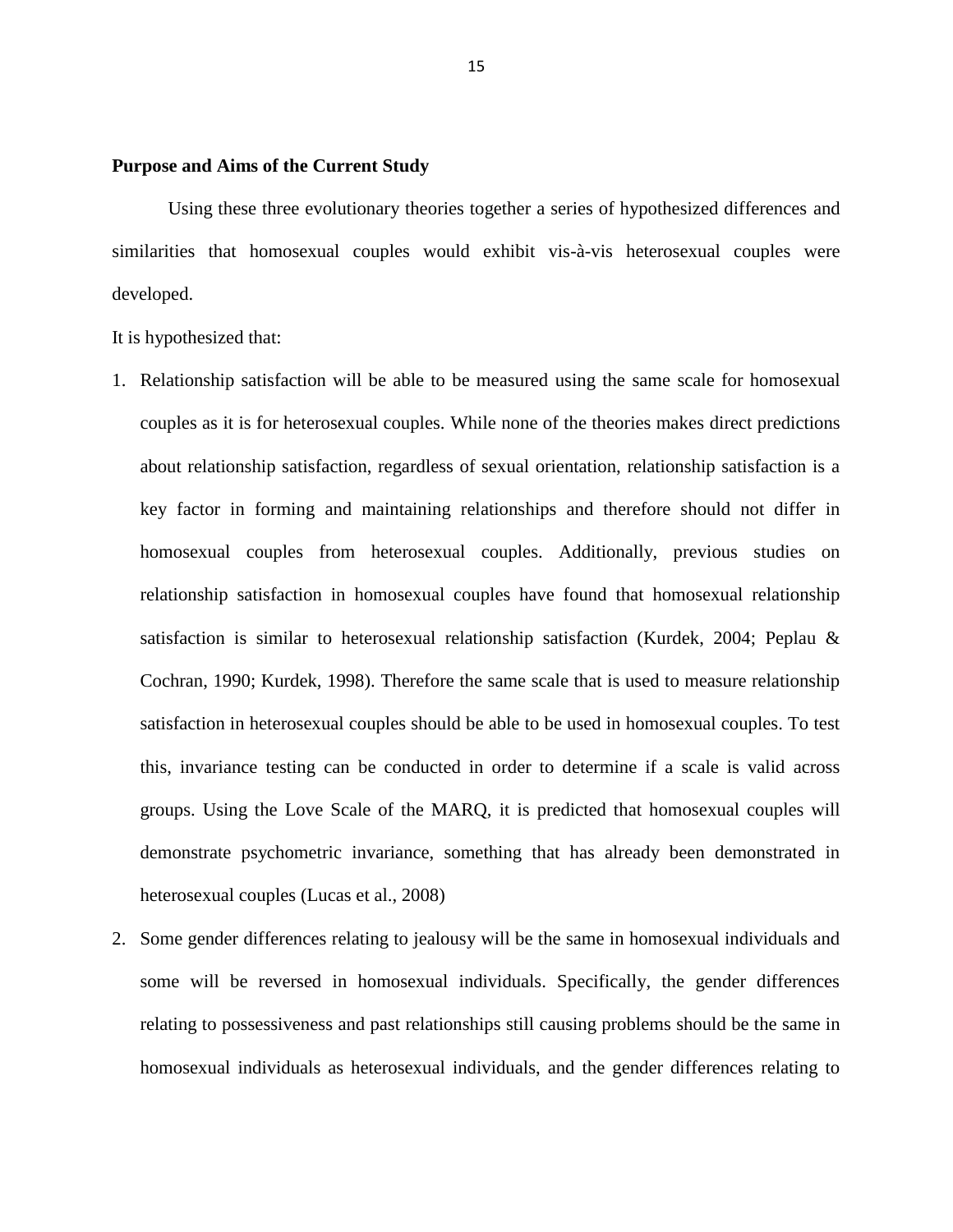worry about partner infidelity and jealousy of past relationships should be reversed in homosexual individuals. Based upon the hormonal extremes theory, sexually differentiated traits relating to reproduction should be reversed in homosexual individuals, primarily due to biological pressures, which are reminiscent of the biological pressures put upon the opposite gender in heterosexual individuals, influencing behavior. Additionally, based on the trade offs theory loss of resources and potentially raising someone else's offspring, which these two hypothesized reversals are related to, should be reversed in homosexual individuals. Previous research has demonstrated that some components of jealousy are reduced or reversed, specifically sexual jealousy being reduced in homosexual men (Bringle, 1995; Hawkins, 2008), and sexual and emotional infidelity jealousy being reversed in homosexual individuals such that homosexual men show more jealousy of emotional infidelity and homosexual women showed more jealousy of sexual infidelity (Dijkstra 2005; Buss 1992), Using the MARQ items relating to jealousy and worry about unfaithfulness, comparisons can be made regarding gender differences in these domains.

3. Most of the relationships that have been found in heterosexual couples, between mate value and mate guarding behaviors, will be present in homosexual individuals. According to the trade-offs theory, the loss of a partner, and through them the loss of resources, as well as the threat of cuckoldry in lesbian couples, would result in mate guarding in homosexual couples. That being said, the loss of resources is of less of a concern to homosexual individuals, at least to those without children or who are not a primary means of resources for their sibling's children. Additionally, in lesbian couples, the chance of raising someone else's offspring is much lower than in heterosexual couples, making it less of a factor. Therefore, while homosexual individuals should express mate guarding behavior, it should not be to the same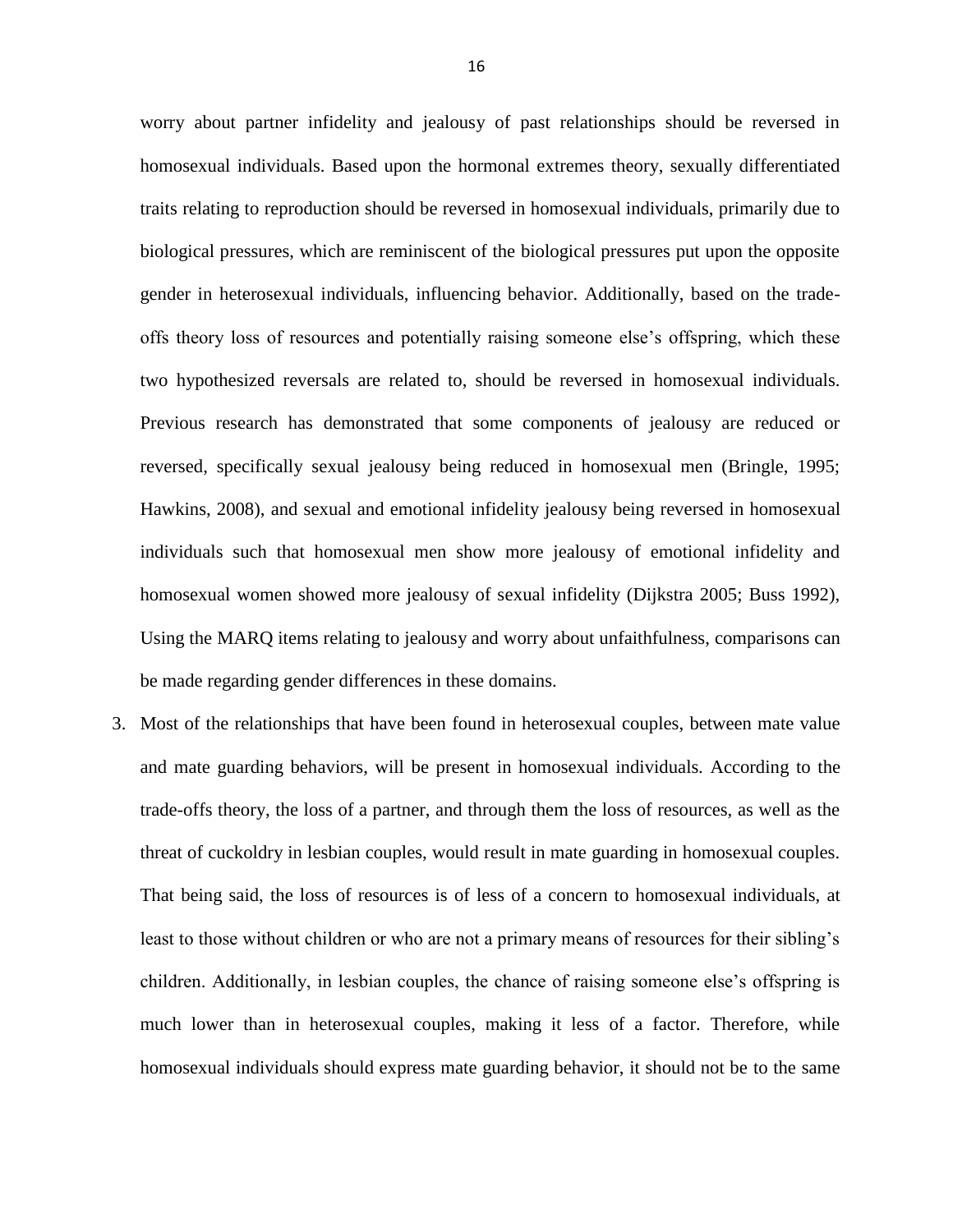degree as it is in heterosexual couples. By-product theory and hormonal extremes theory have less to predict relating to actual mate guarding behavior, but neither of them posit that mate guarding behaviors should be absent. There is a distinct lack of literature on the topic of mate guarding in homosexual couples, making predictions based upon previous studies impossible. Using the MARQ items related to mate guarding behaviors, and the Actor-Partner Interdependence Model, it can be determined if the results that were found to be significant in heterosexual couples are also significant in homosexual couples.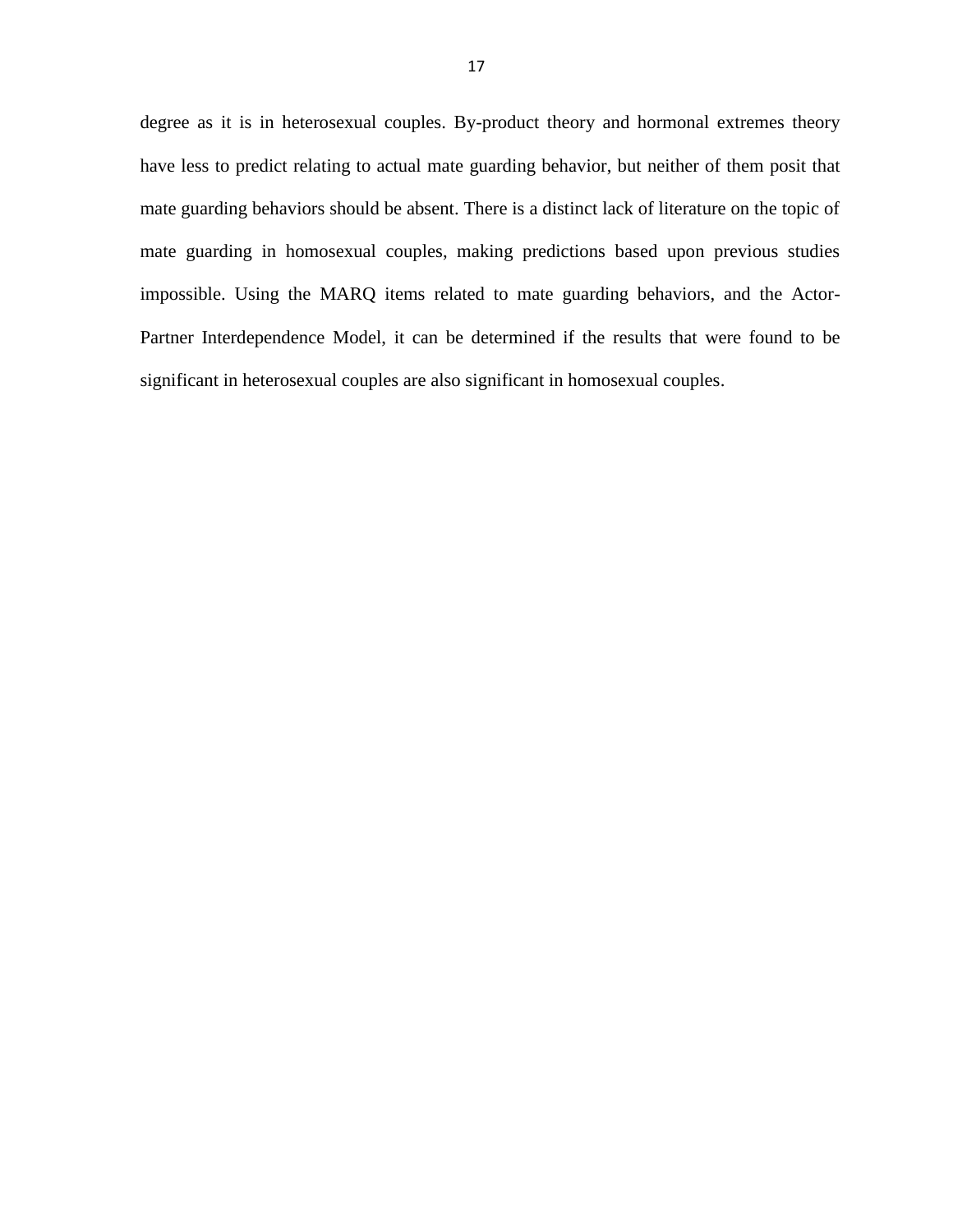# **CHAPTER 2: METHOD**

# **Heterosexual Study**

# **Participants**

As described by Weisfeld et al. (2000), 419 heterosexual couples were recruited by university students in a large Midwest metropolitan area in the United States. The majority of recruiting was done using the chain referral and modified snowball sampling methods (Bailey 1987). Stratified sampling techniques were used in order to obtain a range of racial and socioeconomic categories (using the Hollingshead criteria). Basic demographic information is presented in Table 1.

# **Marriage and Relationship Questionnaire**

Each couple completed the 235-item Marriage Questionnaire originally developed by Russell and Wells (1986). There were differently worded versions for the husbands and the wives and they completed them privately and separately. For the version administered in America, the wording of some items was changed, from the original British version, to reflect national differences (e.g. quarrel in place of row).

Designed to give a comprehensive picture of the couples' individual views of their relationship, the questionnaire asks questions on a wide range of topics. There was a high percentage of agreement on corresponding items that pertain to the couples' perceptions of themselves and each other, attesting to the validity of the instrument. Within the MARQ, there is a series of preliminary items that are designed to gather demographic information about age, length of relationship, and children. The remaining items fall into two categories, questions that can be answered with a "yes" or a "no" and questions that have five response choices that are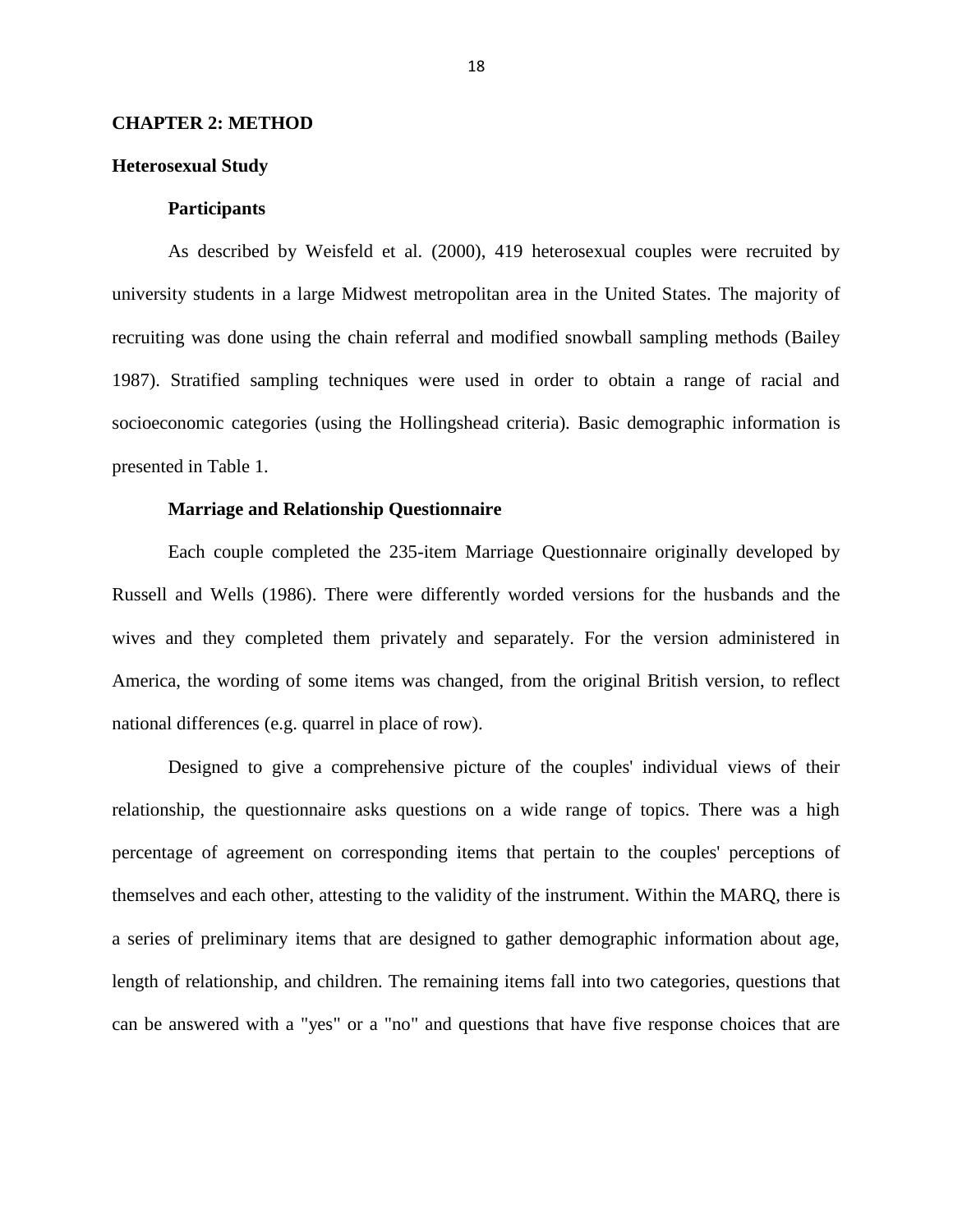specifically tailored to that question (example: "How sociable are you?" with the response options being 'not at all', 'not really', 'average', 'fairly', and 'very').

Additionally, 12 scales have been derived from the MARQ, the Roles, Values, Family Ties, Partnership, Love, Attractiveness, Jealousy, Conciliation, Personal Problems, Financial Problems, Partner Problems, and Relationship Problems scales. Of interest in the present study, the Love Scale is considered a measure of relationship satisfaction; it obtains partner ratings on love of their partner, romance in the relationship, partner respect and pride, how much joy is yielded from completing joint activities, and happiness in the relationship. Being used as a measure of marital satisfaction, it has been validated against other scales such as the Kansas Marital Satisfaction Scale, yielding correlations of .87 for husbands and .85 for wives (Schumn, et al., 1986). Unlike other commonly used measures of marital satisfaction, the Love Scale has also demonstrated invariance between husbands and wives as well as cross-culturally (Lucas, et al., 2008). Additionally, properties of the Love Scale were found to be similar for heterosexual, gay, and lesbian couples (Keyt, 2008).

# **Homosexual Study**

#### **Participants**

Participants for the homosexual study are gay and lesbian couples who had been in their relationship for at least six months, who responded to electronic and print advertisements for a study entitled, "Aspects of Relationship Satisfaction for Gay and Lesbian Couples." The participants were split into gay and lesbian couples, in order to analyze sex differences. A total of 312 participants (156 couples) completed the survey, 126 men (63 couples) and 186 women (93 couples). Basic demographic information is presented in Table 1.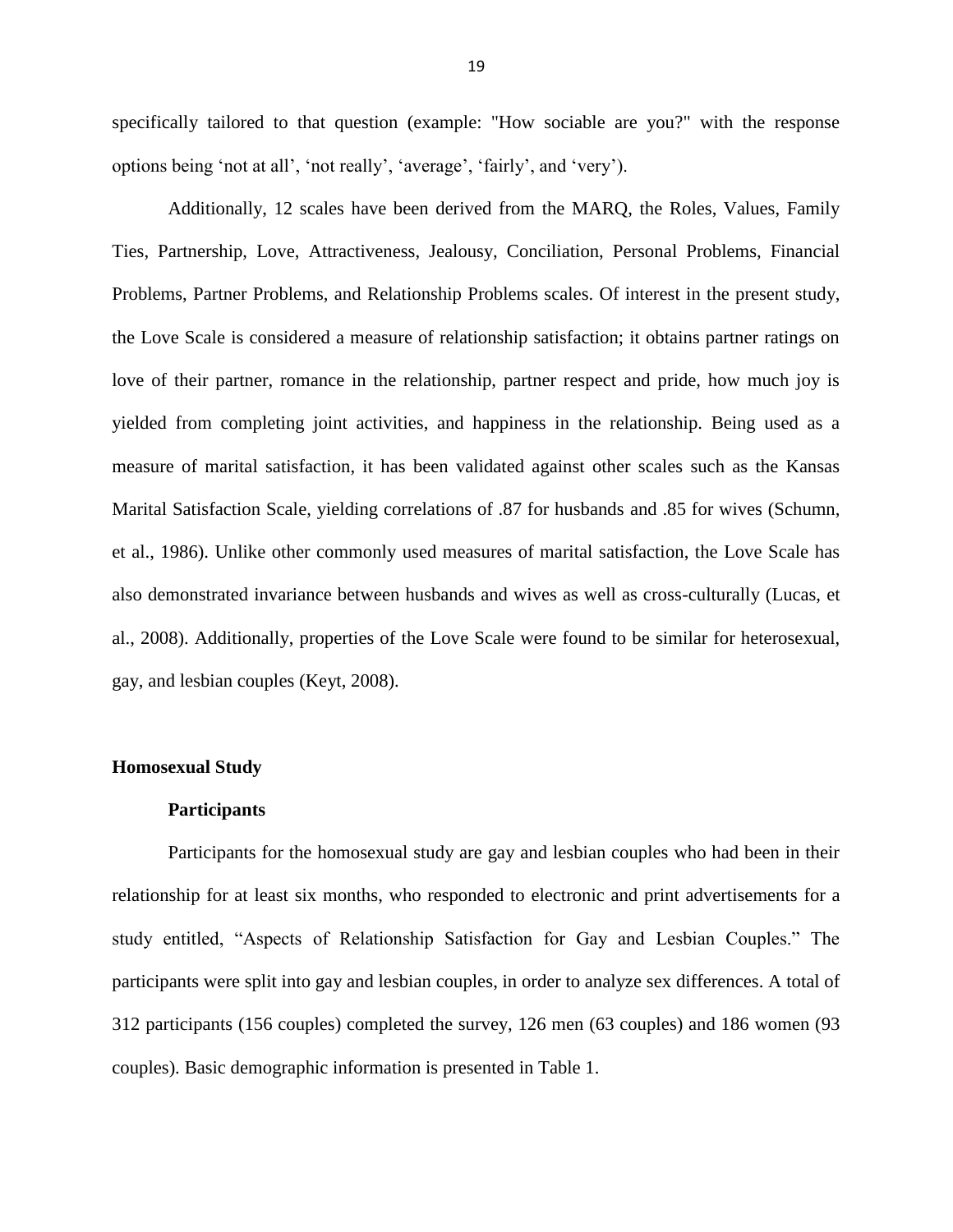# **Measures**

Participants completed a 230-item revised version of the MARQ. The original version of the MARQ used separate versions for husbands and wives. These separate versions contained gender-specific language (e.g., husband, wife, him, and her). For this sample, the MARQ was reworded to be gender neutral, making it administrable to both heterosexual and homosexual couples. Three graduate students and two research psychologists comprised a research team who examined the changes. It was then reviewed by two researchers on gay and lesbian issues, Drs. Ken Cohen and Ritch Savin-Williams. Following their critique, the final reworded version of the MARQ was completed.

The revised MARQ was available online and in printed form. Couples who requested printed forms were mailed two questionnaires, instructions, and two return envelopes. Advertisements for the study were placed on email listservs, in free newspapers, and in free classified advertisement websites. The online version of the MARQ used the web-based survey tool, SurveyGizmo. Using the internet as a tool to recruit and conduct surveys allows for largescale data collection from a potentially diverse population (Andrews, Nonneck, & Preece, 2003). The items were completed in the same order, and with the same number of items per page, in the online version. Participants were instructed to complete the surveys individually, anonymously, and by both members of the couple, as had been true of previous uses of the MARQ.

Participants were compensated \$1 for completing the questionnaire. Michigan residents received a scratch-off lottery ticket with a monetary value of one dollar. Non-Michigan residents were mailed \$1. Additionally, participants could choose whether to be entered in a raffle with three \$100 gift certificates to a restaurant of their choosing as prizes.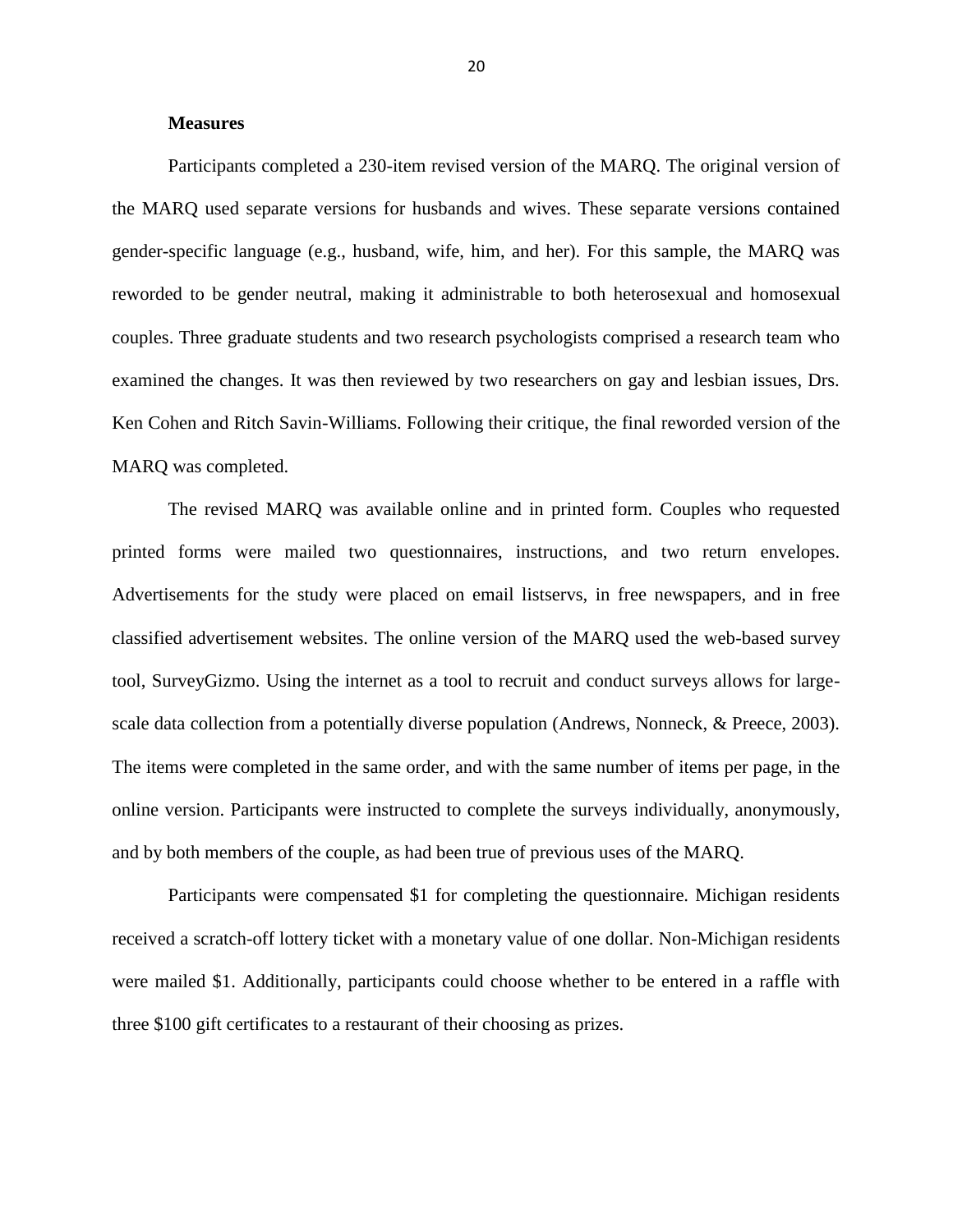#### **Analysis**

# **Invariance of Relationship Satisfaction**

Invariance testing was used to determine if relationship satisfaction is similar for homosexual couples as it is for heterosexual couples (Hypothesis 1). As described in Lucas et al. (2008), invariance testing is a type if covariance structure analysis intended to determine if measures are defined the same across groups (e.g., Byrne & Campbell, 1999; Cheung & Rensvold, 1999; Vandenberg & Lance, 2000). As with Lucas et al. (2008) LISREL 8.30 (Jöreskog & Sörbom, 1999) and maximum likelihood estimation were used to conduct covariance structure analysis in order to examine the invariance of the Love Scale as a measure of marital satisfaction. While Lucas et al. (2008) conducted cross-cultural analyses, the same principles can be applied to across-sexual orientation analyses. Additional models were then ran, in which item loadings, intercepts, and means were incrementally constrained in order to be equal across groups. In all instances, scale restriction was imposed by constraining the latent variable variances to one. If overall fit remains in the more constrained model, invariance between the models can be assumed.

#### **Gender Differences in Jealousy**

Due to homosexual couples comprising only one gender, in order to analyze gender differences for each of the four jealousy items (Hypothesis 2), independent samples *t*-tests were conducted between gay men and lesbian women. As in C. Weisfeld et al. (2011) effect sizes were calculated, using the Cohen's d statistic, for all significant *t*-test differences found, in order to get a more accurate representation of the differences. This also allowed for comparison with their results from the heterosexual sample, which has a very different sample size.

#### **Dyadic Effects in Mate Guarding**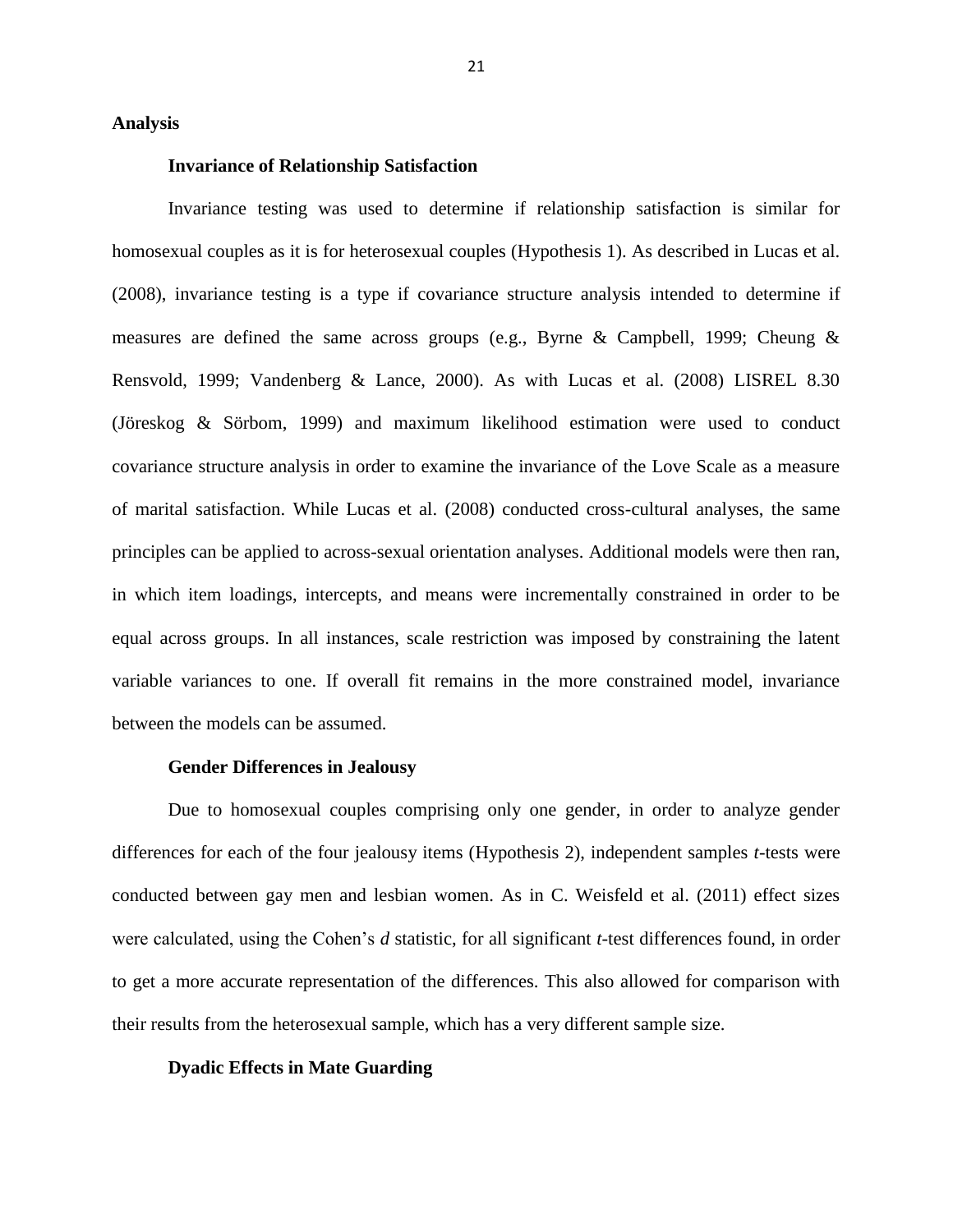A series of Actor-Partner Interdependence Models (APIM) were conducted analyzing various questions pertaining to Hypothesis 3, mate guarding behaviors. As explained in Dillon et al. (2014) APIMs are a form of dyadic analysis that can account for the interdependence in couples' data through allowing for the unexplained variances in the outcome variables to correlate. When using an APIM on couples the gender of the participant is typically used as a distinguishing feature. With homosexual couples, however, this is not possible as both members of the dyad have the same gender. Olsen and Kenny (2006) solved this by creating a version of the APIM for use with interchangeable dyads. Through constraining some model parameters, specifically by making actor and partner effects, predictor means and variances, outcome intercepts, and residual variances equal for both partners, the APIM can be used even without a distinguishing feature. As used in Dillon et al. (2014) the basic model, which does not contain degrees of freedom and is just identified, was used. Model fit was not examined. The basic model extrapolates actor effects as well as partner effects, though with the interchangeable dyads model, only one actor and one partner effect will emerge for each analysis. The results of these analyses were then compared to the results from the heterosexual couples to see if the same actor and/or partner effects emerge.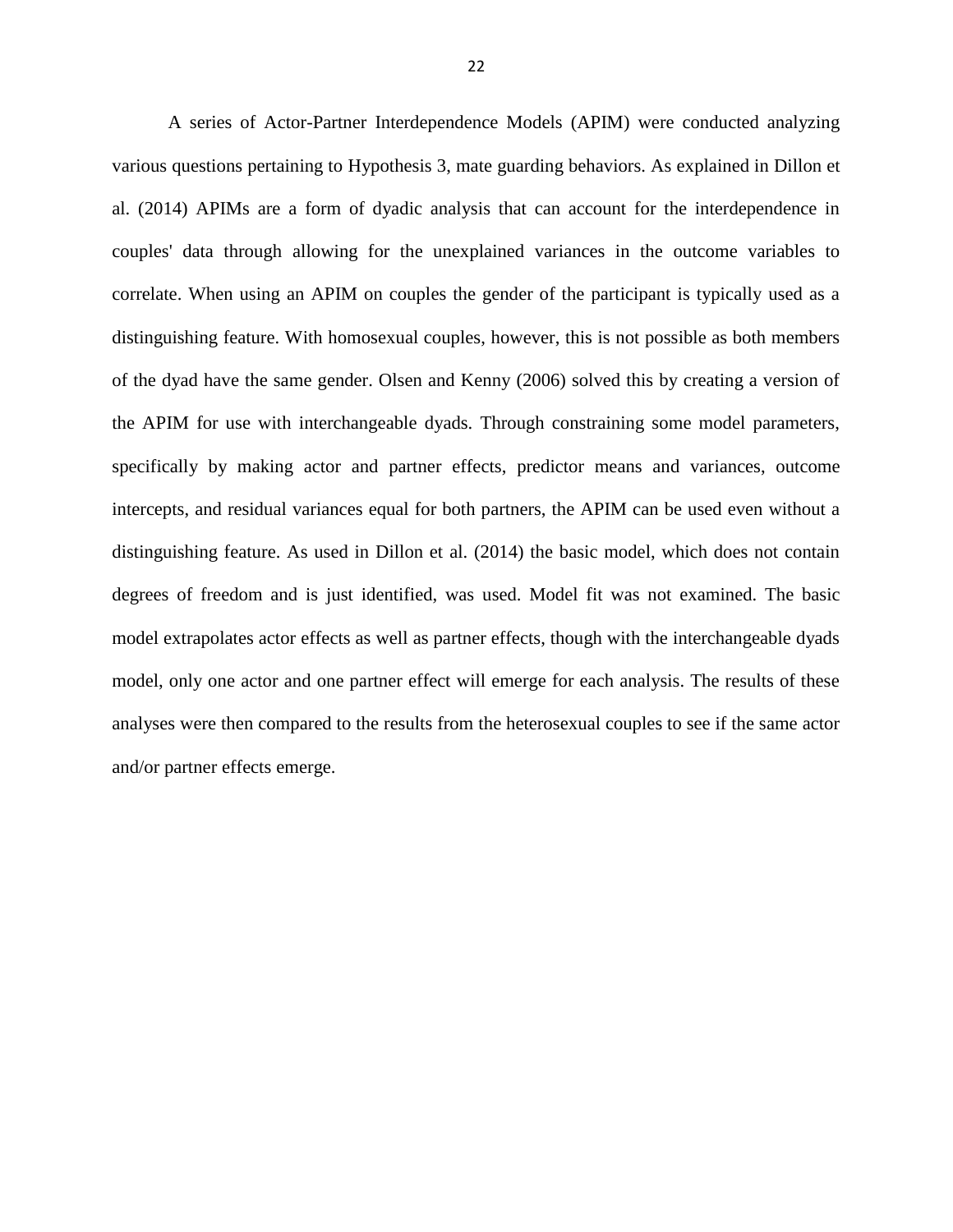# **CHAPTER 3: RESULTS**

# **Invariance of Marital Satisfaction**

In order to examine the invariance of Love Scale, used as a measure of marital satisfaction, latent variable structural equation modeling was used. LISREL 8.80 (Joreskog & Sorbom, 2006) and maximum likelihood estimations were used to perform these analyses. The covariance matrices were then analyzed. The goal was to assess whether the Love Scale fit well in all couples, heterosexual, homosexual men, and homosexual women. When evaluating overall model fit, chi square values were expected to be significant due to large sample sizes (e.g., Bentler & Bonnett, 1980; Muliak et al., 1989). Therefore, model fit was evaluated primarily using fit indices. Overall fit was deemed to be acceptable if values for the Comparative Fit Index (CFI; Bentler, 1990; Satorra & Bentler, 1994) and the Nonnormed Fit Index (NNFI; Bentler & Bonett, 1980) were above .90, and values for the Standardized Root Mean Square Residual (SRMR; Hu & Bentler, 1999; McDonald & Ho, 2002) and the Root Mean Square Error of Approximation (RMSEA; Browne & Cudeck, 1993) were at or below .08.

Deterioration model comparison were used to evaluate invariance by comparing models that included increasingly stringent invariance constraints to the previous less constrained models (Fischer et al., 2011; Fontaine, 2005; van de Vijver & Leung, 1997; Vandenberg & Lance, 2000). A measure is considered to be functionally invariant across groups when it demonstrates structural equivalency (Vandenberg & Lance, 2000). In order to establish structural equivalency configural, metric, and scalar forms of invariance were examined. Configural equivalency is the least restrictive form of invariance and is achieved when parallel items load significantly onto the same constructs across all assessed groups, and through this establish a uniform factor structure across groups (Cheung & Rensvold, 1999; Vandenberg & Lance, 2000).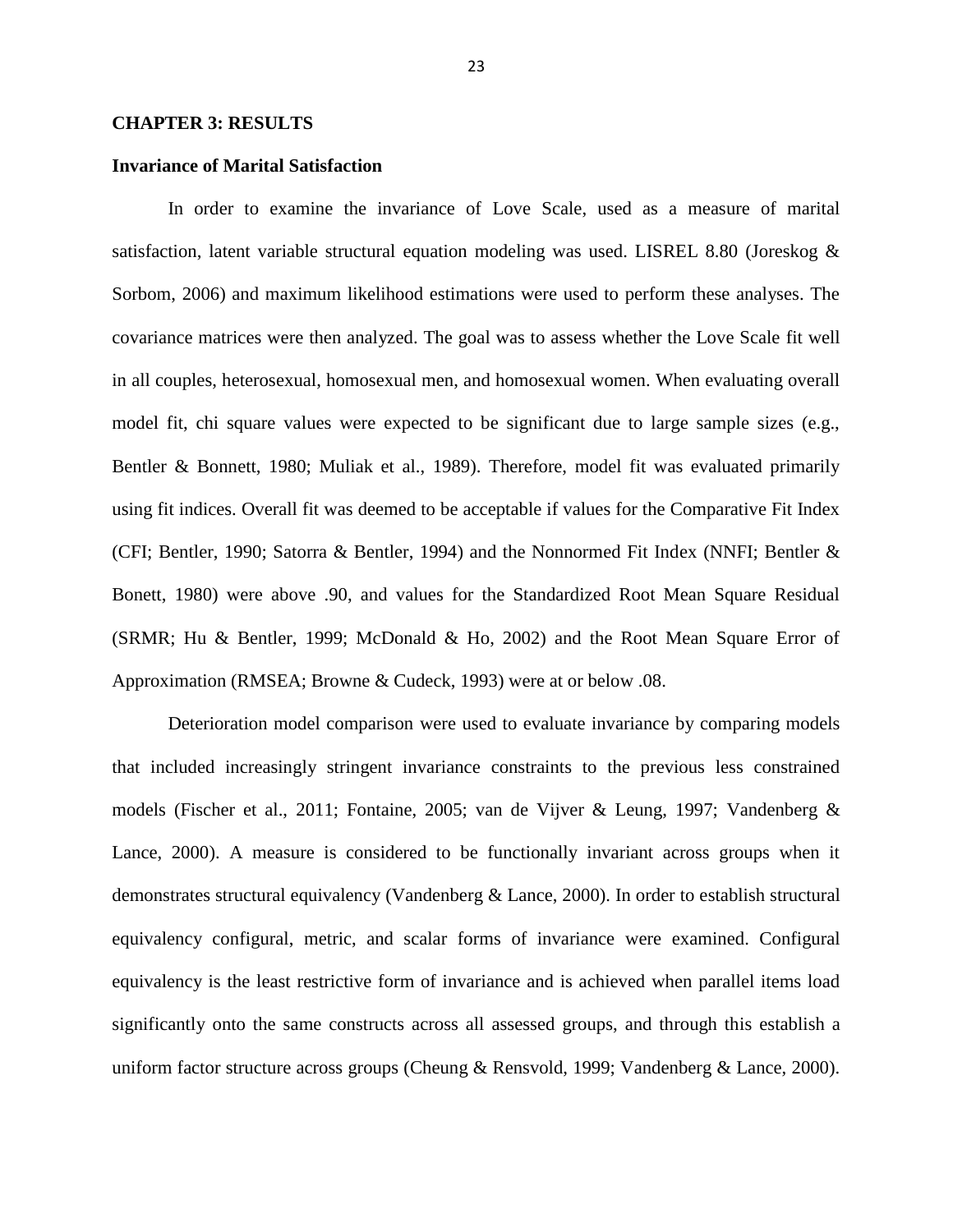Metric invariance was then evaluated and compared to the configural results. Metric invariance requires equivalency of item factor loadings across groups. Finally, scalar, or intercept, invariance was examined and compared to metric invariance. Scalar invariance is based upon equivalency of item intercepts. As with Lucas et al. (2008) models were considered to be invariant if changes in CFI and RMSEA were .010 or less, and if changes in SRMR were .030 or less for metric invariance and .005 or less for intercept invariance (see also Rutkowski & Svetina, 2013).

For heterosexual couples, as seen in Table 2, and as reported in Lucas et al. (2008), overall fit and model comparisons both suggested that the Love Scale is psychometrically invariant for heterosexual couples. Specifically, the Love Scale demonstrated each of configural, metric, and intercept-level invariance for heterosexual couples.

For homosexual male couples, as seen in Table 3, the model comparisons are weaker, specifically between the metric and intercept models with the change in CFI and RMSEA going over our cutoff values of .010, the overall fit and model comparisons both suggest that the Love Scale is not psychometrically invariant in this instance. Specifically, the Love Scale failed to demonstrate each of configural and metric, and intercept-level invariance for homosexual male couples.

For homosexual female couples, as seen in Table 4, both overall fit and model comparison suggest that the Love Scale is not psychometrically invariant in this instance. Even at the configural level, the fit indices are indicating that the Love Scale has poor fit and the fit gets progressively worse in the metric and intercept constraint models. This lack of invariance means that the Love Scale is potentially not a good measure of relationship satisfaction in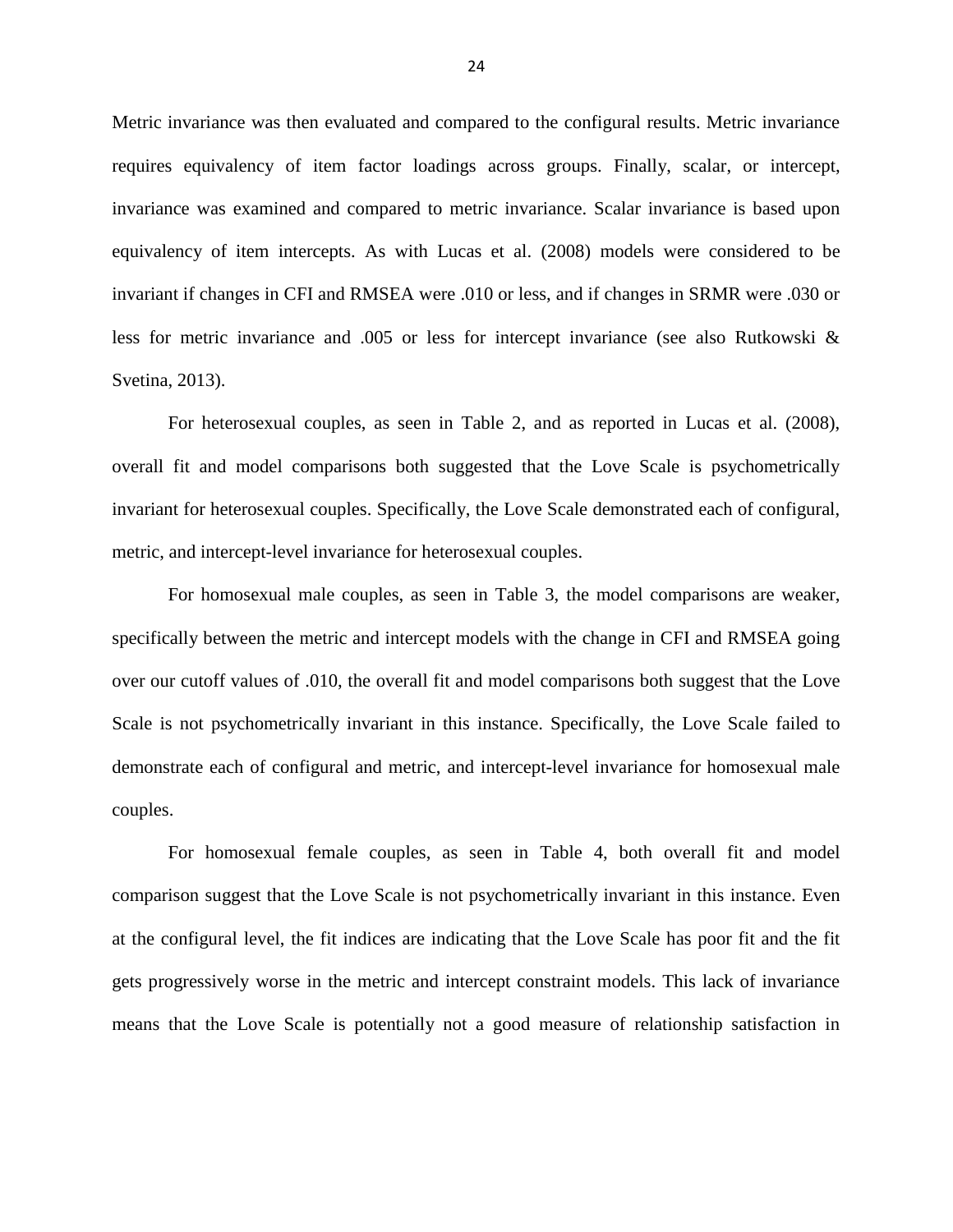homosexual women, and as a result no further comparisons of relationship satisfaction, between sexual orientations, should be made using this scale.

### **Gender Differences in Jealousy**

Independent *t*-tests were conducted in order to determine if there were gender differences, as well as differences between heterosexual and homosexual couples, on the four items relating to jealousy. Table 5 shows the means and standard deviations for the four jealousy items analyzed for heterosexual and homosexual men and women. As with C. Weisfeld et al.  $(2011)$  a Cohen's d was then calculated for each difference in order to determine the effect size of the differences. With the vastly different sample sizes, a measure of effect size is useful when making across group comparisons.

Table 6 shows the results of 16 Cohen's d effect sizes for the corresponding t-tests relating to jealousy across gender and relationship types. As shown, and previously reported by C. Weisfeld et al. (2011), heterosexual men, more than heterosexual women, felt possessive of their partner  $(d=0.11, p=.12)$  and felt that their partner was jealous of their past relationships (*d*=0.24, *p*=.002), though the former was not significant. Additionally, heterosexual women, more than heterosexual men, felt that their past relationships still caused problems (*d*=0.13, *p*=.039) and worried about their partner being unfaithful (*d*=0.27, *p*<.001). In homosexual couples, the sex difference in possessiveness felt about one's partner was not significant  $(d=0.03,$ *p*=.76). Consistent with heterosexual couples, women, more than men, felt that past relationships still caused problems (*d*=0.15, *p*=.002).

Unlike heterosexual couples, in homosexual couples men, more than women, worried about their partner being unfaithful (*d*=0.35, *p*=.003), and women, more than men, felt that their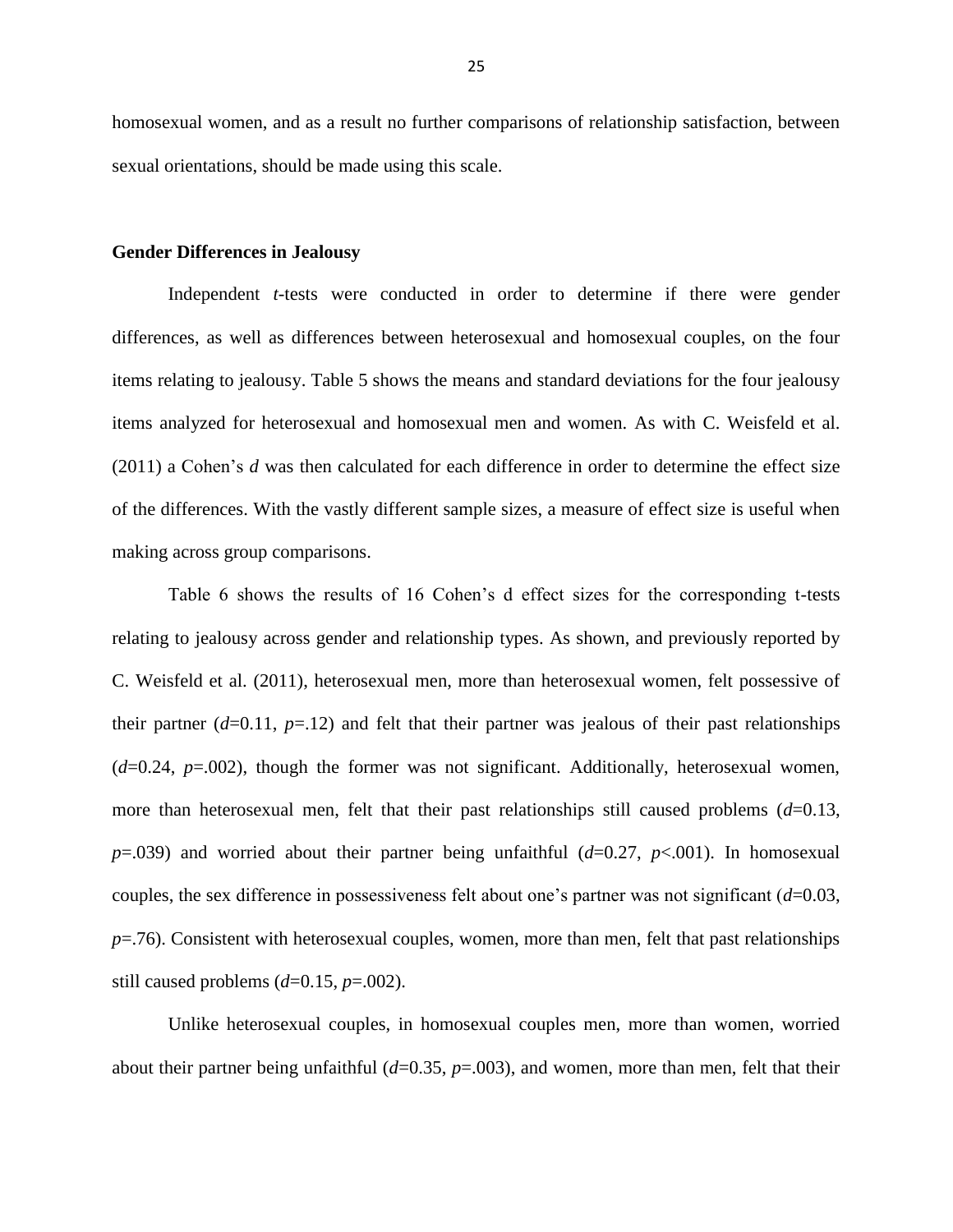partner was jealous of their past relationships (*d*=0.36, *p*<.001). Comparing heterosexual couples to homosexual couples, heterosexual couples reported higher feelings of possessiveness about their partner ( $d=0.30$ ,  $p<0.01$ ), reported more worry about partner infidelity ( $d=0.14$ ,  $p=.021$ ), and felt more that their partner was jealous of their past relationships  $(d=0.28, p<.001)$ . There was no significant difference in belief that one's past relationship was still causing problems, between heterosexual and homosexual couples (*d*=0.05, *p*=.44).

#### **Dyadic Effects in Mate Guarding**

Seven heterosexual men and women's results, from Dillon et al. (2014), were used as comparison measures. A series of Actor-Partner Interdependence Models were conducted on the homosexual data in order to determine if the relationships between mate value items and mate guarding behaviors of homosexual couples were consistent with those seven findings in heterosexual couples.

First, for heterosexual men and women, actor effects were found showing that the more that respondents reported that their partner found others attractive, the more they worried about their partner being unfaithful (heterosexual men,  $\beta = .19$ ,  $p < .001$ ; heterosexual women,  $\beta = .26$ , *p* < .001). This effect was not found in homosexual men and women, though homosexual men were approaching significance (homosexual men,  $\beta$  = .18,  $p$  =.063; Figure 1; homosexual women,  $β = .10, p = .19$ ; Figure 2).

Second, for heterosexual men and women and homosexual women, actor effects were found showing that the more that respondents reported that their partner found them attractive, the less they worried about their partner being unfaithful (heterosexual men,  $\beta = .21$ ,  $p < .001$ ;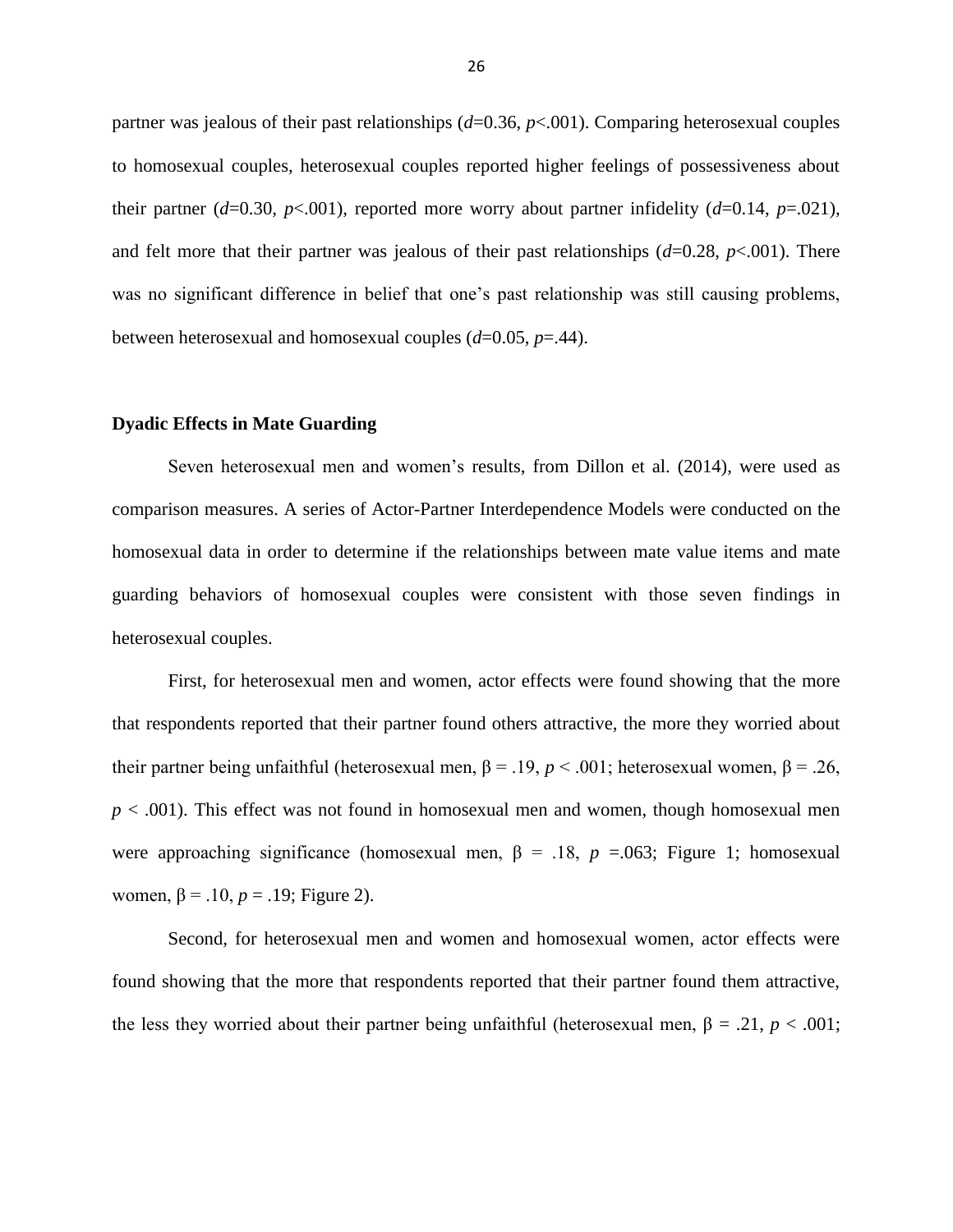heterosexual women,  $\beta = .27$ ,  $p < .001$ ; homosexual women,  $\beta = .23$ ,  $p < .001$ ; Figure 4). This effect was not found for homosexual men  $(\beta = .04, p = .67;$  Figure 3).

Third, for heterosexual men and women and homosexual women, actor effects were found showing that the more respondents reported that their partner believed them to be attractive to others, the more possessive their partner was perceived to be (heterosexual men,  $\beta$  = -.18, *p* < .001; heterosexual women, β = -.19, *p* < .001; homosexual women, β = .14, *p* = .048; Figure 6). This effect was not found for homosexual men  $(\beta = .04, p = .67;$  Figure 5).

Fourth, for heterosexual men and women and homosexual women, actor effects were found showing that those whose partner often went out without them worried more about their partner being unfaithful (heterosexual men,  $\beta$  = .14,  $p$  < .001; heterosexual women,  $\beta$  = .15,  $p$  < .001; homosexual women,  $\beta = 17$ ,  $p = .018$ ; Figure 8). This effect was not found for homosexual men ( $\beta$  = .05,  $p = .59$ ; Figure 7).

Fifth, for heterosexual men and women and homosexual women, actor effects were found showing that those who felt more possessive of their partner reported an increased desire to touch their partner (heterosexual men,  $\beta = .14$ ,  $p < .001$ ; heterosexual women,  $\beta = .24$ ,  $p < .001$ ; Figure 9; homosexual women,  $\beta = .19$ ,  $p = .013$ ; Figure 10). This effect was not found for homosexual men  $(\beta = .13, p = .125;$  Figure 9).

Sixth, for heterosexual men and women, actor effects were found showing that those who sought sexual fulfillment outside their relationship had increased concern over their partner being unfaithful (heterosexual men,  $β = .23$ ,  $p < .001$ ; heterosexual women,  $β = .15$ ,  $p < .001$ ). This effect was not found in homosexual men and women (homosexual men,  $\beta$  = .04,  $p$  = .66; Figure 11; homosexual women,  $\beta$  = .06,  $p$  = .48; Figure 12).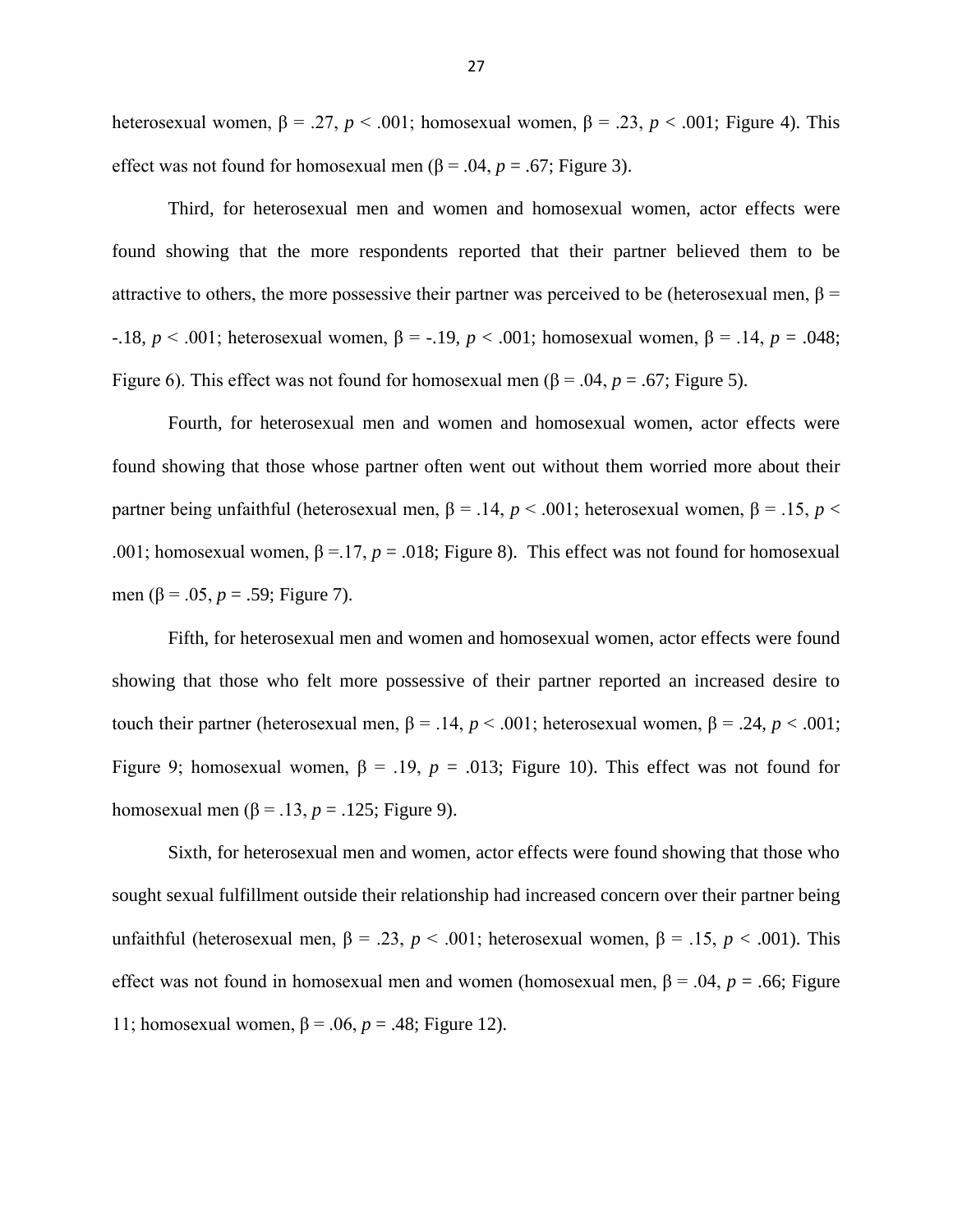Seventh, for heterosexual men and women, partner effects indicated that for those who reported that they sought sexual fulfillment outside their marriage, their partner worried more about their infidelity (heterosexual men,  $\beta$  = .38,  $p$  < .001; heterosexual women,  $\beta$  = .15,  $p$  < .001). This effect was not found in homosexual men and women, though homosexual men were approaching significance (homosexual men,  $β = .17$ ,  $p = .070$ ; Figure 11; homosexual women,  $β$  $= .08, p = .34$ ; Figure 12).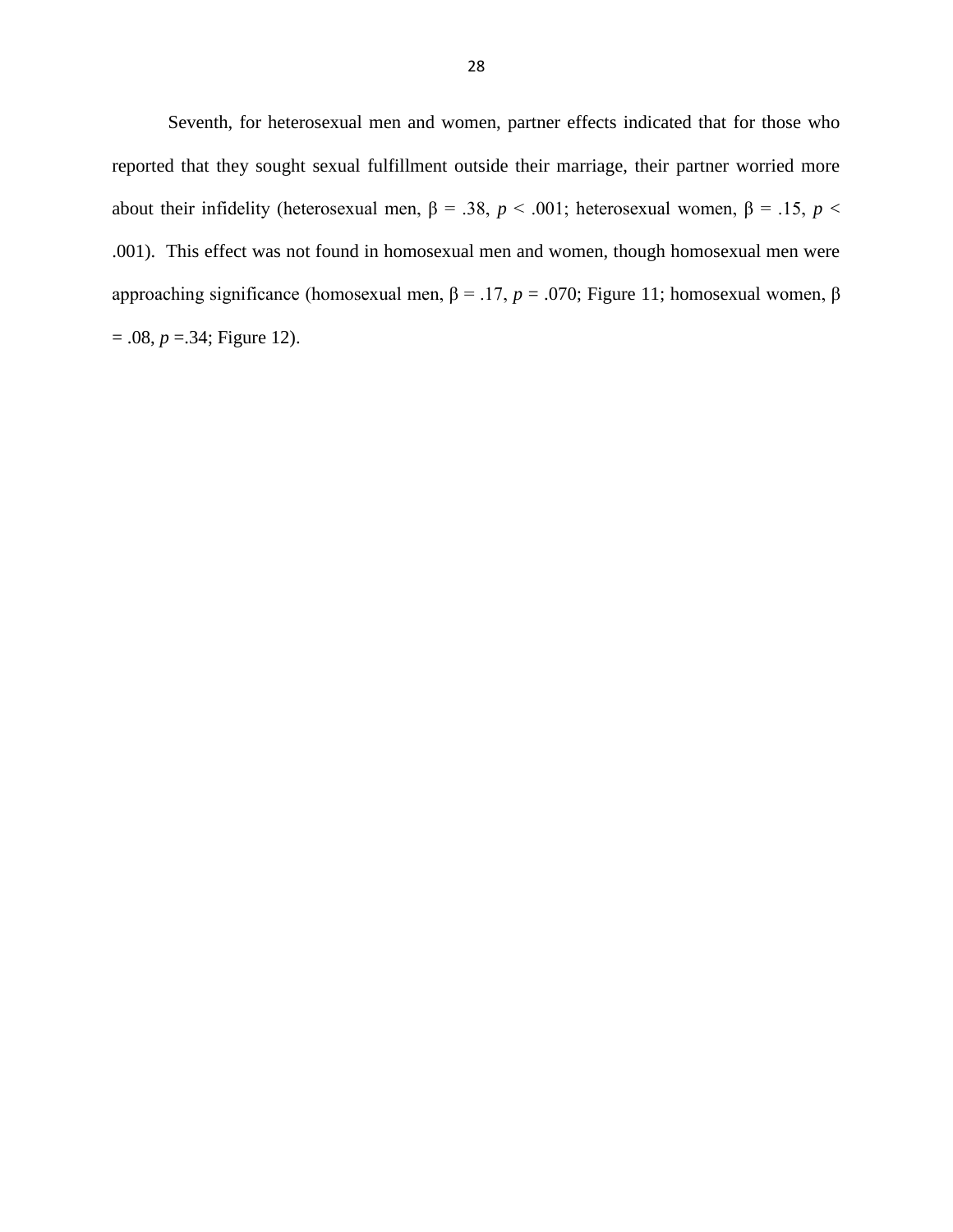# **CHAPTER 4: DISCUSSION**

# **Invariance of Marital Satisfaction**

Hypothesis 1 stated that the Love Scale would remain invariant for homosexual couples, as it was for heterosexual couples. In order to test this, invariance testing was conducted on the Love Scale from the MARQ, a scale that is used as a measure of relationship satisfaction. It was previously found that the Love Scale is invariant for heterosexual couples and if the scale was found to be invariant for homosexual men and women it could then be used to compare relationship satisfaction across sexual orientation. However, inconsistent with our hypothesis, the Love Scale was found to not be invariant for homosexual men or women, as the differences between the models were too large. Additionally, within homosexual women even the base model, the configural model, had poor fit. This indicates that there is something in the scale that is not consistent for homosexual men or women. As a result, the Love Scale should not be used as a comparison measure of relationship satisfaction between heterosexual and homosexual couples.

It is possible that these anomalous results are due to sampling error, but it is more likely that the nine items of the Love Scale are not an indicative measure of relationship satisfaction for homosexual men and women. While none of the theories was used to aid in the formation of this hypothesis, looking at them more may give aid in solving the inconsistency in the results. The trade-offs theory is one that may be of the most use. It states that resources and not reproduction are more of a focus for homosexual women. If this is the case then relationship satisfaction may need to be measured using different, more relevant, questions for homosexual women. For homosexual men, similar reasoning can be applied, in that reproduction is not a key component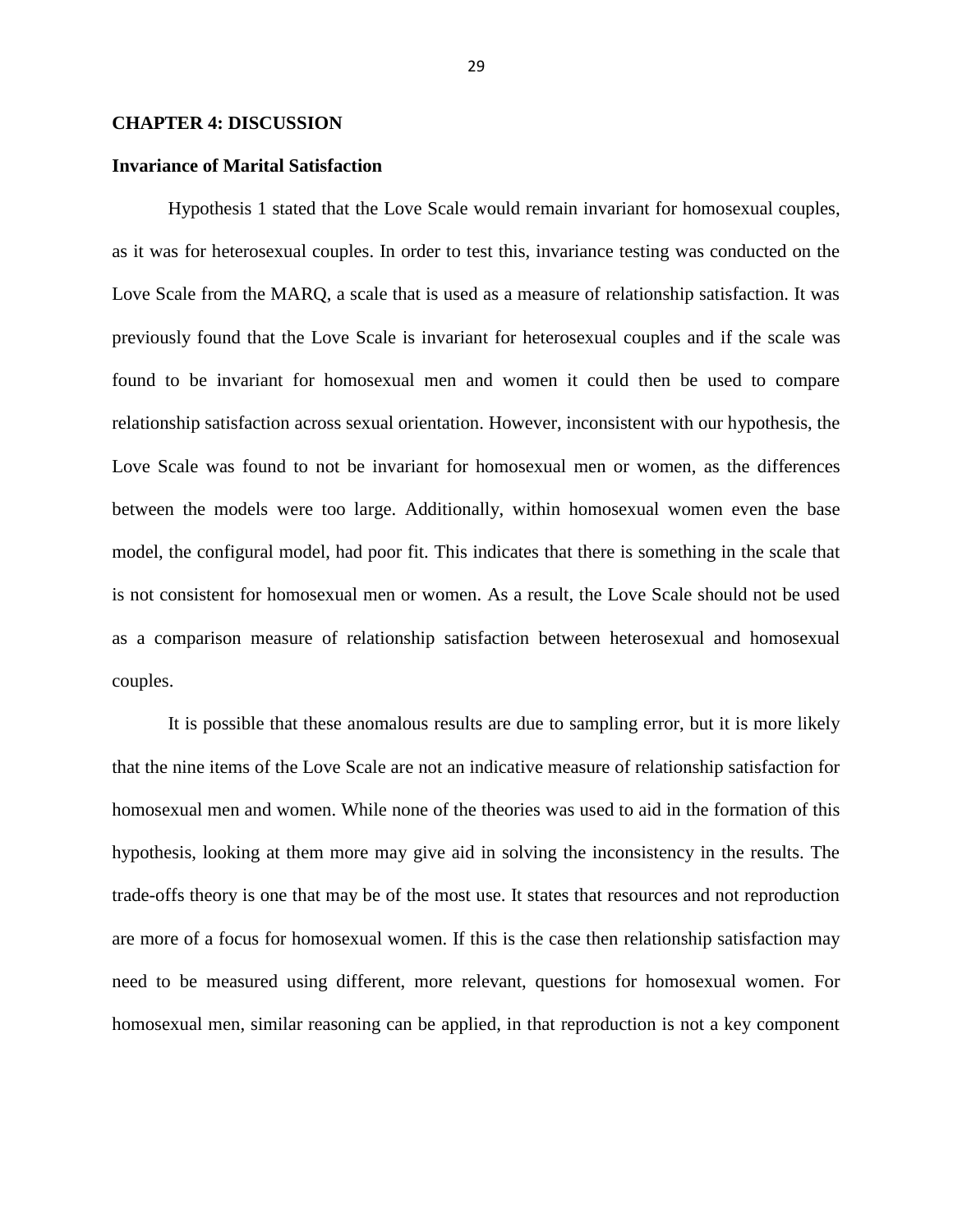of relationship satisfaction. Therefore a scale that considers reproduction may not be ideal to measure relationship satisfaction in homosexual men.

# **Gender Differences in Jealousy**

Hypothesis 2 stated that some gender differences relating to jealousy would be reversed in homosexual individuals, specifically worry about partner infidelity and jealousy of past relationships. It was expected that the gender differences in these two items would be reversed due to predictions by the hormonal extremes theories. This theory insinuates that biological factors influence an individual to act in ways that would be similar to those of the opposite gender for some sexually delineated traits. This becomes especially apparent when the trait is related to potential for raising someone else's offspring and loss of resources. Related to that, the trade-offs theory also predicts this reversal, in that homosexual men should be more concerned with the potential loss of resources, rather than the potential of raising someone else's children, and homosexual women should be more concerned about the potential of raising someone else's children, that their partner may have from previous relationships. In order to test this, independent samples *t*-tests were conducted and effects sizes were calculated on four items from the MARQ relating to jealousy.

The results supported these hypotheses. As expected, in homosexual individuals, consistent with heterosexual individuals, men felt more possessive of their partner than women did and women believed that past relationships still caused problems more than men did. Conversely, in homosexual individuals, unlike in heterosexual individuals, men were more worried about partner infidelity than women were and women were more jealous of past relationships than men were.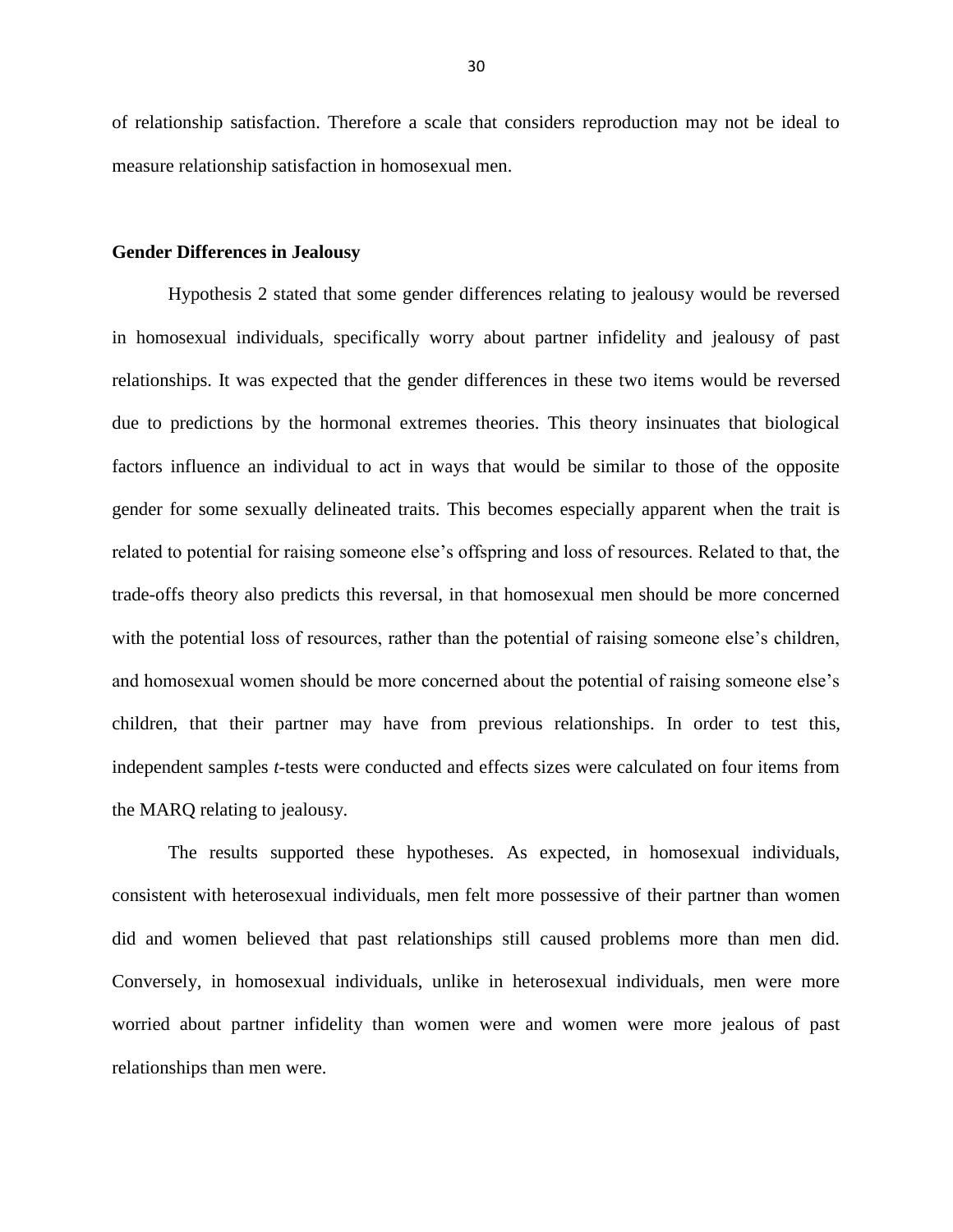# **Dyadic Effects in Mate Guarding**

Hypothesis 3 stated that the relationships, found in heterosexual couples, between mate value items and mate guarding behaviors would be mostly present in homosexual couples. The trade-offs theory predicts that the loss of resources should be of high priority for homosexual men and women. For homosexual men, the loss of a partner would result in a loss of resources. For Homosexual women, the loss of a partner would also result in a loss of resources, but of greater concern would be the potential for raising someone else's offspring. Both of these would indicate that homosexual individuals should engage in mate guarding in order to retain their partner and/or keep their partner from getting pregnant. That being said, if the individual is not a primary care giver or major financial contributor for their own, or their sibling's, offspring, then the loss of resources is of less of a concern. In addition, the probability of someone in a lesbian relationship unknowingly raising someone else's offspring is much lower than in heterosexual couples, making it less of a factor. In order to test this, Actor-Partner Interdependence Models were performed on the homosexual couple's responses to items relating to mate guarding and these results were then compared to the results from heterosexual couples.

This hypothesis was partially supported, but only in homosexual women. Specific to homosexual men, of the six actor effects that were found in heterosexual couples, none of them was found in homosexual men, though one was approaching significance (the more they believed others found their partner attractive, the more they worried about their partner being unfaithful). Specific to homosexual women, of the six actor effects that were found in heterosexual couples, four of them were found in homosexual women (the more they believed that their partners found them attractive, the less they worried about their partner being unfaithful; the more they believed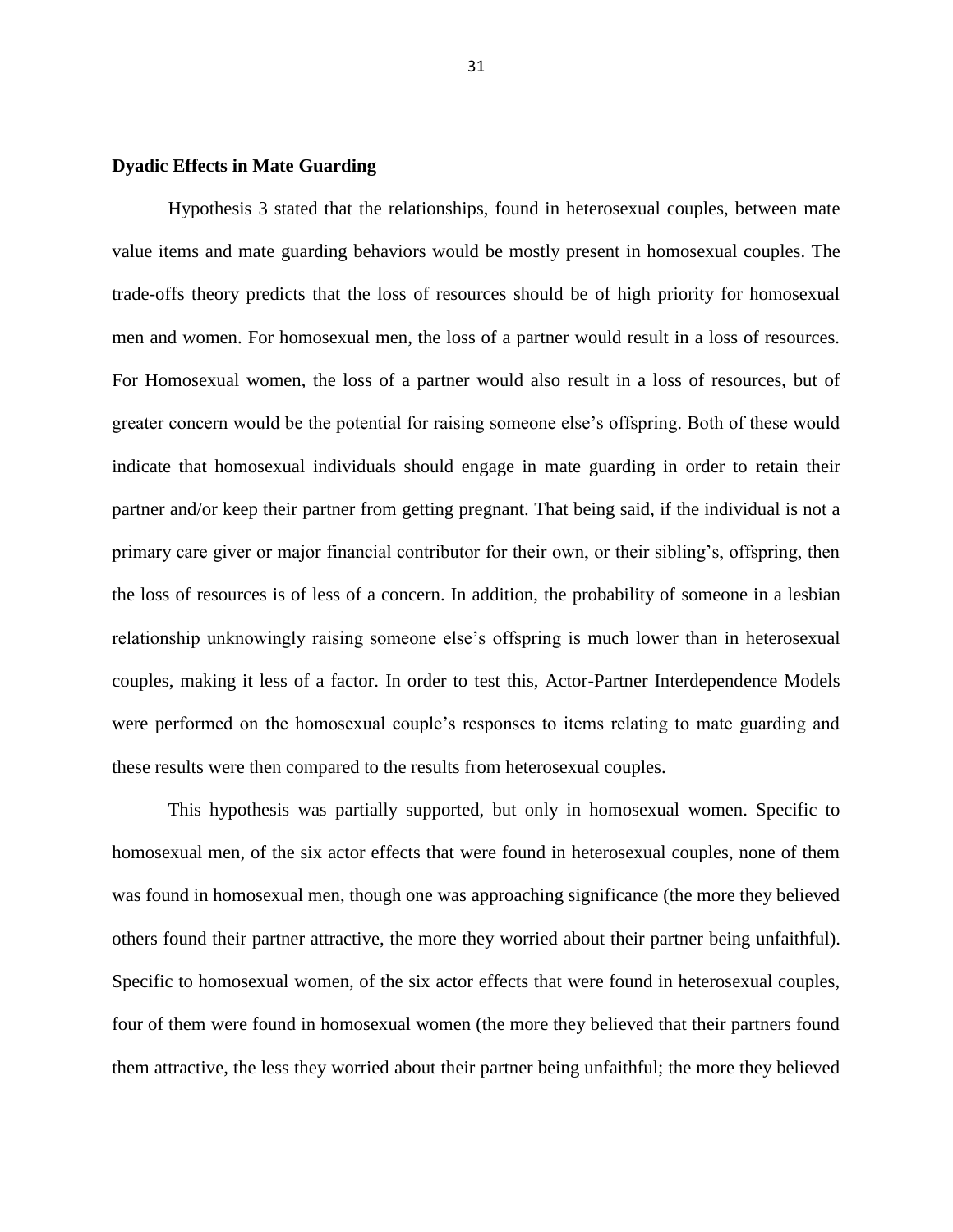that their partners thought that they were attractive to others, the more they believed their partner was possessive of them; the more their partner went out without them, the more they worried about their partner being unfaithful; and the more possessive they felt of their partner, the more they wanted to touch their partner). One partner effect was found in heterosexual couples (the more someone sought sexual fulfillment outside their relationship, the more their partner worried about them being unfaithful), but this effect was not found in homosexual men or women, though the effect was approaching significance in homosexual men.

# **Limitations**

There are a number of limitations to the current study. The most prominent is that the sample sizes for the homosexual samples are relatively low, with only 63 male couples and 93 female couples. The result of this is that some of the smaller effects did not show up in the homosexual analyses. This was partially mitigated by the effect size calculations in the jealousy analysis. On the other hand, SEM analysis typically requires large sample sizes to account for all of the different values that are being estimated. Larger sample sizes then may find more significant results in the invariance and APIM testing.

Another limitation to this study is that the study is only looking at American couples, both homosexual and heterosexual. While there is a plethora of cross-cultural heterosexual MARQ data, with samples from America, Britain, Turkey, Russia, China, and Brazil, the only homosexual sample is from America. For this reason, only the American heterosexual sample was used for comparison. Cross-cultural data are preferred because they allow for the analysis of universal constructs. Not only does this assist with examining relationships within specific types,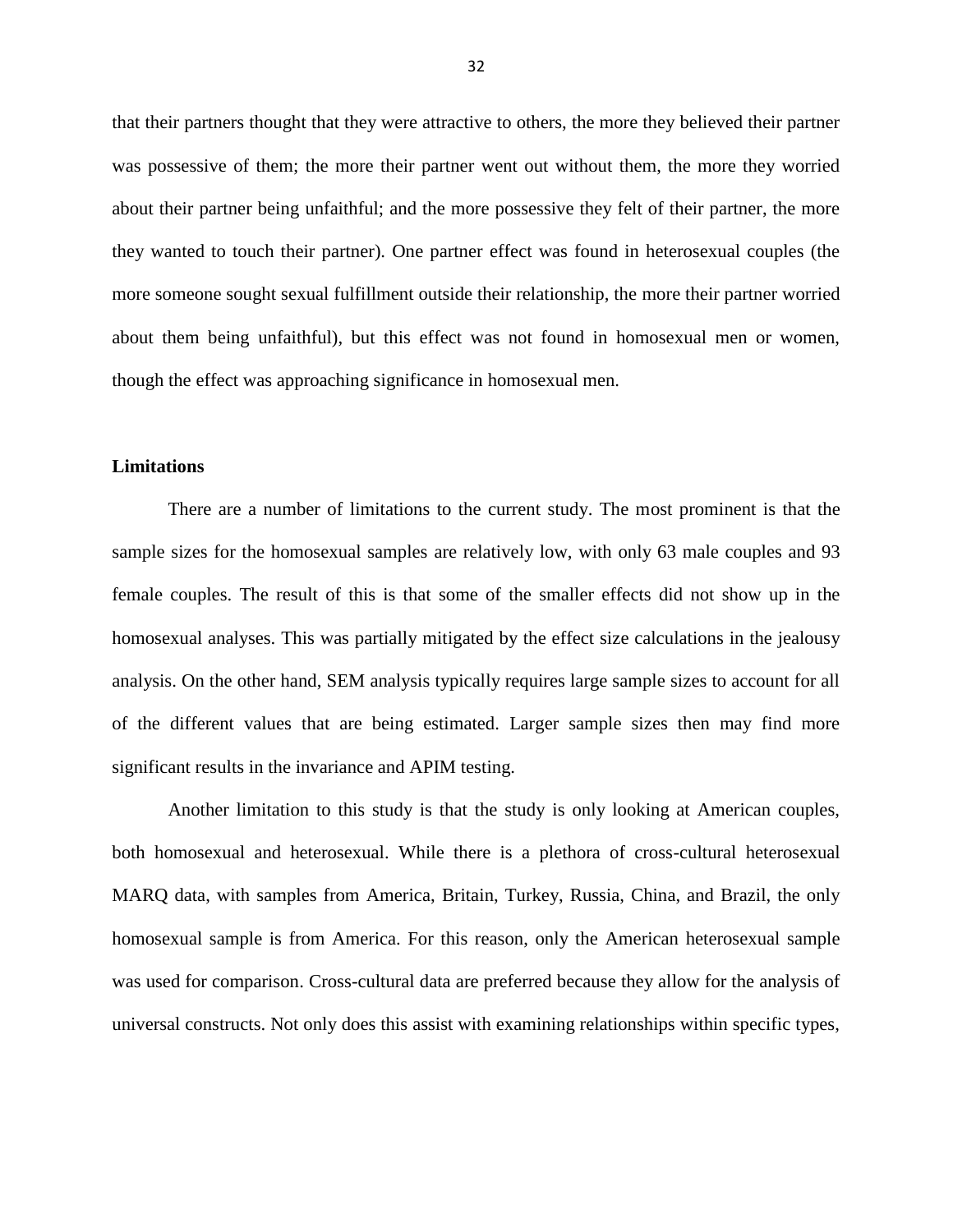(e.g. heterosexual and homosexual) but it helps elucidate more about the universal constructs that are present not only across cultures, but across relationship types as well.

# **Future Directions**

In the future it would be beneficial to collect a much larger sample, on the magnitude of the heterosexual sample (400 or more couples) then rerun these analyses to see if the results remain stable or change in the direction of our original predictions. Additionally, samples from other cultures, or a cross-cultural sample, would help test the universality of these finding. Finally the collection of personality traits would be beneficial in the dyadic analyses, as personality traits could aid in turning indistinguishable dyads into distinguishable dyads based on a specific trait. A few traits that may be of use here is dominance within the relationship, as well as masculinity-femininity in appearance and behavior. There are also multiple other constructs that could be examined in homosexual couples to determine if the results are the same as in heterosexual individuals. Some of the other heterosexual studies that have been done using the MARQ, which could be replicated in the homosexual sample, include analysis of humor, the other eleven scales of the MARQ, children's effect on relationship satisfaction, and relationship violence.

It would be interesting to look more into the results that were obtained which were inconsistent with the hypotheses. That the Love Scale did not work for homosexual women is of particular importance, as it was expected that relationship satisfaction would be constant across all sexual orientations. A first step would be replication with a larger sample to determine if the results are valid or are a product of the particular sample that was collected for this study. Next,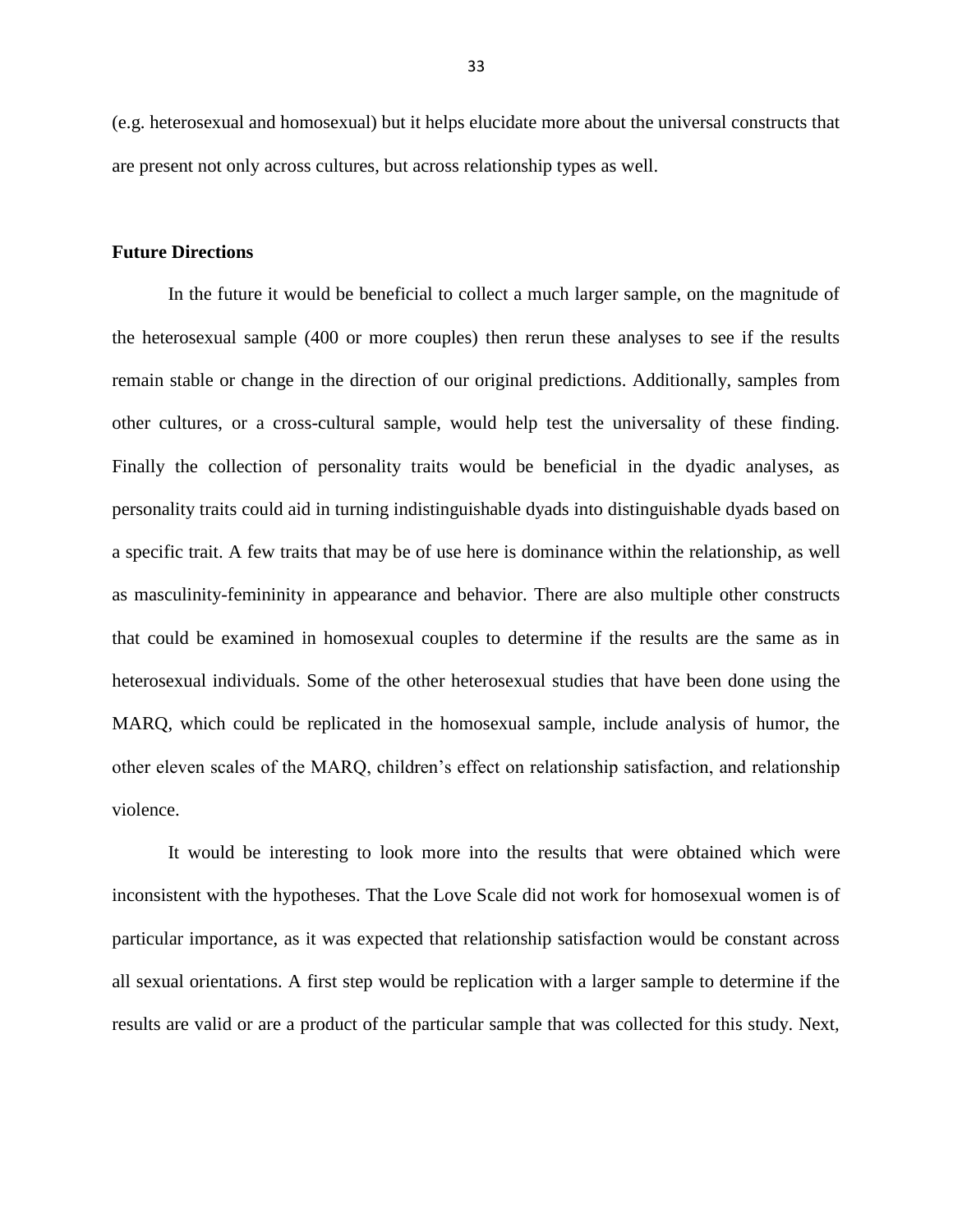if the anomaly remains, using other measures of relationship satisfaction could help determine if this is a problem specific to the Love Scale, or if it is present across different measures.

While the current study does help identify some similarities and differences between heterosexual couples and homosexual couples, it is only an early step in the process of truly being able to understand what similarities and differences there are between these two relationships types, as well as why these similarities and differences exist. It is hoped that this study helps push forward future research in this domain.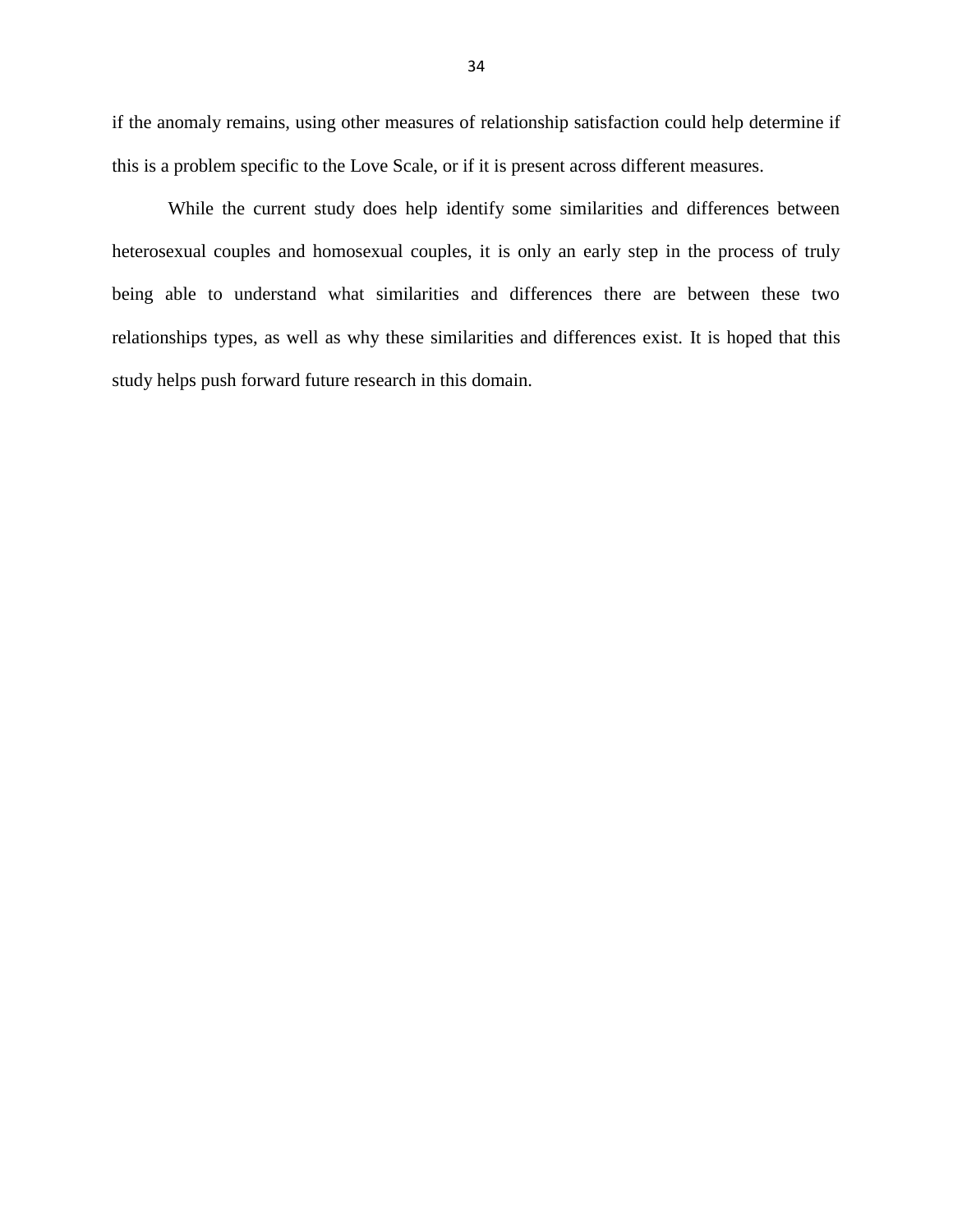# **Appendix A**

|                                             | Heterosexual |             |     | Homosexual |       |       |
|---------------------------------------------|--------------|-------------|-----|------------|-------|-------|
|                                             | Men          | Women Total |     | Men        | Women | Total |
| No. of Couples                              |              |             | 419 | 63         | 93    | 156   |
| Mean Age                                    | 42           | 40          | 41  | 43         | 40    | 41    |
| Mean No. of Children                        | 2.1          | 2.1         | 2.1 | 0.3        | 0.7   | 0.5   |
| Mean Length of Marriage                     | 15           | 15          | 15  | 10         | 8     | 9     |
| <b>Education Level*</b>                     | 3.9          | 3.7         | 3.8 | 4.2        | 4.2   | 4.2   |
| Income*                                     | 3.6          | 3.5         | 3.6 | 3.5        | 3.3   | 3.4   |
| <b>Divorced Parents</b>                     | 15.7%        | 16.0%       |     | 25.4%      | 37.1% |       |
| Sought Outside Help with Relationship 22.1% |              | 24.5%       |     | 25.4%      | 48.8% | ---   |
| Employment**                                | 91.4%        | 58.8%       |     | 75.4%      | 79.0% |       |

*Table 1. MARQ Demographics*

\* On a scale from 1-5 with 5 being the highest

\*\* Full-time employment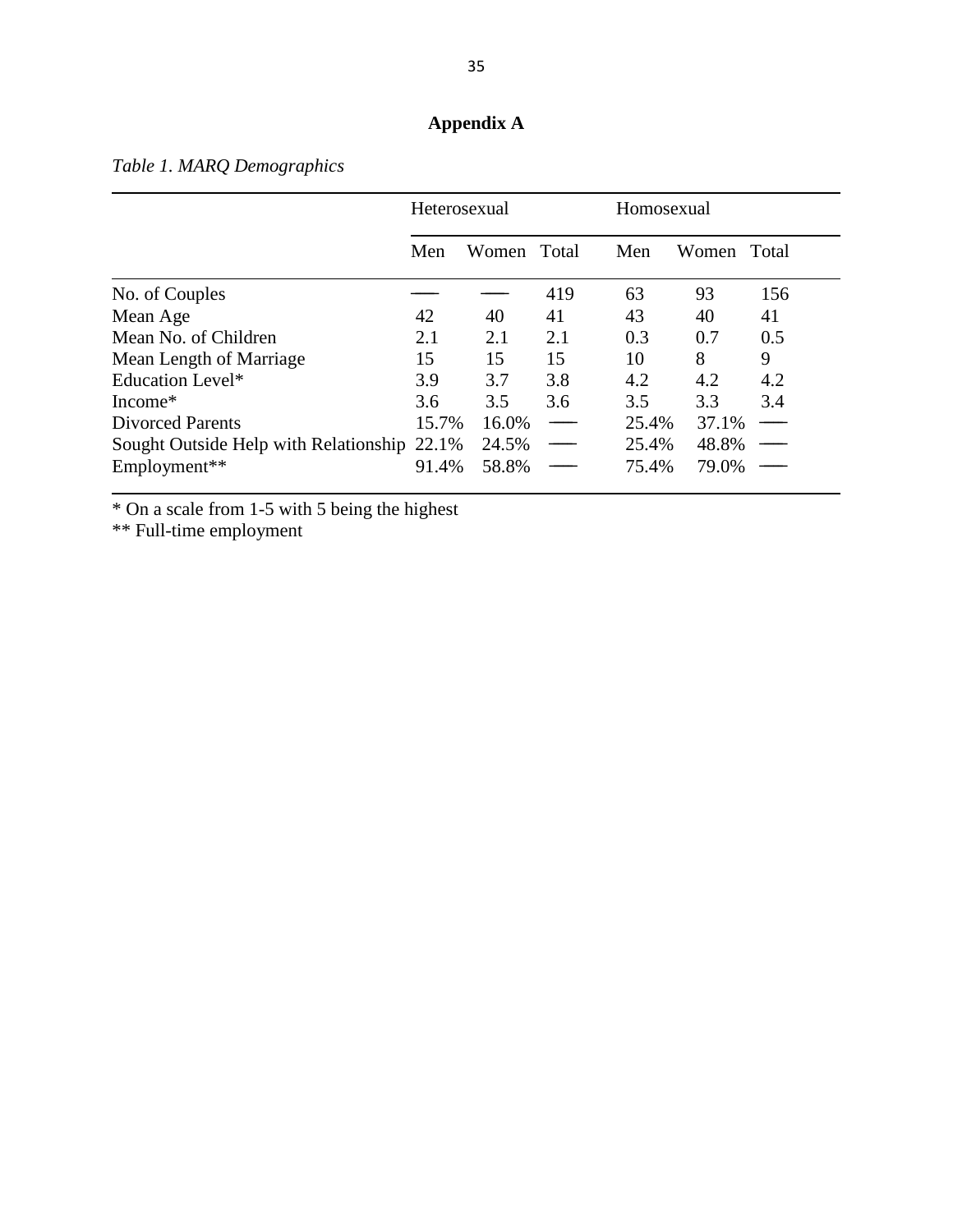| Model                                          | $\chi^2$ | df                   | <b>NNFI</b>           | <b>CFI</b> | <b>RMSEA</b>             | <b>SRMR</b> |
|------------------------------------------------|----------|----------------------|-----------------------|------------|--------------------------|-------------|
| Configural                                     | 433.35   | 125                  | .970                  | .976       | .080                     | .053        |
| Metric                                         | 453.09   | 134                  | .971                  | .975       | .079                     | .063        |
| Intercept                                      | 499.54   | 142                  | .970                  | .972       | .081                     | .063        |
| <b>Model Comparisons</b><br>$1 \text{ vs. } 2$ |          | $\Delta$ CFI<br>.001 | <b>ARMSEA</b><br>.001 |            | $\triangle$ SRMR<br>.010 |             |
| 2 vs. 3                                        |          | .003                 | $-.002$               |            | .000                     |             |

*Table 2. Psychometric Invariance of MARQ Love Scale: Heterosexual Couples*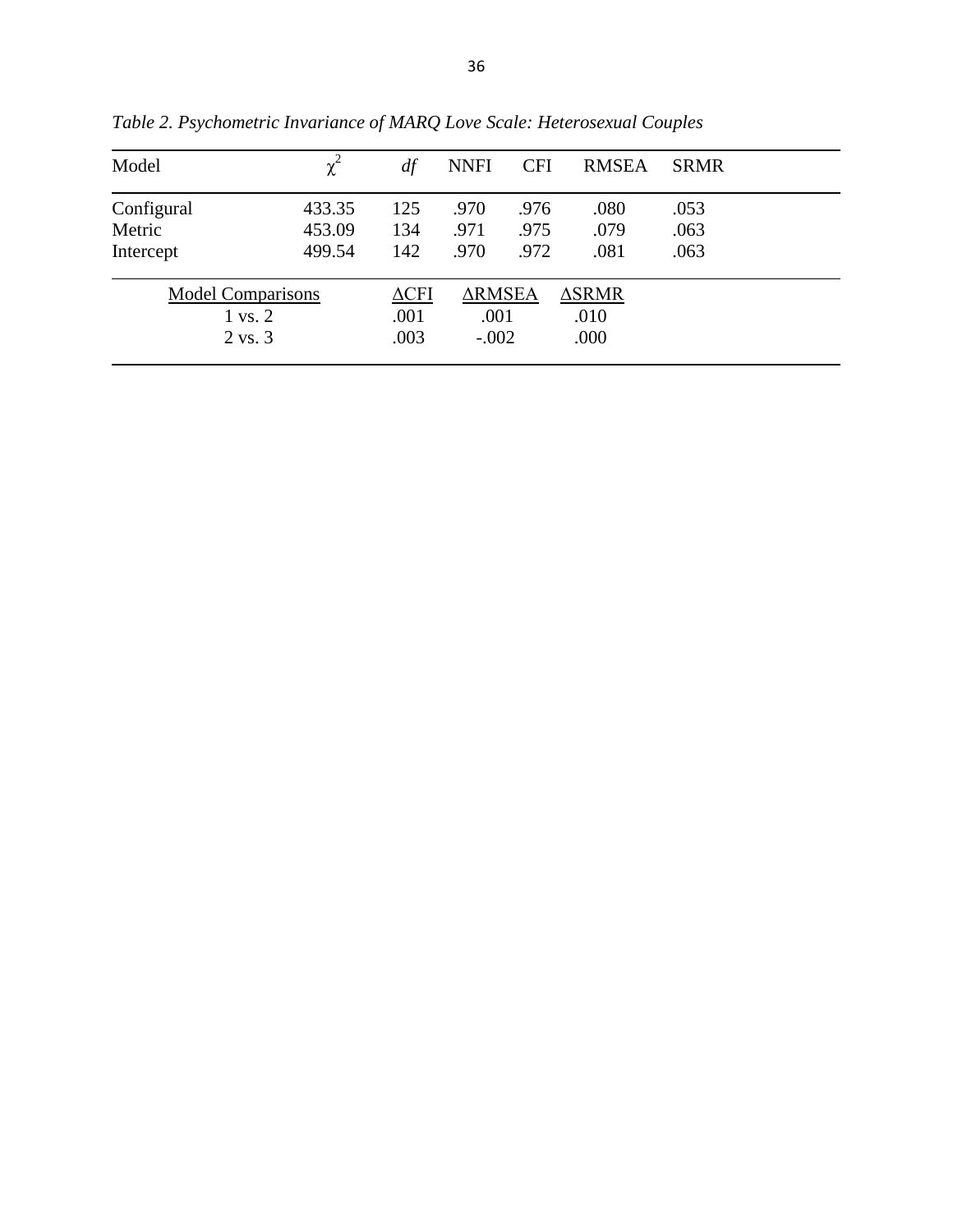| Model                    | $\chi^2$ | df           | <b>NNFI</b>   | <b>CFI</b> | <b>RMSEA</b>     | <b>SRMR</b> |
|--------------------------|----------|--------------|---------------|------------|------------------|-------------|
| Configural               | 170.83   | 125          | .883          | .904       | .064             | .098        |
| Metric                   | 181.86   | 134          | .886          | .900       | .063             | .128        |
| Intercept                | 235.96   | 142          | .789          | .804       | .084             | .128        |
| <b>Model Comparisons</b> |          | $\Delta$ CFI | <b>ARMSEA</b> |            | $\triangle$ SRMR |             |
| $1 \text{ vs. } 2$       |          | .004         | .001          |            | .030             |             |
| $2 \text{ vs. } 3$       |          | .096         | $-.021$       |            | .000             |             |

*Table 3. Psychometric Invariance of MARQ Love Scale: Homosexual Male Couples*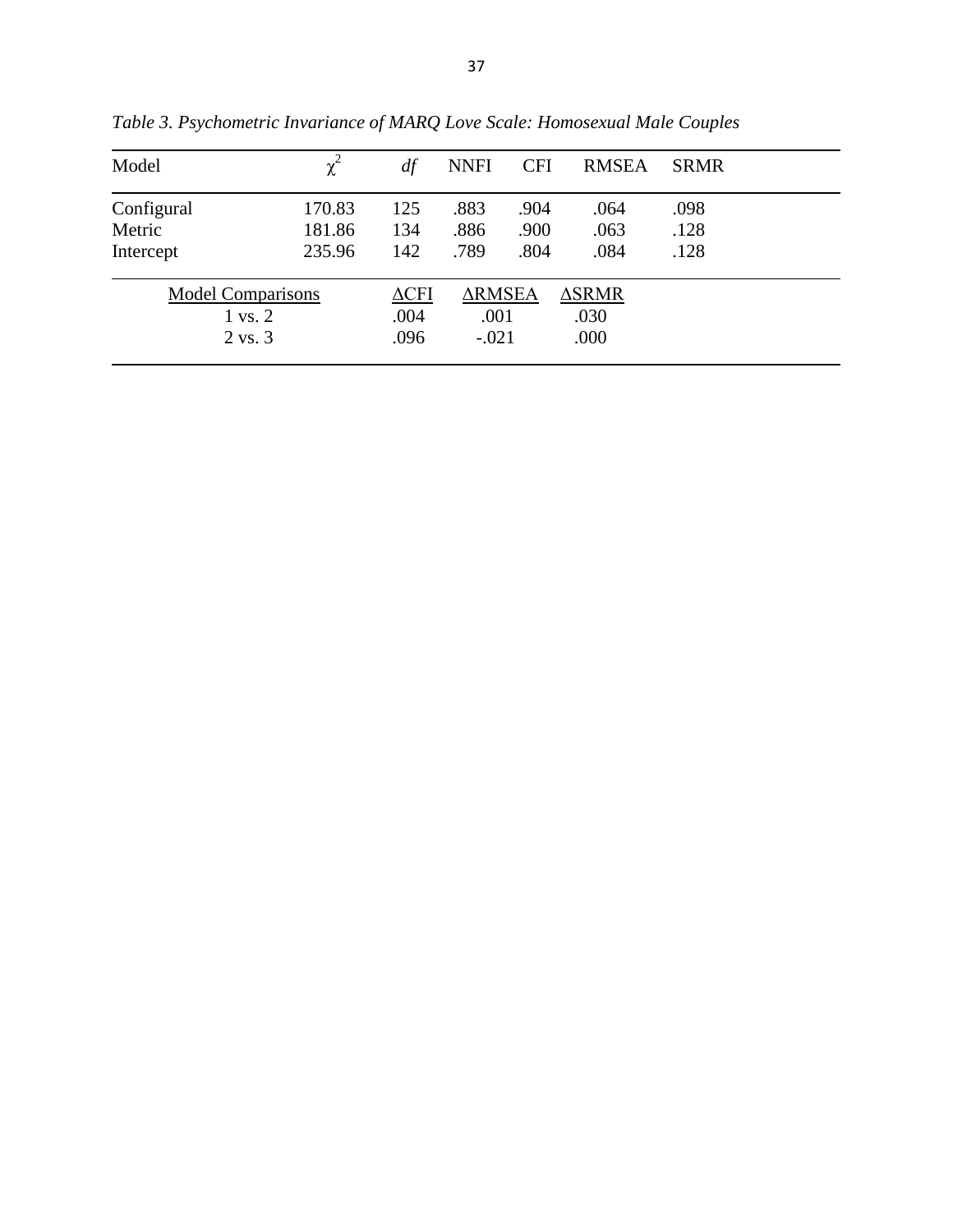| Model                    | $\chi^2$ | df           | <b>NNFI</b>   | <b>CFI</b> | <b>RMSEA</b>     | <b>SRMR</b> |
|--------------------------|----------|--------------|---------------|------------|------------------|-------------|
| Configural               | 239.22   | 125          | .845          | .873       | .099             | .127        |
| Metric                   | 306.77   | 134          | .781          | .808       | .116             | .188        |
| Intercept                | 342.02   | 142          | .761          | .778       | .115             | .180        |
| <b>Model Comparisons</b> |          | $\Delta$ CFI | <b>ARMSEA</b> |            | $\triangle$ SRMR |             |
| $1 \text{ vs. } 2$       |          | .065         | .017          |            | .051             |             |
| 2 vs. 3                  |          | .030         | $-.001$       |            | $-.008$          |             |

*Table 4. Psychometric Invariance of MARQ Love Scale: Homosexual Female Couples*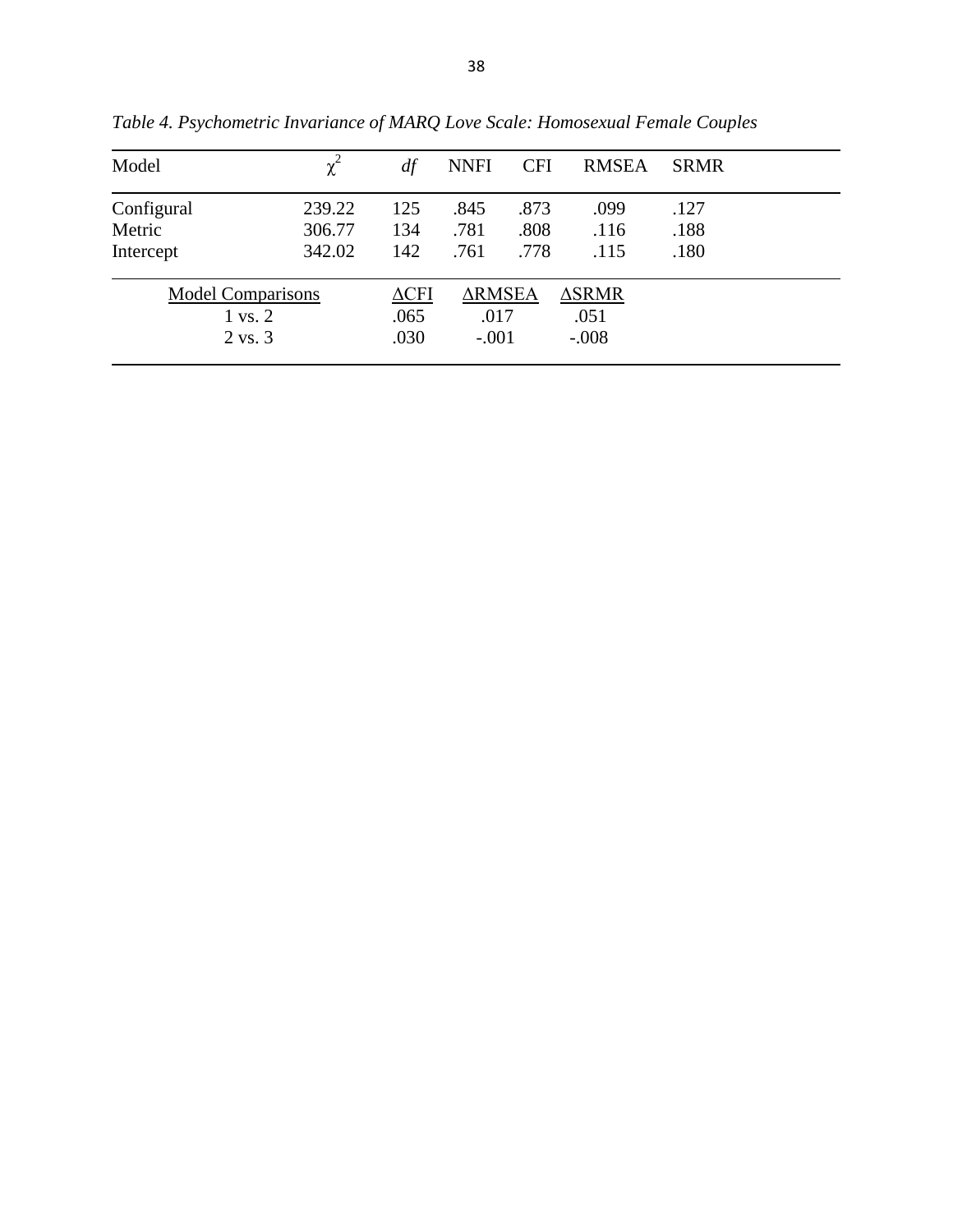|                                                                                            | Heterosexual<br>Men |           | Women |      | Homosexual<br>Men |           | Women |           |
|--------------------------------------------------------------------------------------------|---------------------|-----------|-------|------|-------------------|-----------|-------|-----------|
| Item                                                                                       | M                   | <b>SD</b> | M     | SD   | M                 | <b>SD</b> | M     | <b>SD</b> |
| Do you feel possessive<br>about your partner?                                              | 2.87                | 1.18      | 2.74  | 1.23 | 2.48              | 1.09      | 2.44  | 1.22      |
| If you have been in a<br>serious relationship before<br>does it still cause problems? 1.34 |                     | 0.74      | 1.24  | 0.63 | 1.19              | 0.44      | 1.28  | 0.64      |
| Do you worry about your<br>partner being unfaithful?                                       | 1.53                | 0.78      | 1.76  | 0.91 | 1.67              | 0.82      | 1.41  | 0.67      |
| Is your partner jealous of<br>your past relationships?                                     | 2.06                | 1.17      | 1.79  | 1.04 | 1.41              | 0.73      | 1.72  | 0.99      |

*Table 5. Means and Standard Deviations of MARQ Jealousy Items*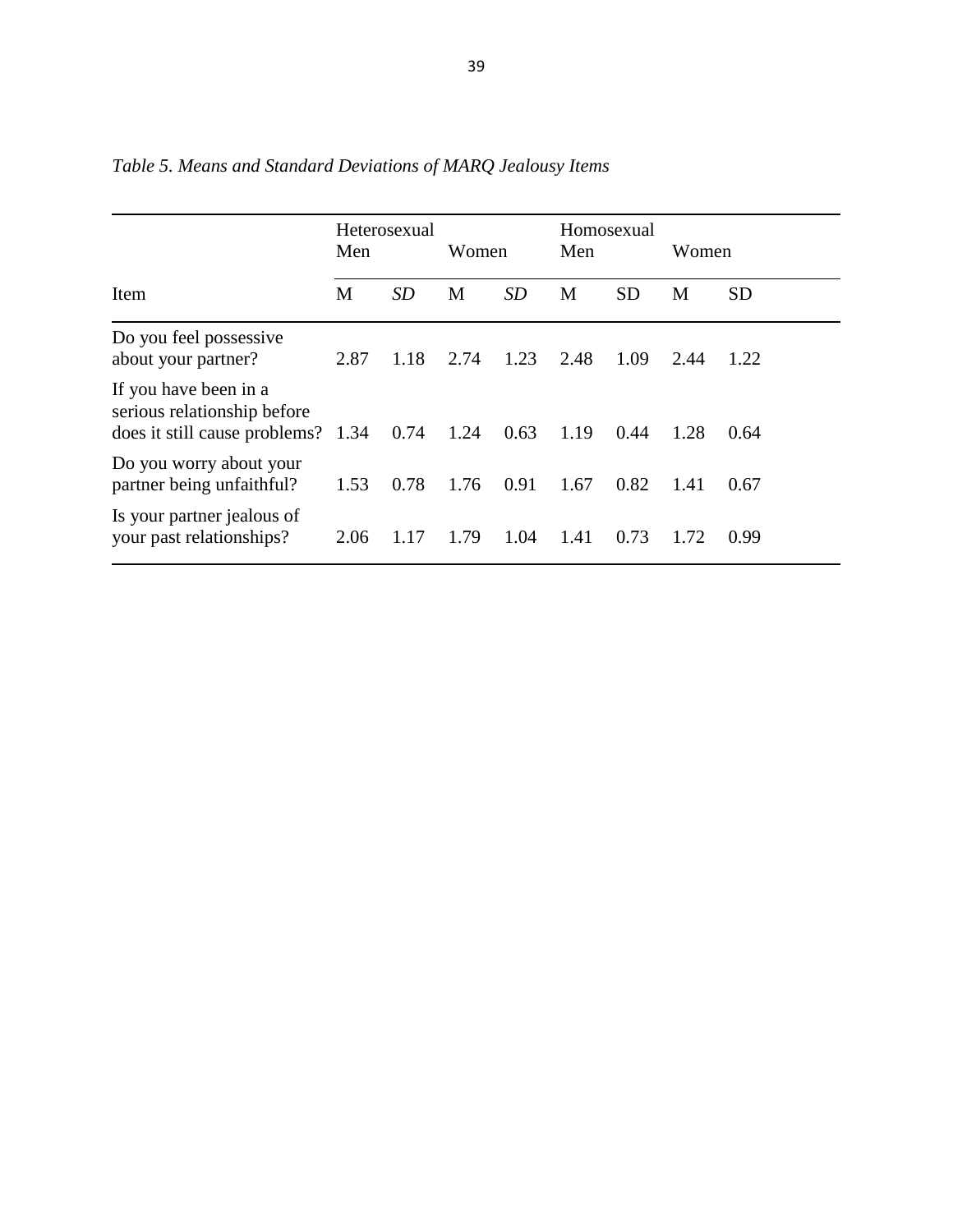|                                                        | Heterosexual                                              |           | Homosexual   |      |        | Hetero vs. Homo |      |      |                  |
|--------------------------------------------------------|-----------------------------------------------------------|-----------|--------------|------|--------|-----------------|------|------|------------------|
| Item                                                   | Cohen's $d$ p Greater Cohen's $d$ p Greater Cohen's $d$ p |           |              |      |        |                 |      |      | Greater          |
| Do you feel possessive                                 |                                                           |           |              |      |        |                 |      |      |                  |
| About your partner?                                    | 0.11                                                      | .12       | M            | 0.03 | .76    | M               | 0.30 |      | $< 0.001$ Hetero |
| If you have been in a<br>serious relationship before   |                                                           |           |              |      |        |                 |      |      |                  |
| does it still cause problems? 0.13                     |                                                           | .039      | $\mathbf{F}$ | 0.15 | .002   | $\mathbf{F}$    | 0.05 | .44  | Hetero           |
| Do you worry about your<br>partner being unfaithful?   | 0.27                                                      | $< 001$ F |              | 0.35 | .003   | M               | 0.14 | .021 | Hetero           |
| Is your partner jealous of<br>your past relationships? | 0.24                                                      | .002      | M            | 0.36 | < 0.01 | F               | 0.28 |      | $< 0.01$ Hetero  |

*Table 6. Effect Sizes of Differences in MARQ Jealousy Items*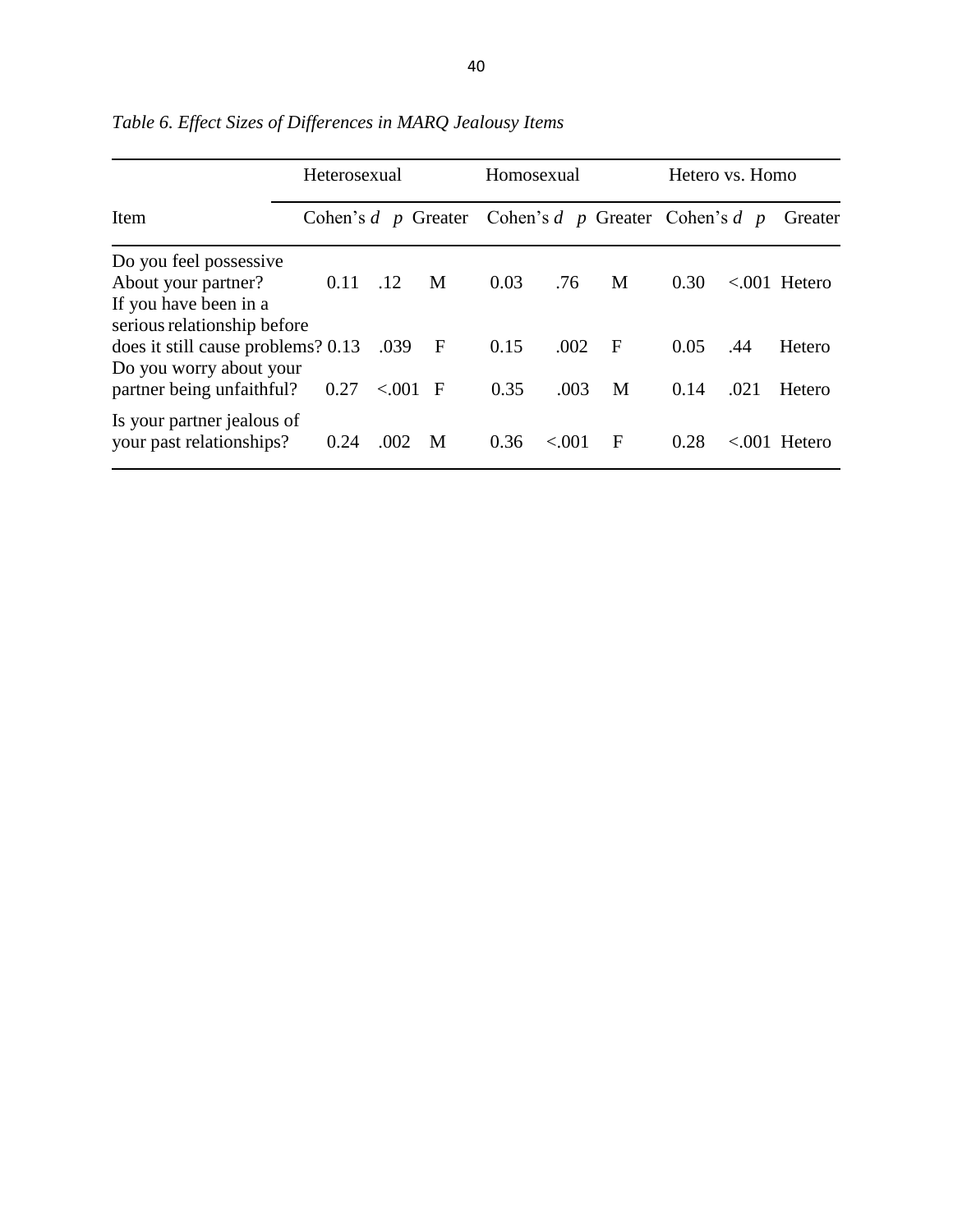**Appendix B** *Figure 1. APIM Male: "Do you find your partner attractive?" and "Do you worry about your partner being unfaithful?"* 

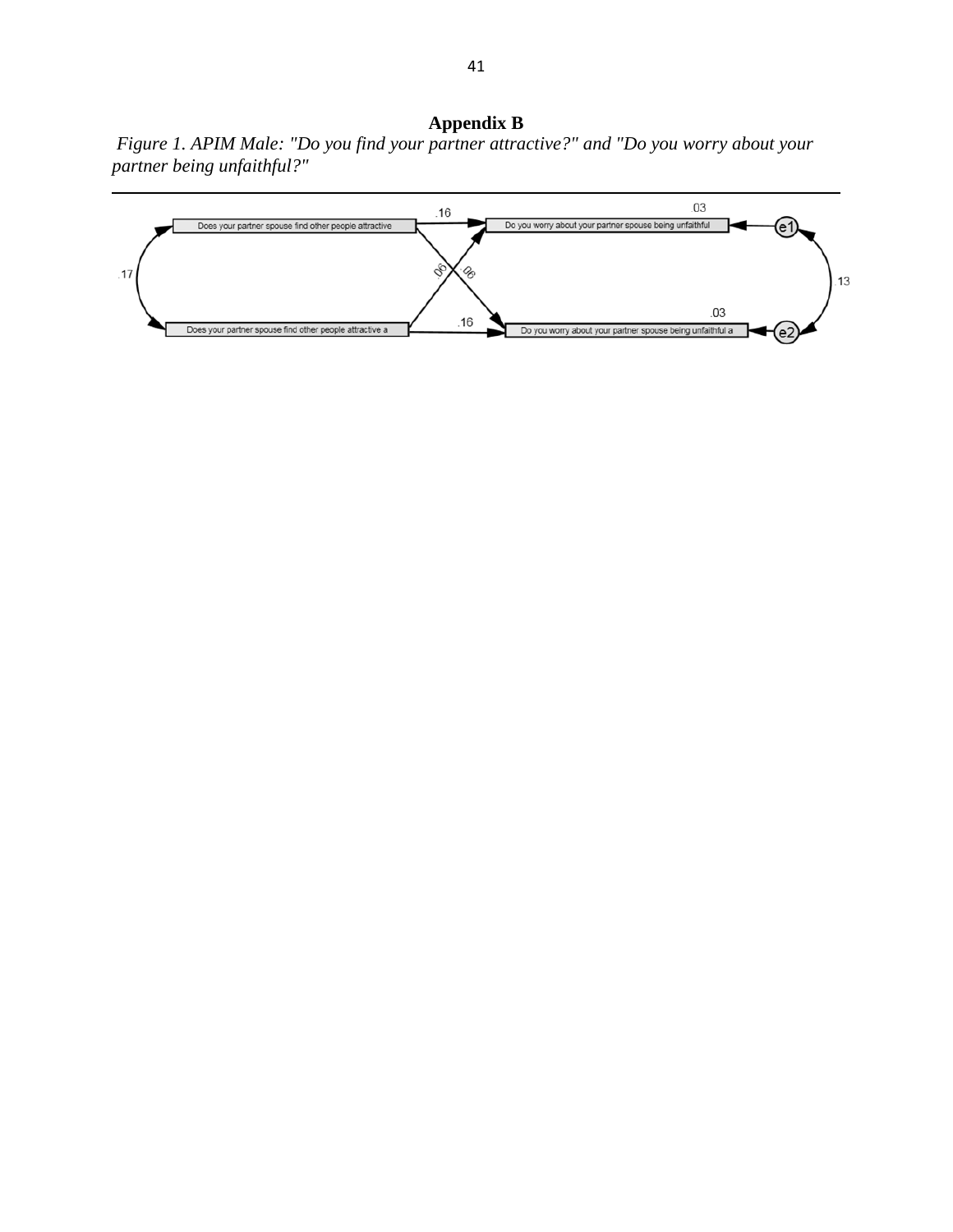*Figure 2. APIM Female: "Do you find your partner attractive?" and "Do you worry about your partner being unfaithful?"* 

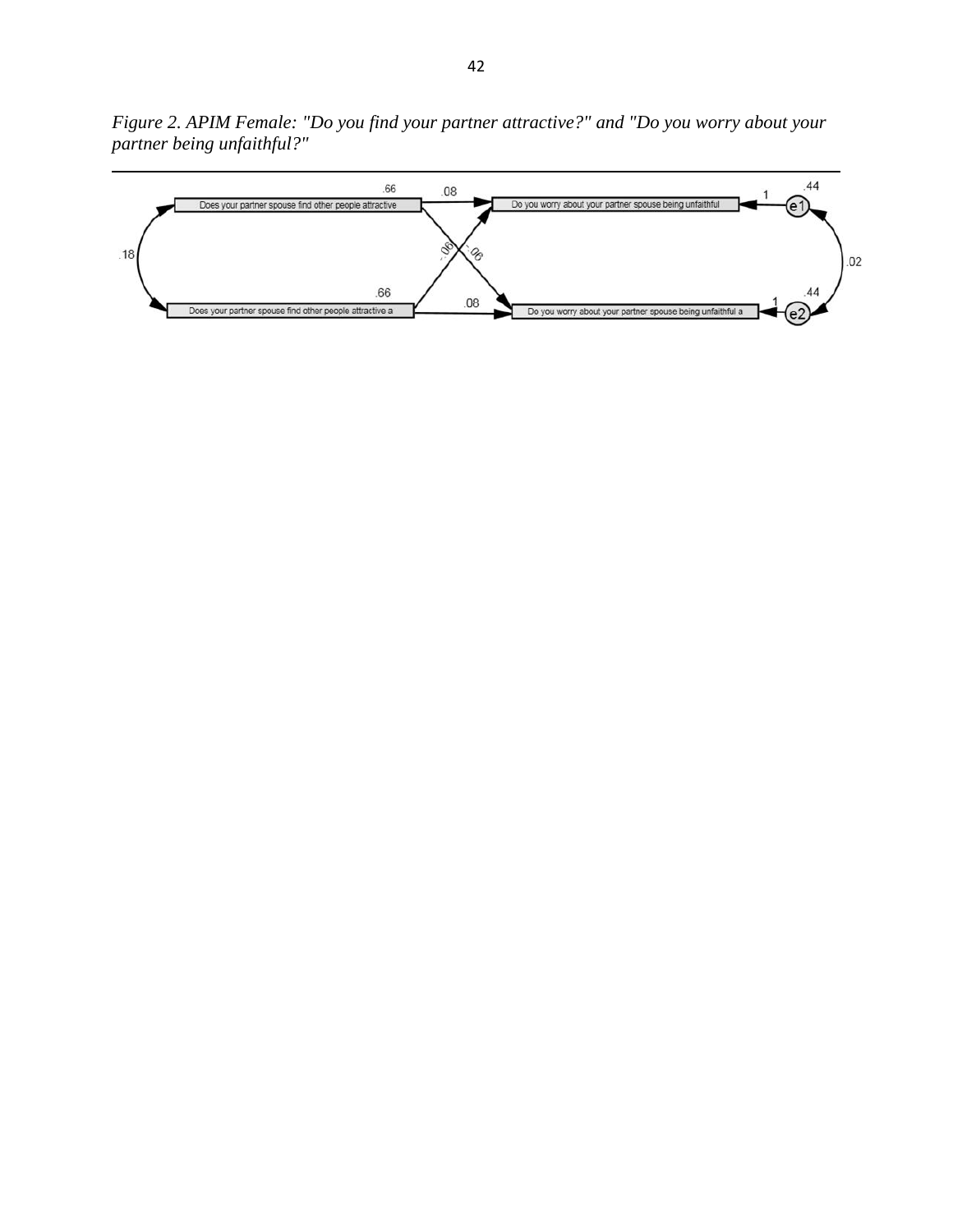*Figure 3. APIM Male: "Does your partner find you attractive?" and "Do you worry about your partner being unfaithful?"* 

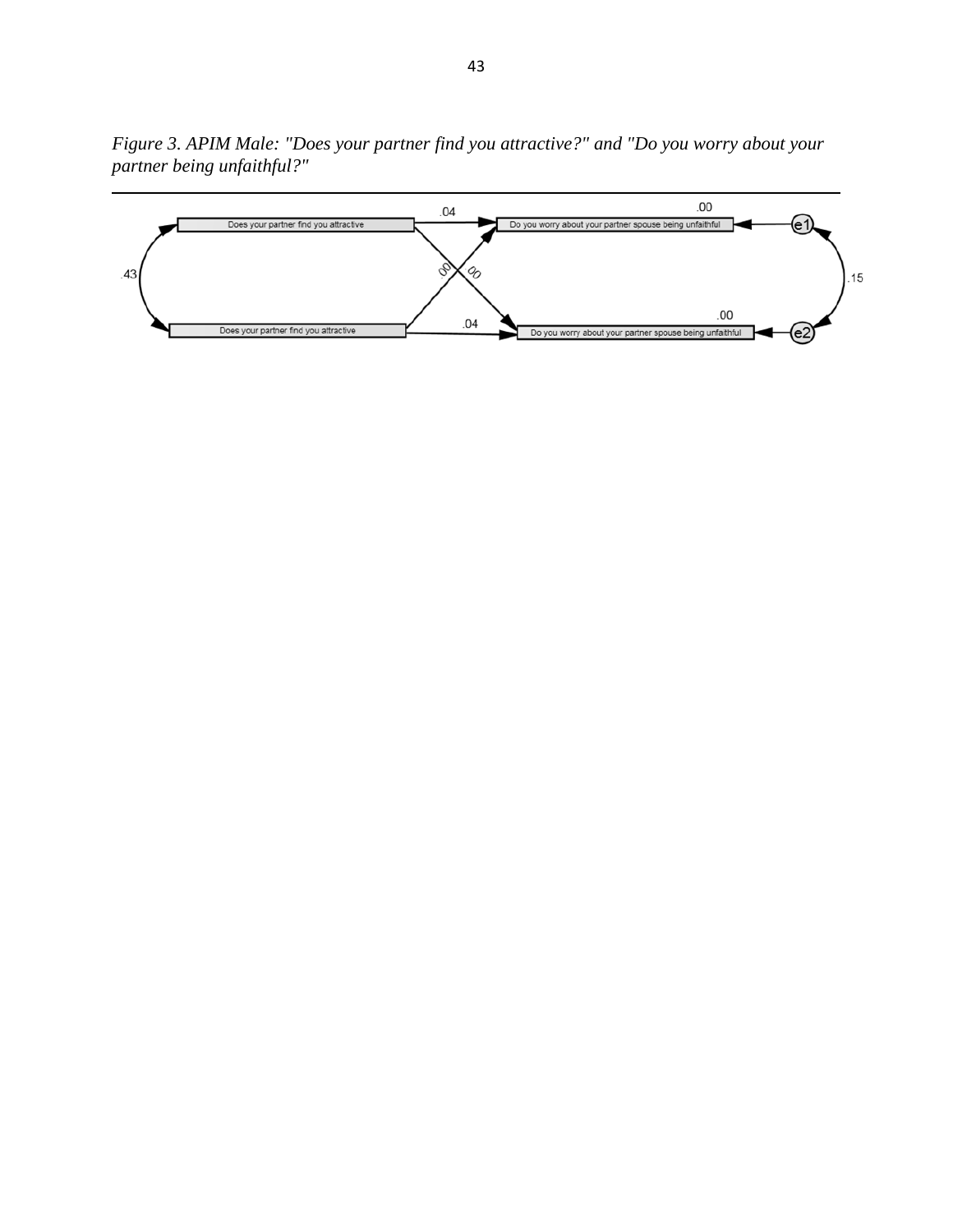*Figure 4. APIM Female: "Does your partner find you attractive?" and "Do you worry about your partner being unfaithful?"* 



44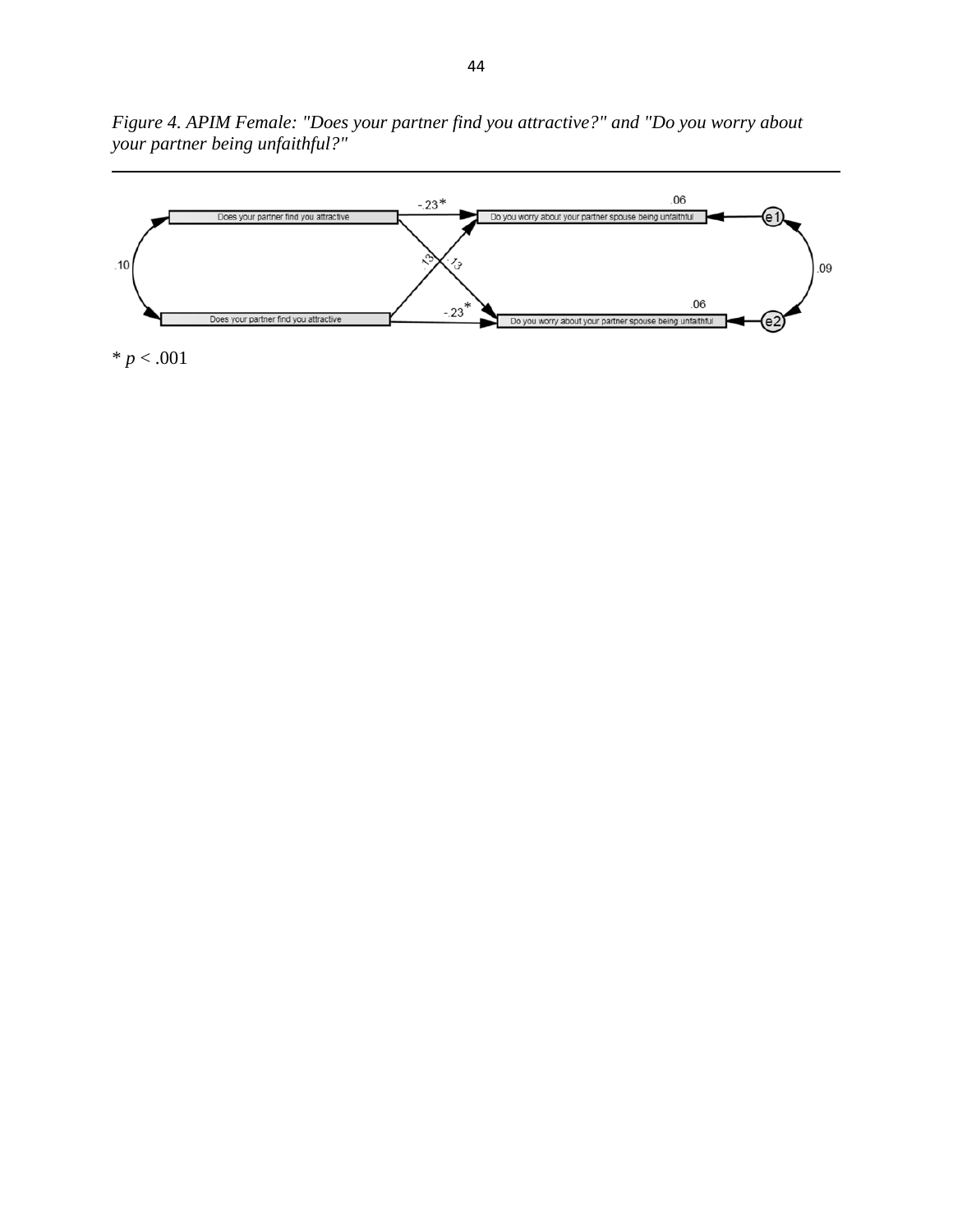*Figure 5. APIM Male: "Does your partner find you attractive?" and "Does your partner feel possessive about you?"* 

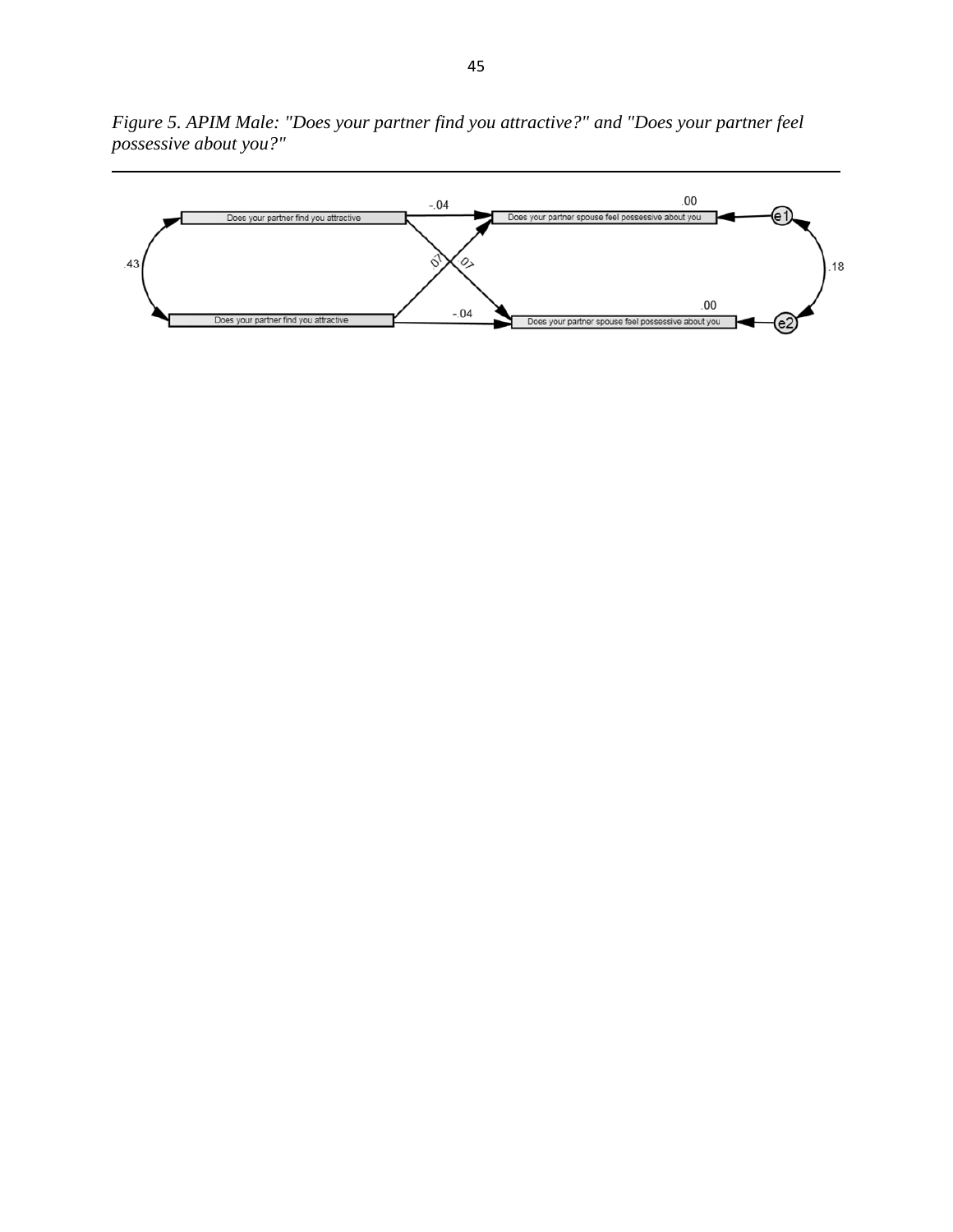*Figure 6. APIM Female: "Does your partner find you attractive?" and "Does your partner feel possessive about you?"* 

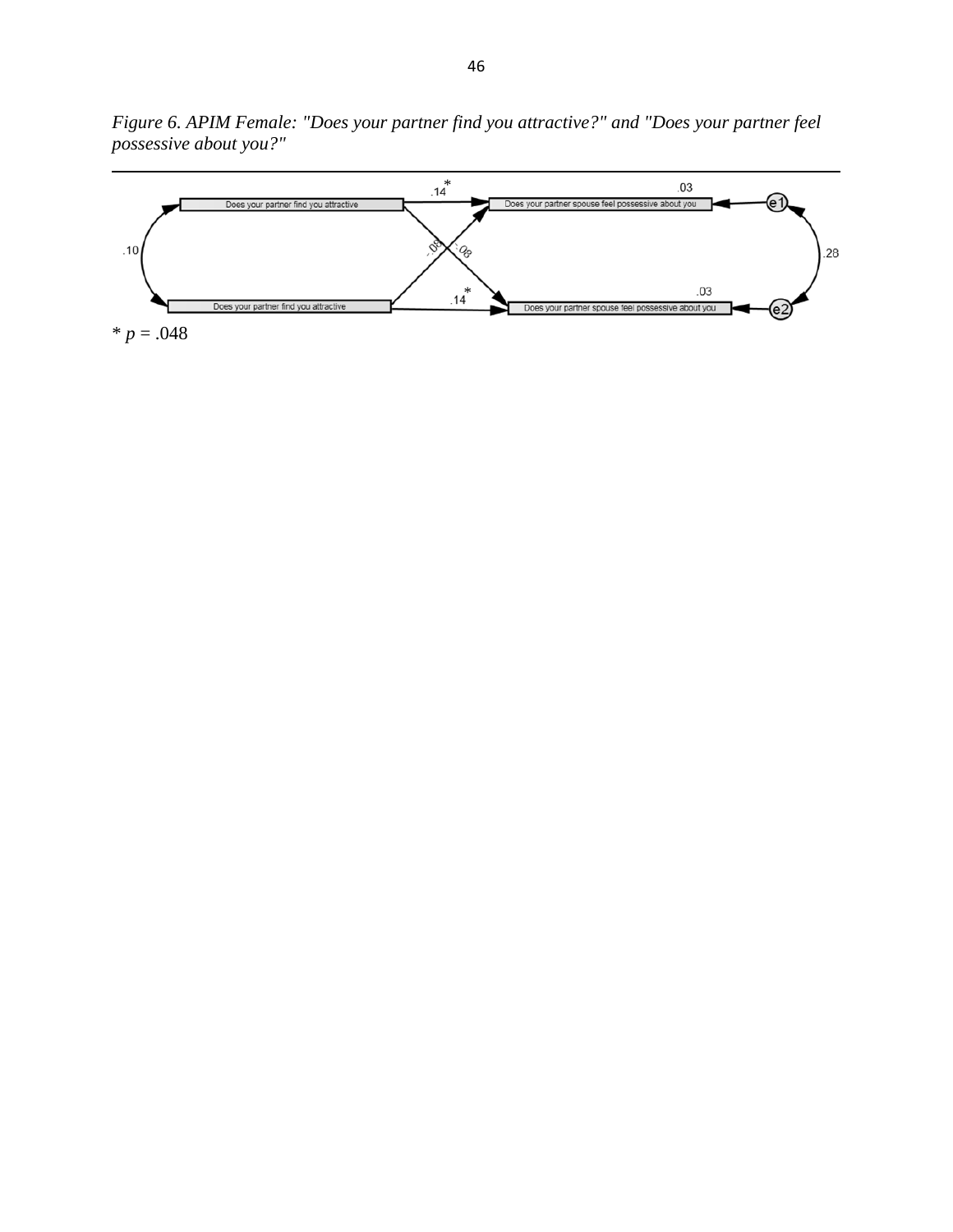*Figure 7. APIM Male: "Does your partner go out without you?" and "Do you worry about your partner being unfaithful?"* 

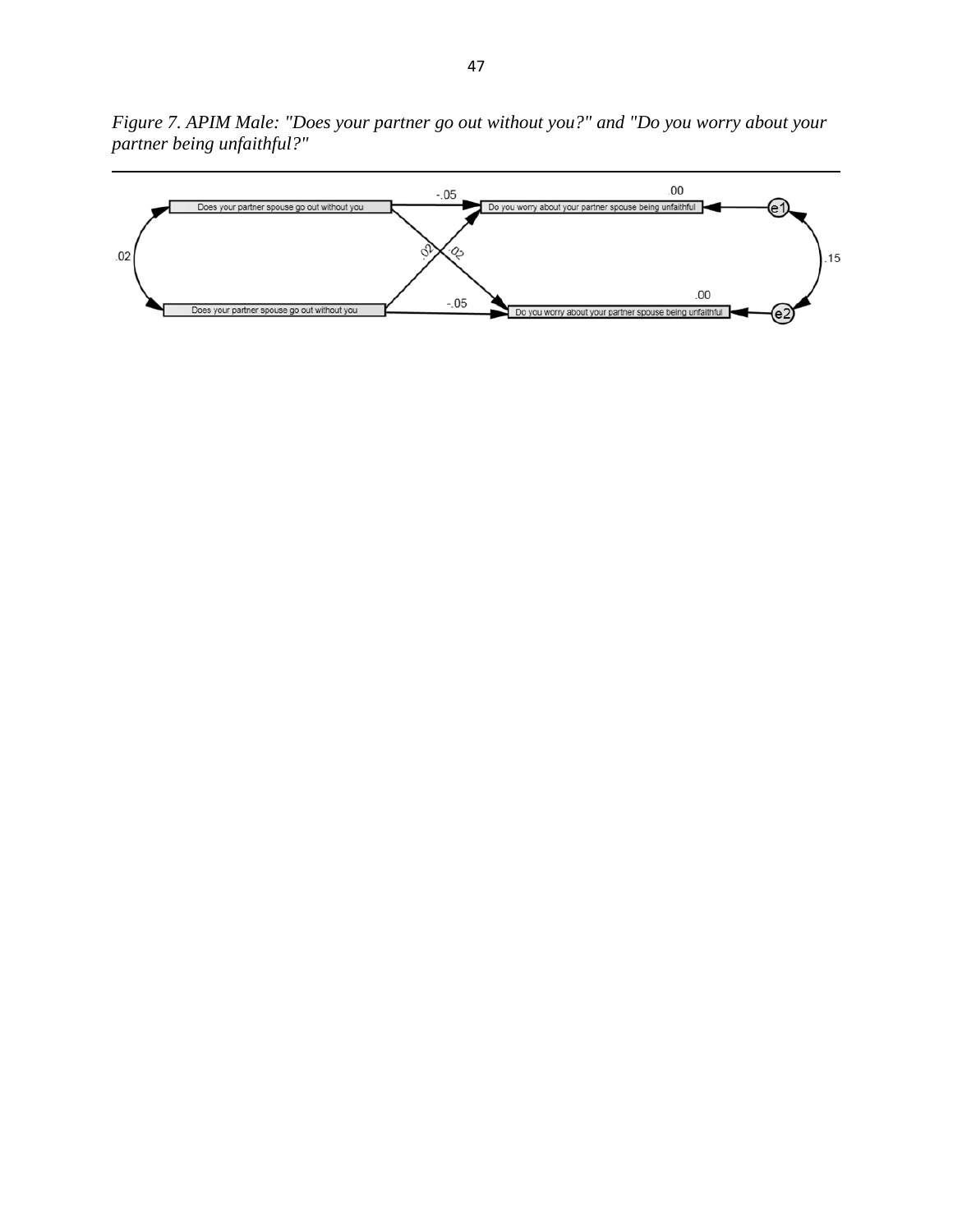*Figure 8. APIM Female: "Does your partner go out without you?" and "Do you worry about your partner being unfaithful?"* 

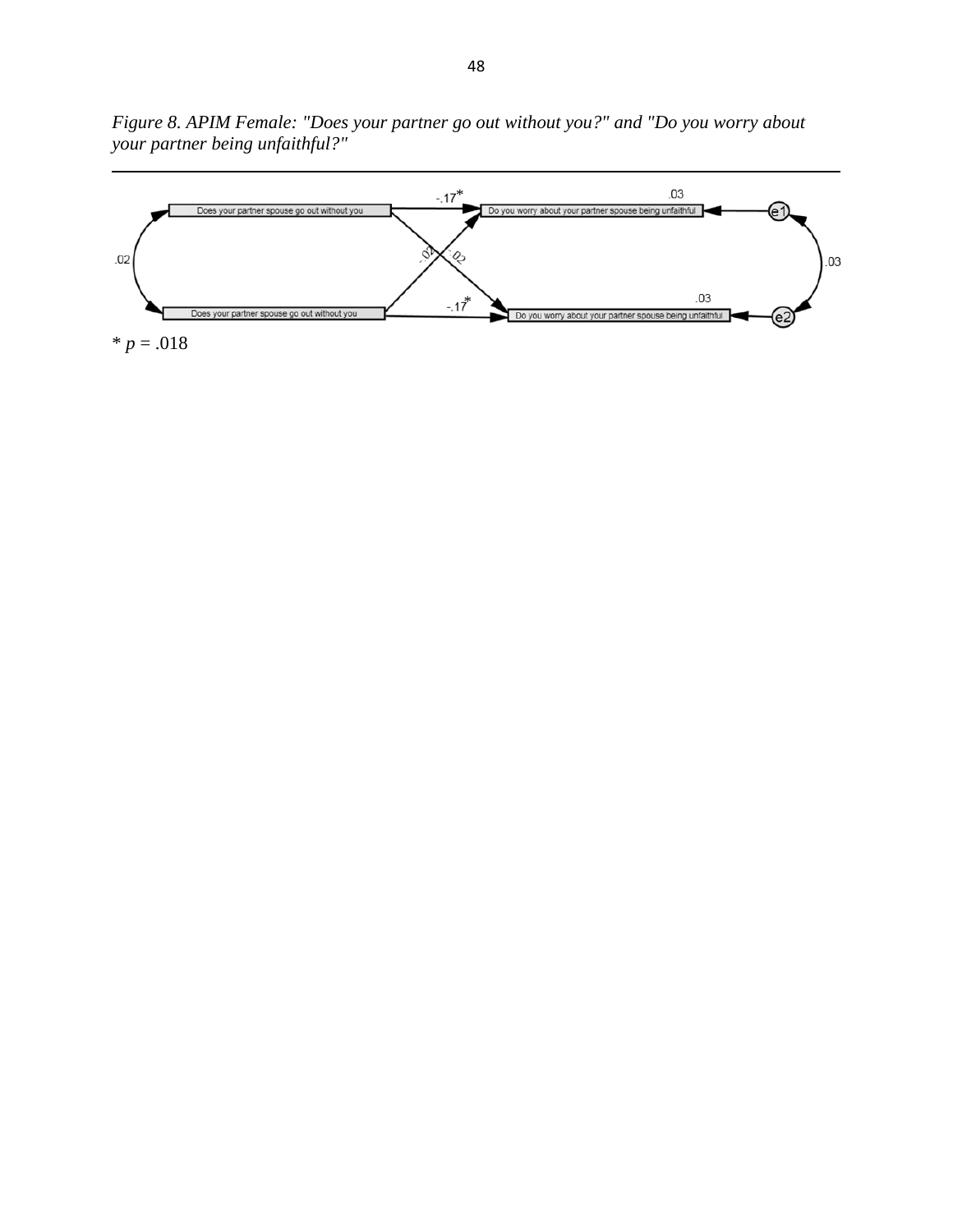*Figure 9. APIM Male: "Do you feel possessive about your partner?" and "Do you want to touch your partner?"* 

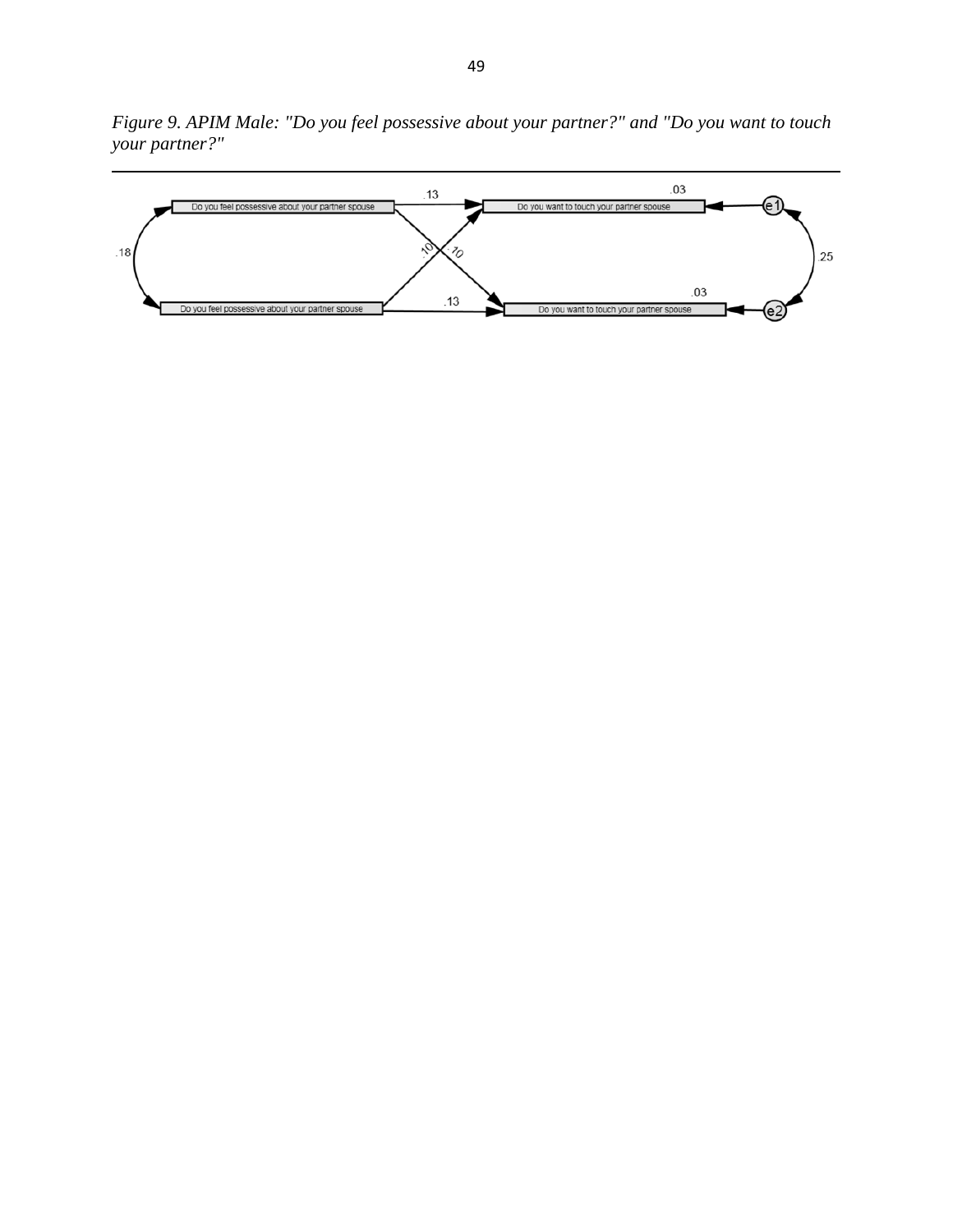*Figure 10. APIM Female: "Do you feel possessive about your partner?" and "Do you want to touch your partner?"* 

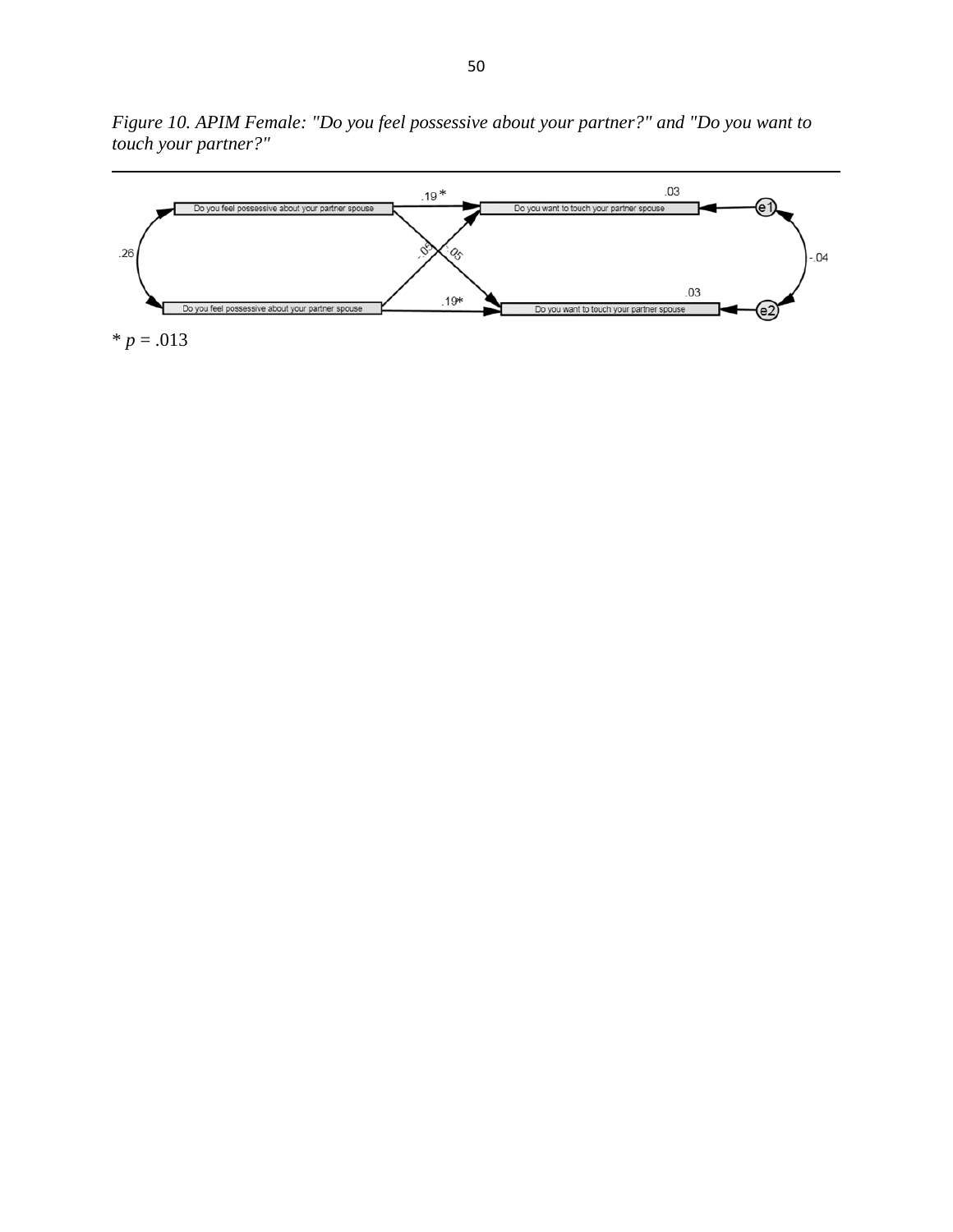*Figure 11. APIM Male: "Do you find sexual fulfillment outside your partnership?" and "Do you worry about your partner being unfaithful?"* 

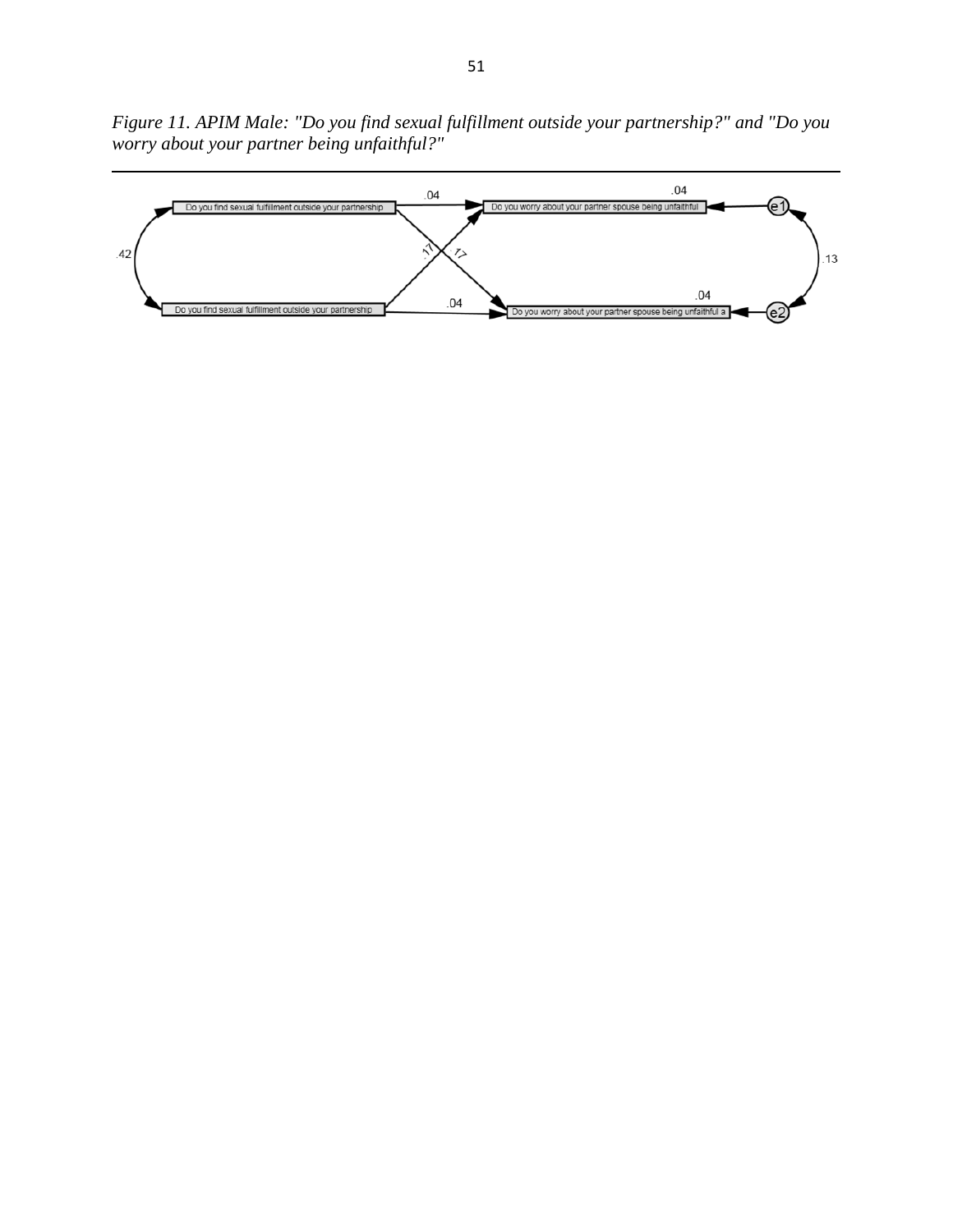*Figure 12. APIM Female: "Do you find sexual fulfillment outside your partnership?" and "Do you worry about your partner being unfaithful?"* 

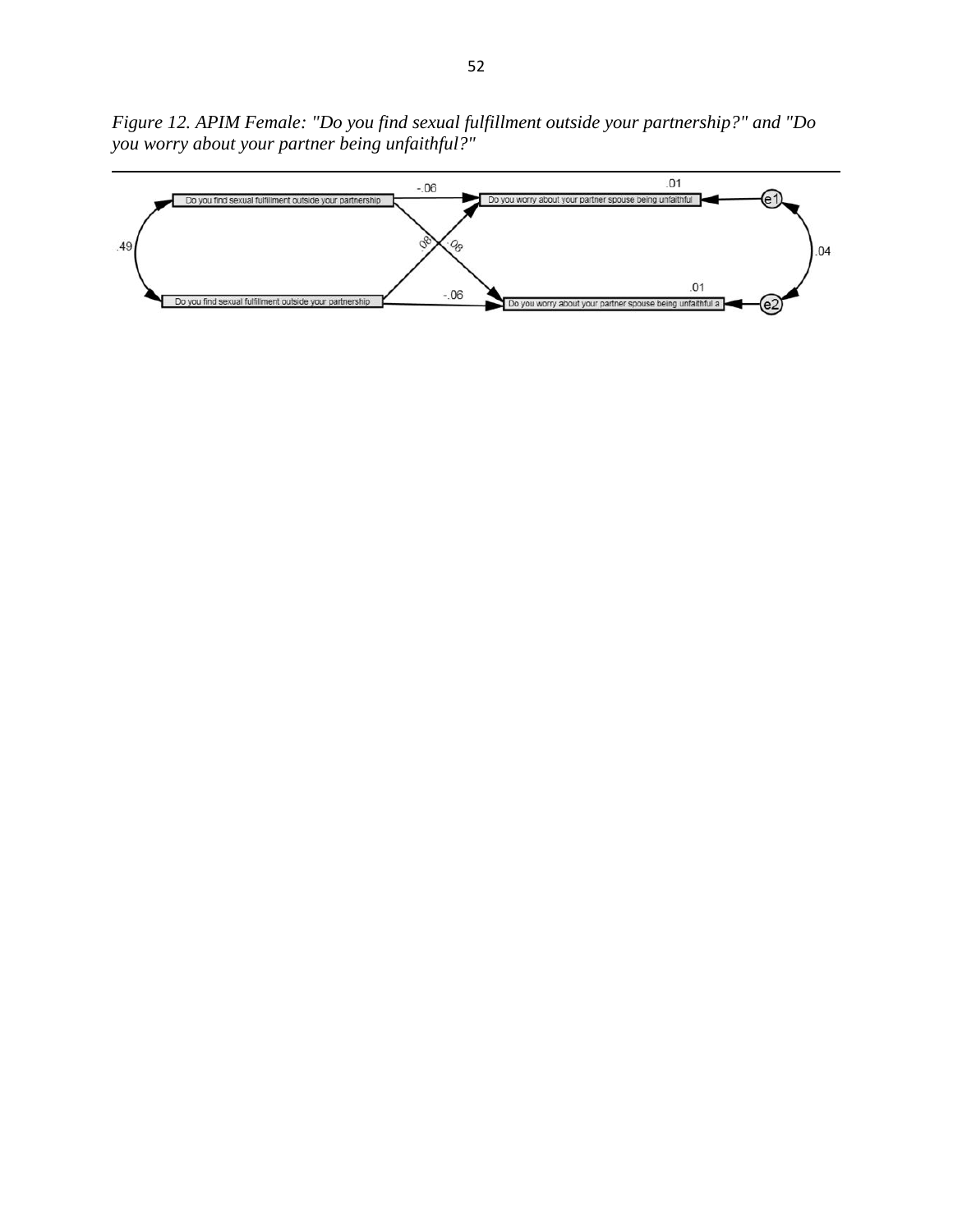#### **REFERENCES**

Andrews, D., Nonnecke, B., & Preece, J. (2003). Conducting research on the internet: Online survey design, development, and implementation guidelines. *Journal of Human-Computer Interaction, 16*(2), 185-210.

Bailey, K. D. (1987). *Methods of social research.* New York: The Free Press.

- Barelds, D. P., & Barelds-Dijkstra, P. (2007). Love at first sight or friends first? Ties among partner personality trait similarity, relationship onset, relationship quality, and love. *Journal of Social and Personal Relationships*, *24*(4), 479-496.
- Bentler, P. M. (1990). Comparative fit indexes in structural models. Psychological Bulletin, 107, 238–246.
- Bentler, P.M., & Bonett, D.G. (1980). Significance tests and goodness-of-fit in analysis of covariance structures. *Psychological Bulletin, 88,* 588-606.
- Bevan, J. L., & Lannutti, P. J. (2009). The experience and expression of romantic jealousy in same‐sex and opposite‐sex romantic relationships. *Communication Research Reports, 19*(3), 258-268.
- Blanchard, R. (2004). Quantitative and theoretical analyses of the relation between older brothers and homosexuality in men. *Journal of Theoretical Biology, 230*(2), 173-187.
- Bringle, R. G. (1995). Sexual jealousy in the relationships of homosexual and heterosexual men: 1980 and 1992. *Personal Relationships, 2*(4), 313-325.
- Browne, M. W., & Cudeck, R. (1993). Alternative ways of assessing model fit. In K. A. Bollen & J. S. Long (Eds.), *Testing structural equation models* (pp. 136-162). Newbury Park, CA: Sage.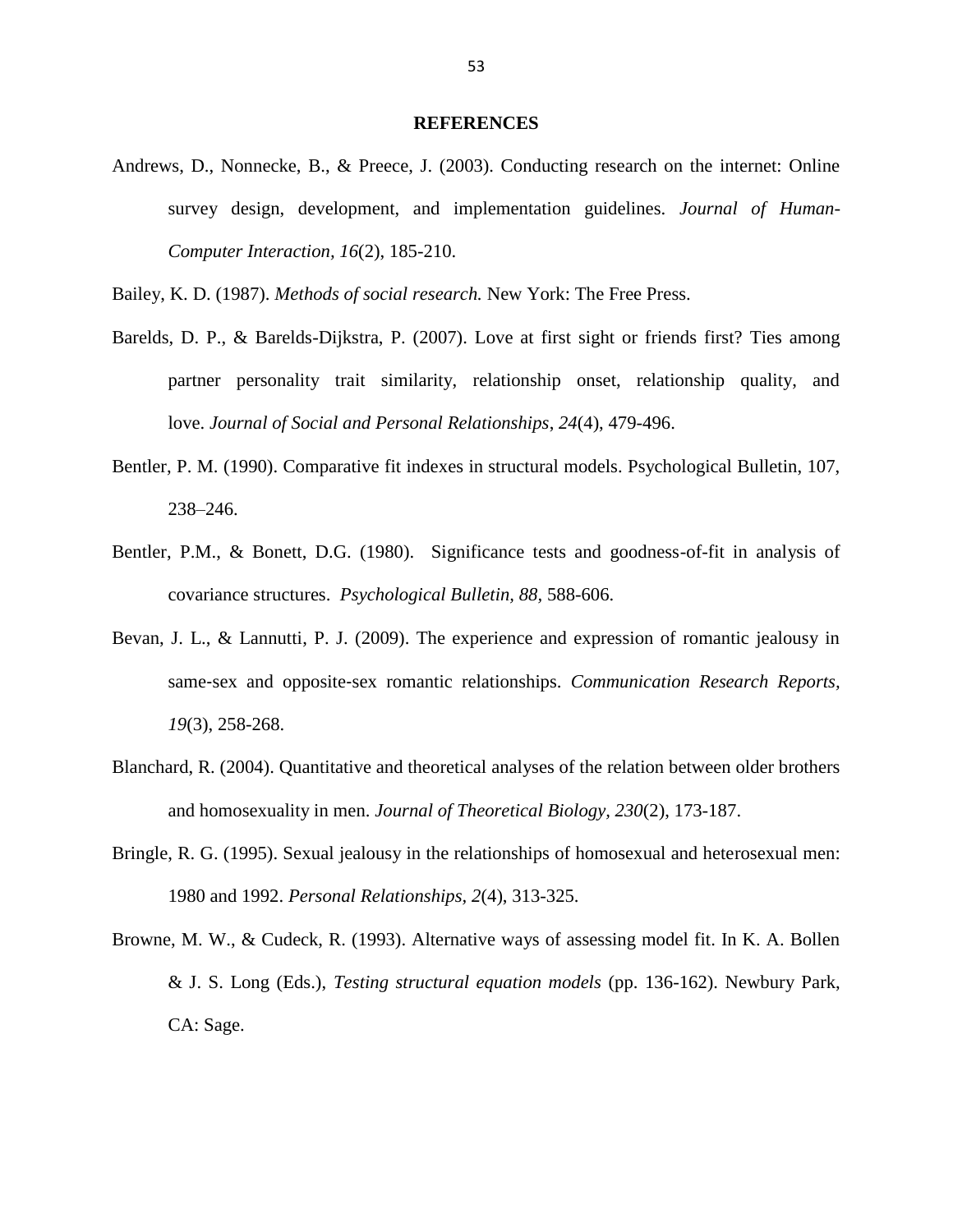- Buss, D. M. (1988). From vigilance to violence: Tactics of mate retention in American undergraduates. *Ethology and Sociobiology,* 9(5), 291-317.
- Buss, D. M. (1989). Sex differences in human mate preferences: Evolutionary hypotheses tested in 37 cultures. *Behavioral and Brain Sciences, 12*(1), 1-49.
- Buss, D. M. (2000). *The dangerous passion: Why jealousy is as necessary as love and sex*. New York, NY: Simon and Schuster.
- Buss, D. M., Larsen, R. J., Westen, D., & Semmelroth, J. (1992). Sex differences in jealousy: Evolution, physiology, and psychology. *Psychological Science, 3*(4), 251-255.
- Buss, D. M., & Shackelford, T. K. (1997a). Human aggression in evolutionary psychological perspective. *Clinical Psychology Review*, 17(6), 605-619
- Buss, D. M., & Shackelford, T. K. (1997b). From vigilance to violence: Mate retention tactics in married couples. *Journal of Personality and Social Psychology,* 72(2), 346-361.
- Byers, E. S. (2005). Relationship satisfaction and sexual satisfaction: A longitudinal study of individuals in long‐term relationships. *Journal of Sex Research, 42*(2), 113-118.
- Byrne, B. M., & Campbell, T. L. (1999). Cross-cultural comparisons and the presumption of equivalent measurement and theoretical structure: A look beneath the surface. *Journal of Cross-Cultural Psychology*, *30*, 555-574.
- Cheung, G. W., & Rensvold, R. B. (1999). Testing factorial invariance across groups: A reconceptualization and proposed new method. *Journal of Management*, *25*(1), 1-27.
- Cheung, G. W., & Rensvold, R. B. (2000). Assessing extreme and acquiescence response sets in cross-cultural research using structural equation modeling. *Journal of Cross-Cultural Psychology*, *31*, 187-212.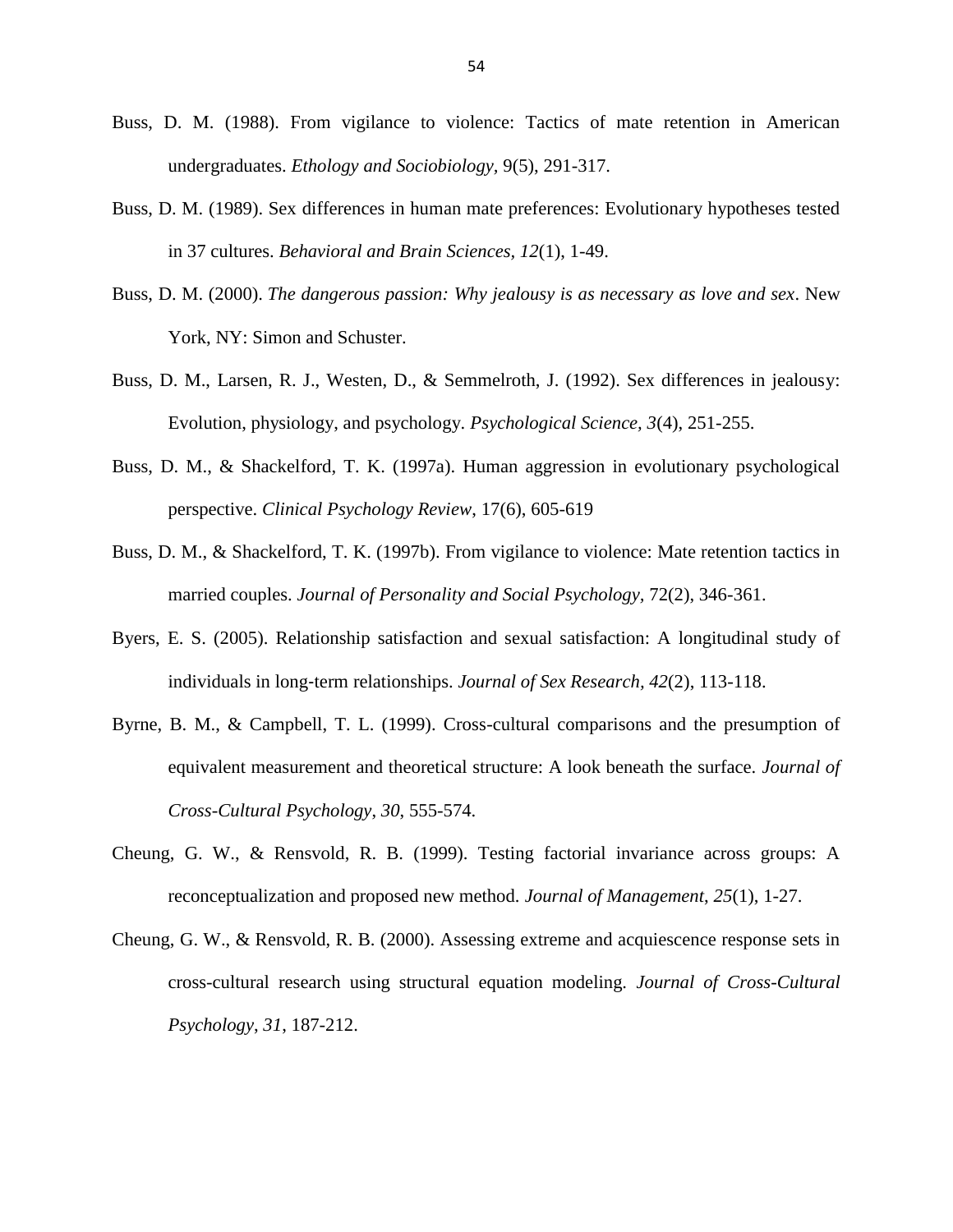Costa Jr., P., Terracciano, A., & McCrae, R. R. (2001). Gender differences in personality traits across cultures: Robust and surprising findings. *Journal of Personality and Social Psychology, 81*(2), 322-331.

Darwin, C. (1859). *On the origins of species by means of natural selection.* London: Murray.

- Dijkstra, P., & Buunk, B. P. (2002). Sex differences in the jealousy-evoking effect of rival characteristics. *European Journal of Social Psychology, 32*(6), 829-852.
- Dijkstra, P., Groothof, H. A., Poel, G. A., Laverman, E. T., Schrier, M., & Buunk, B. P. (2005). Sex differences in the events that elicit jealousy among homosexuals. *Personal Relationships, 8*(1), 41-54.
- Dillon, L. M. (2009). An evolutionary perspective of relationship satisfaction for gay and lesbian couples. *(Masters Thesis, Wayne State University)*.
- Dillon, L. M., Nowak, N. T., Shattuck, K. S., Weisfeld, G. E., Weisfeld, C. C., Imamoğlu, E. O.,  $\ldots$  & Jiliang, S. (2014). When the cat's away, the spouse will play: A cross-cultural examination of mate guarding in married couples. *Journal of Evolutionary Psychology*, *12*(2), 97-108.
- Ducharme, J. K., & Kollar, M. M. (2012). Does the "Marriage Benefit" extend to same-sex union?: evidence from a sample of married lesbian couples in Massachusetts. *Journal of homosexuality, 59*(4), 580-591.
- Dural, S., Çetinkaya, H., Can, S., Kaya, A. G., & Hünler, O. S. (2014). Examination of sex differences in the responses to heterosexual and homosexual infidelity. *Anatolian Journal of Psychiatry, 15*(1), 15-23.
- Ellis, L., & Bonin, S. (2004). War and the secondary sex Ratio: Are they related? *Social Science Information, 43*(1), 115-122.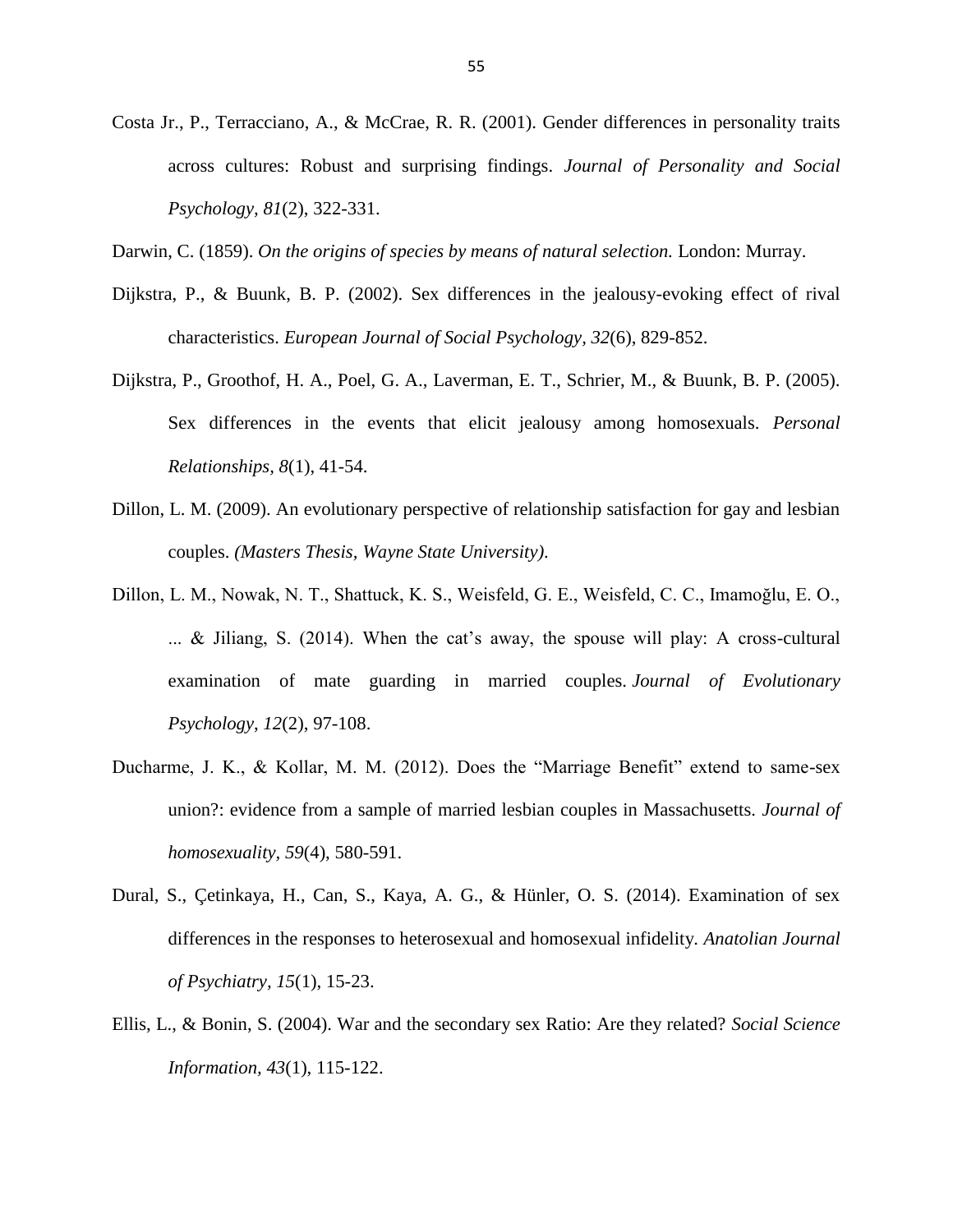- Ellis, L., Peckham, M., Ames, M. A., & Burke, D. (1988). Sexual orientation of human offspring may be altered by severe maternal stress during pregnancy. *The Journal of Sex Research, 25*(1), 152-157.
- Ember, M., & Ember, C. R. (1983). *Marriage, family, and kinship: Comparative studies of social organization.* New Haven, CT: Hraf Press.
- Fisher, H. (2004). *Why We Love: The Nature and Chemistry of Romantic Love.* London: Macmillan.
- Fischer, R., Ferreira, M. C., Jiang, D. Y., Cheng, B. S., Achoui, M. M., Wong, C. C., ... & Assmar, E. M. (2011). Are perceptions of organizational justice universal? An exploration of measurement invariance across thirteen cultures. *Social Justice Research*, *24*, 297-313.
- Fontaine, J. R. J. (2005). Equivalence. In K. Kempf-Leonard (Ed.), *Encyclopedia of social measurement* (pp. 803–813). Academic Press.
- Gangestad, S. W., Thornhill, R., & Garver, C. E.  $(2002)$ . Changes in women's sexual interests and their partner's mate retention tactics across the menstrual cycle: Evidence for shifting conflicts of interest. *Proceedings of the Royal Society.* 269, 975-982.
- Gottman, J. M., & Levenson, R. W. (1999). Rebound from marital conflict and divorce prediction. *Family Process, 38*(3), 287-292.
- Harris, C. R. (2002). Sexual and romantic jealousy in heterosexual and homosexual adults. *Psychological Science, 13*(1), 7-12.
- Harry, J. (1970). A by-product theory of primary behavior. *The Pacific Sociologicak Review, 13*(2), 121-126.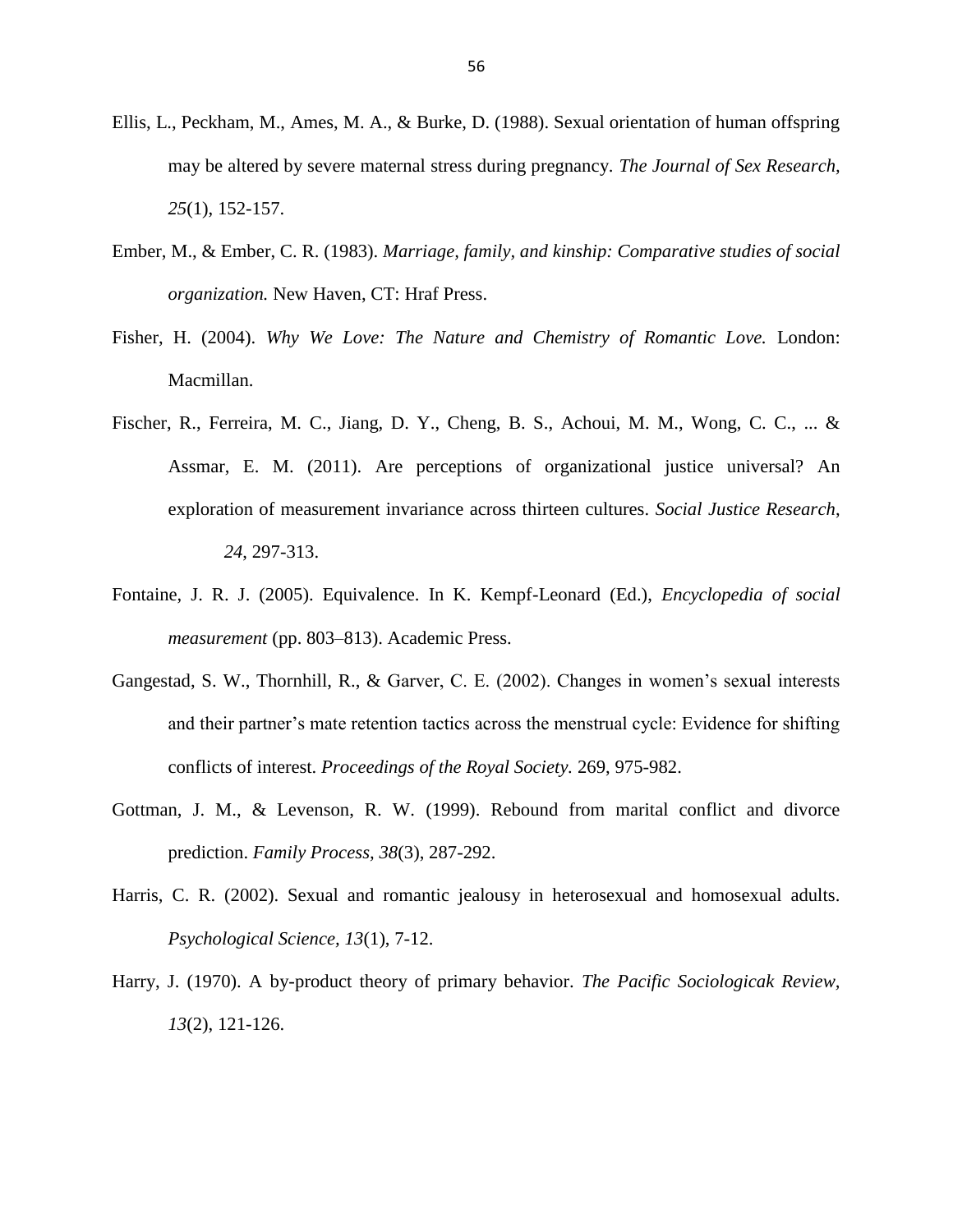- Hawkins, R. O. (2008). The relationship between culture, personality, and sexual jealousy in men in heterosexual and homosexual relationships. *Journal of Homosexuality, 19*(3), 67- 84.
- Hu, L., & Bentler, P. M. (1999). Cut off criteria for fit indexes in covariance structure analysis: Conventional criteria versus new alternatives. *Structural Equation Modeling, 6*, 1–55.
- Jöreskog, K. G., & Sörbom, D. (1999). *LISREL, version 8.30*. Chicago: Scientific Software International.
- Keyt, E. (2008). Relationship satisfaction: The influence of spirituality, religious exposure, and self-esteem in long-term couples. *(Doctoral dissertation, University of Detroit Mercy)*.
- Kurdek, L. A. (1998). Relationship outcomes and their predictors: Longitudinal evidence from heterosexual married, gay cohabiting, and lesbian cohabiting couples. *Journal of Marriage and the Family, 60*, 553-568.
- Kurdek, L. A. (2004). Are gay and lesbian cohabiting couples really different from heterosexual married couples? *Journal of Marriage and Family, 66*(4), 880-900.
- Kurdek, L. A., & Schmitt, J. P. (1987). Perceived emotional support from family and friends in members of homosexual, married, and heterosexual cohabiting couples. *Journal of homosexuality, 14*(3-4), 57-68.
- Lucas, T., Parkhill, M. R., Wendorf, C. A., Imamoglu, E. O., Weisfeld, C. C., Weisfeld, G. E., & Shen, J. (2008). Cultural and evolutionary components of marital satisfaction a multidimensional assessment of measurement invariance. *Journal of Cross-Cultural Psychology, 39*(1), 109-123.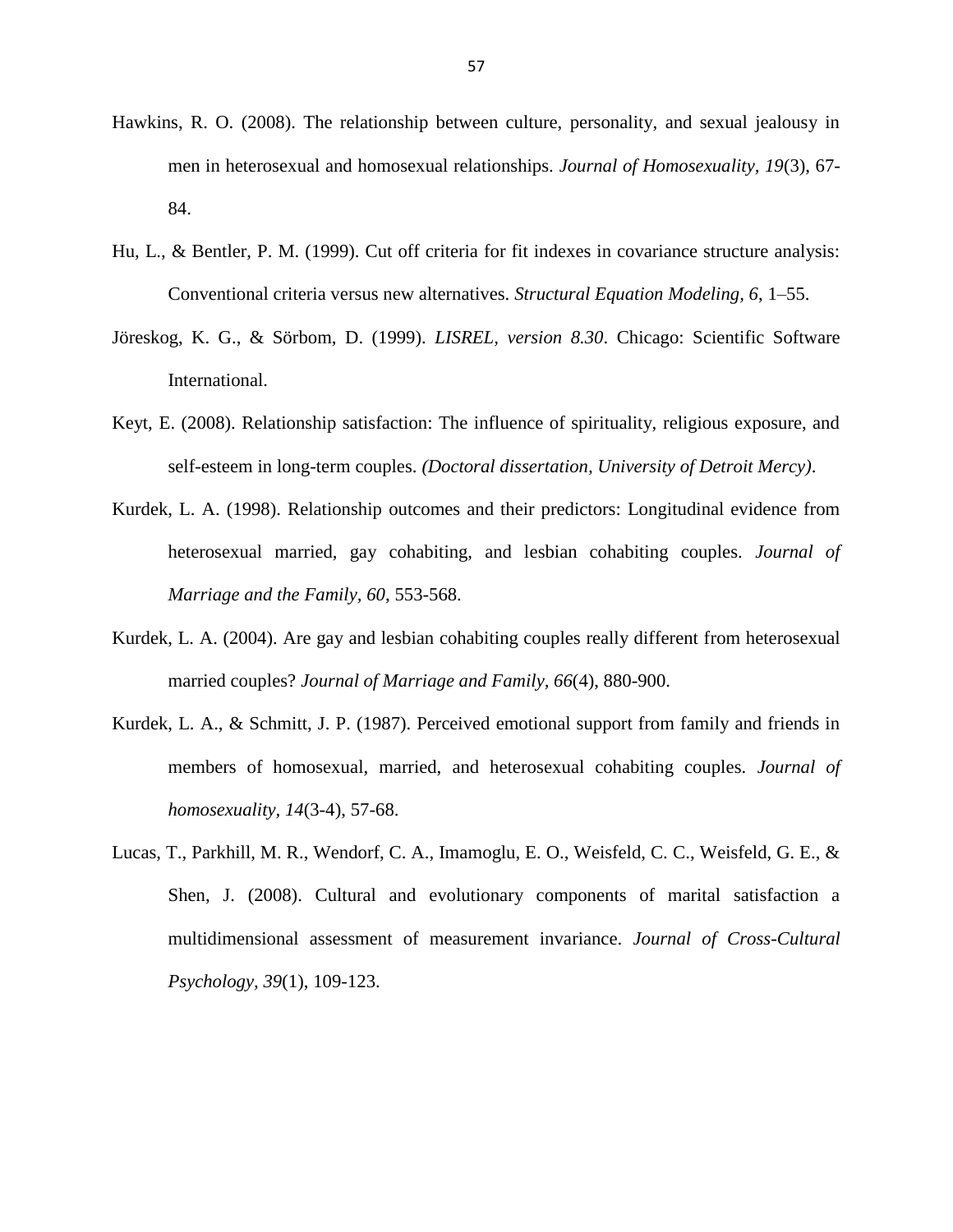- McNulty, J. K., & Fisher, T. D. (2008). Gender differences in response to sexual expectancies and changes in sexual frequency: A short-term longitudinal study of sexual satisfaction in newly married couples. *Archives of Sexual Behavior, 37*(2), 229-240.
- Meyer-Bahlburg, H. (2001). Gender and sexuality in classic congenital adrenal hyperplasia. *Endocrinology and Metabolism Clinics of North America, 30*(1), 155-171.
- Mulaik, S. A., James, L. R., Van Alstine, J., Bennett, N., Lind, S., & Stilwell, C. D. (1989). Evaluation of goodness of fit indices for structural equation models. *Psychological Bulletin, 105*, 430–445.
- Nowak, N. T., Imamoğlu, O., Weisfeld, C. C., Butovskaya, M., & Shen, J. (2014). Attractiveness and spousal infidelity as predictors of infidelity in couples from five cultures. *Human Ethology Bulletin, 29*(1), 18-38.
- Peplau, L. A., & Cochran, S. D. (1990). A relationship perspective on homosexuality. *Homosexuality/Heterosexuality: Concepts of Sexual Orientation*, 321-349.
- Platek, S. M., & Shackelford, T. K. (2006). *Female infidelity and paternal uncertainty: Evolutionary perspectives on male anti-cuckoldry tactics*. New York, NY: Cambridge University Press.
- Rahman, Q., Wilson, G. D., & Abrahams, S. (2004). Sex, sexual orientation, and identification of positive and negative facial affect. *Brain and Cognition, 54*(3), 179-185.

Russell, R. J., & Wells, P. A. (1986). Marriage questionnaire, unpublished booklet.

Russell, R. J., & Wells, P. A. (1993). *The marriage and relationship questionnaire: MARQ handbook.* Sevenoaks: Hodder and Stoughton.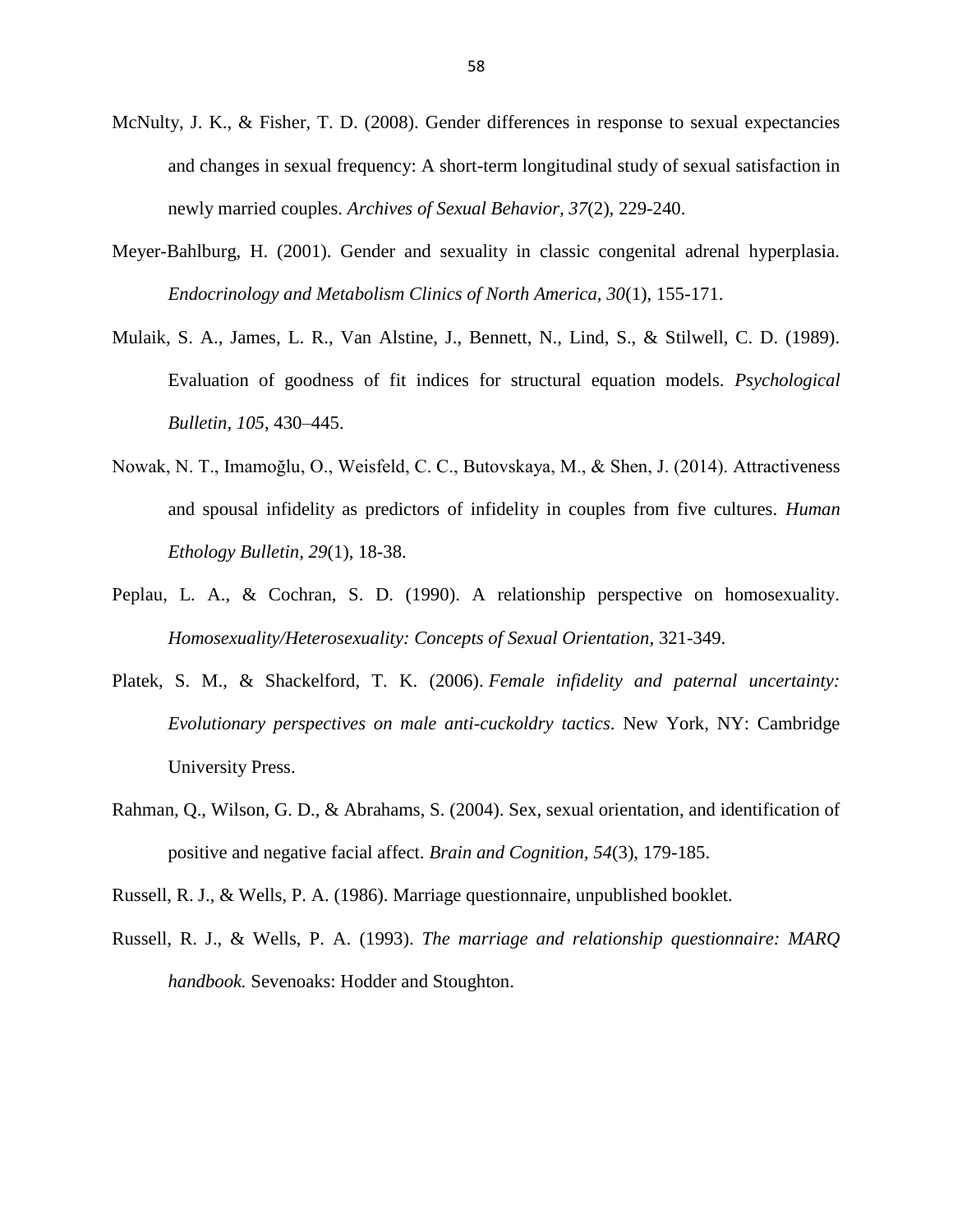- Rutkowski, L., & Svetina, D. (2013). Assessing the Hypothesis of Measurement Invariance in the Context of Large-Scale International Surveys. *Educational and Psychological Measurement*, *74*, 31-57.
- Santtila, P., Wager, I., Witting, K., Harlaar, N., Jern, P., Johansson, A., . . . Sandnabba, N. K. (2007). Discrepancies between sexual desire and sexual activity: Gender differences and associations with relationship satisfaction. *Journal of Sex & Marital Therapy, 34*(1), 31- 44.
- Satorra, A., & Bentler, P. M. (1994). Corrections to test statistics and standard errors in covariance structure analysis. In A. VonEye & C. C. Clogg (Eds.), *Latent variable analysis: Applications for developmental research* (pp. 399-519). Thousand Oaks, CA: Sage.
- Scherer, C. R., Akers, E. G., & Kolbe, K. L. (2013). Bisexuals and the sex differences in jealousy hypothesis. *Journal of Social and Personal Relationships, 30*(8), 1064-1071.
- Schumn, W. R., Paff-Bergen, L. A., Hatch, R. C., Obiorah, F. C., Copeland, J. M., Meens, L. D., & Bugaighis, M. A. (1986). Concurrent and discriminant validity of the Kansas Marital Satisfaction Scale. *Journal of Marriage and the Family, 48*, 381-387.
- Shackelford, T. K., Goetz, A. T., & Buss, D. M. (2005). Mate retention in marriage: Further evidence of the reliability of the Mate Retention Inventory. *Personality and Individual Differences*, *39*(2), 415-425.
- Tagler, M. J. (2010). Sex differences in jealousy: Comparing the influence of previous infidelity among college students and adults. *Social Psychology & Personality Science, 1*(4), 353- 360.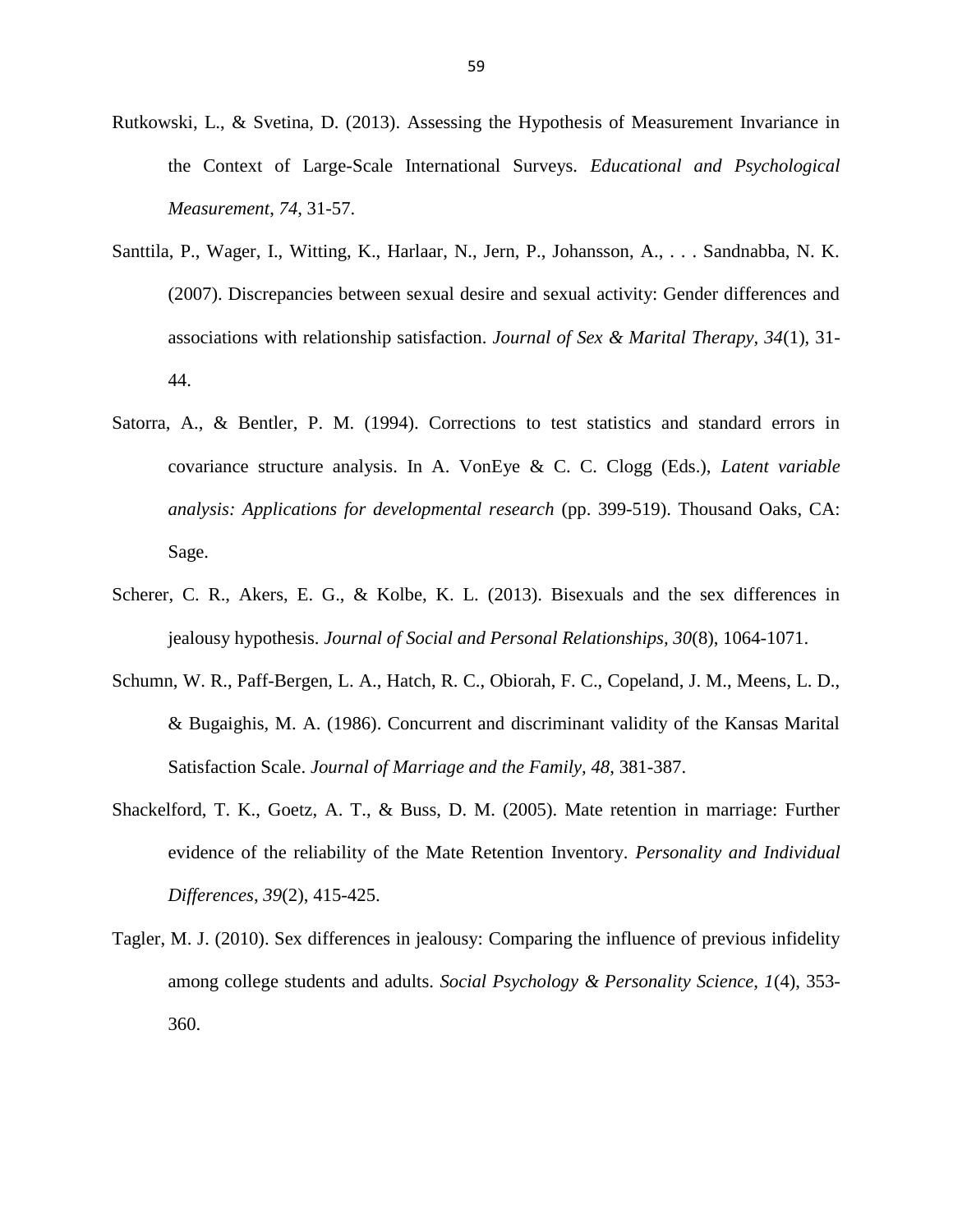- Thornhill, R., & Alcock, J. (1983). The evolution of mating systems in insects. *Harvard University Press, Cambridge, MA*, *547*.
- Van de Vijver, F., & Leung, K. (1997). *Methods and data analysis of comparative research*. Needham Heights, MA: Allyn & Bacon.
- Vandenberg, R. J., & Lance, C. E. (2000). A review and synthesis of the measurement invariance literature: Suggestions, practices, and recommendations for organizational research. *Organizational Research Methods*, *3*(1), 4-69.
- Weisfeld, C. C., & Stack, M. (2002). When I look into your eyes. *Psychology, Evolution & Gender, 4*(2), 125-147.
- Weisfeld, C. C., Dillon, L. M., Nowak, N. T., Mims, K. R., Weisfeld, G. E., Imamoğlu, E. O., .. . Shen, J. (2011). Sex differences and similarities in married couples: Patterns across and within cultures. *Archives of Sexual Behavior, 40*(6), 1165-1172.
- Weisfeld, C. C., Wendorf, C. A., Weisfeld, G. E., Shen, J., & Imamoglu, E. O. (2000). Sex and cultural differences in marital satisfaction. *Proceedings from the Congress of the International Society for Human Ethology.* Salamanca, Spain.
- Weisfeld, G. E., Russell, R. J., Weisfeld, C. C., & Wells, P. A. (1992). Correlates of satisfaction in British marriages. *Ethology and Sociobiology, 13*(2), 125-145.
- Wood, W., & Eagly, A. H. (2002). A cross-cultural analysis of the behavior of women and men: Implications for the origins of sex differences. *Psychological Bulletin, 128*(5), 699-727.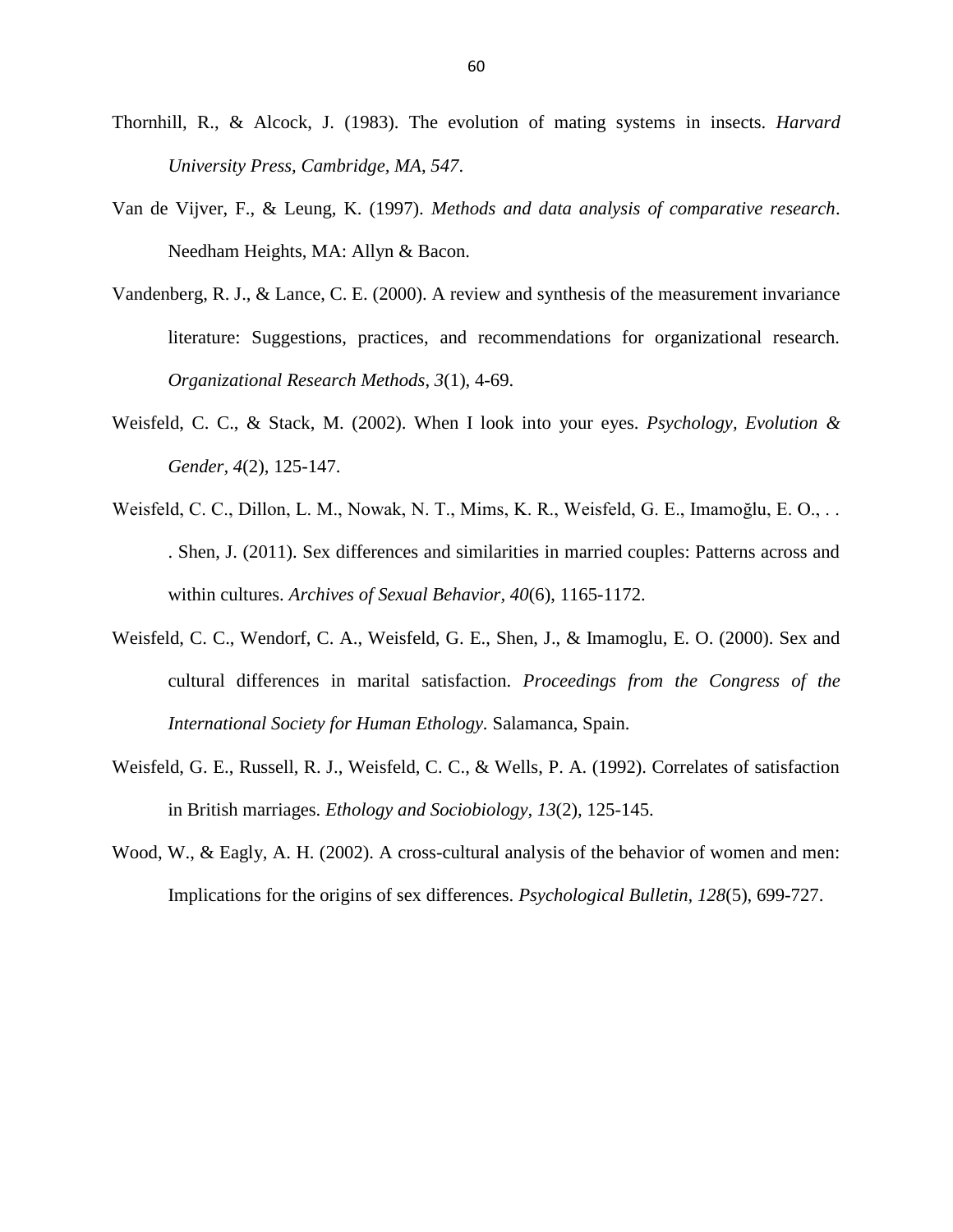#### **ABSTRACT**

# **SIMILARITIES AND DIFFERENCES BETWEEN HETEROSEXUAL AND HOMOSEXUAL COUPLES BASED ON MARQ DATA**

by

# **KRAIG S. SHATTUCK**

#### **May 2015**

**Advisor**: Dr. Glenn Weisfeld

**Major**: Psychology (Cognitive, Developmental, and Social)

**Degree**: Master of Arts

There has been a lack of comparative research on homosexual couples, comparing them to heterosexual couples, which is also grounded in solid theory. In order to remedy this, evolutionary theory is used to make predictions on similarities and differences between heterosexual and homosexual couples within three domains, relationship satisfaction, jealousy, and mate guarding. It was predicted that 1) homosexual couples would not differ from heterosexual couples in relationship satisfaction; 2) some gender differences relating to jealousy would be the same and some would be reversed in homosexual individuals; 3) mate guarding would be present, but lower, in homosexual individuals as opposed to heterosexual individuals. One hundred and fifty-six homosexual couples were analyzed and compared to existing studies on homosexual couples. It was found that 1) homosexual men did not differ from heterosexual individuals in the measure of relationship satisfaction, but homosexual women did differ; 2) the gender differences in jealousy were consistent with what was expected, in that some were the same in homosexual individuals as heterosexual individual, and others were reversed; 3) mate guarding was present, at least to a lesser extent, in only homosexual women, not homosexual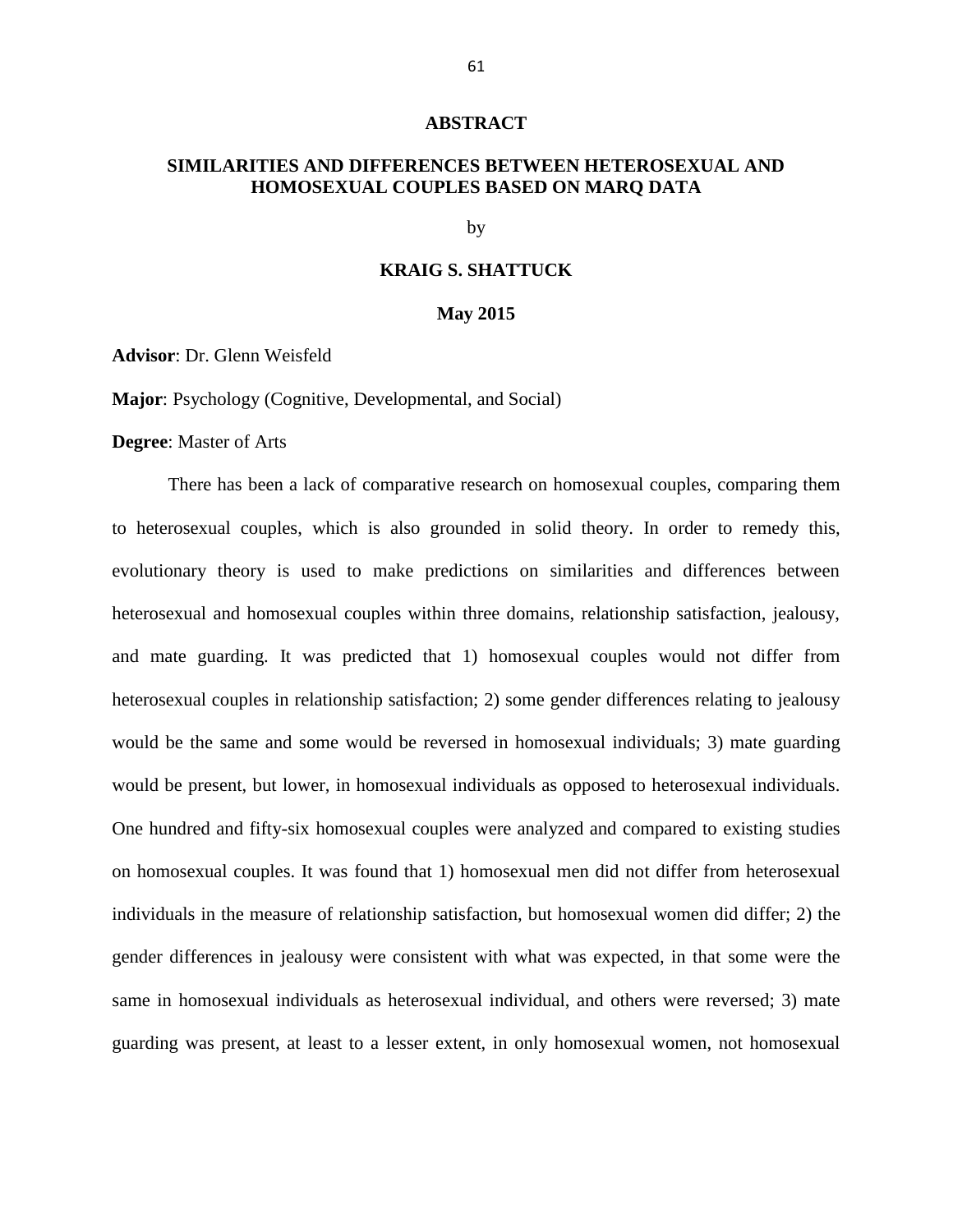men. While the relatively small sample size of the homosexual sample is of concern, it is hoped that this study sets the groundwork for future comparative studies based in solid theory.